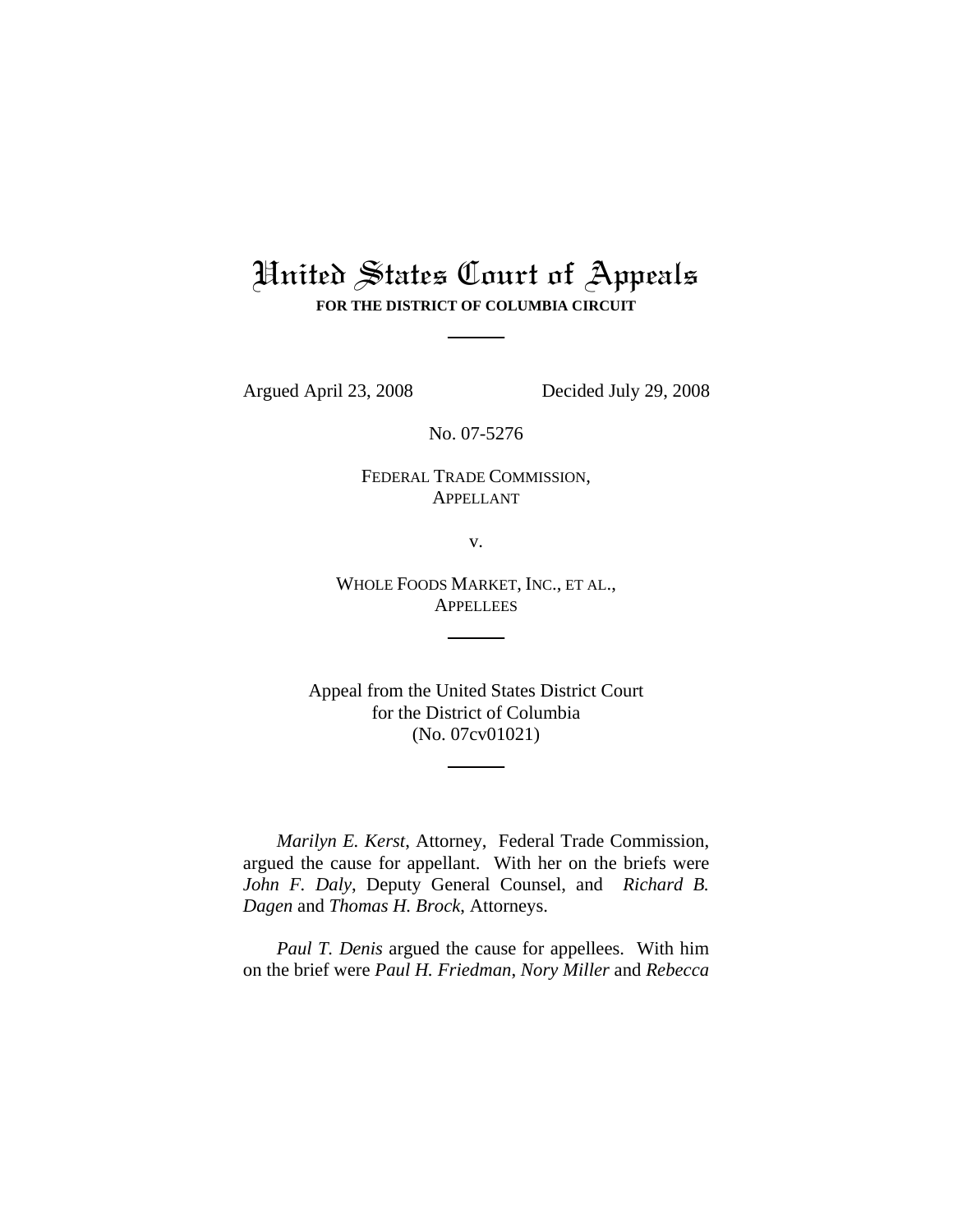*Dick*. *Clifford H. Aronson* and *Alden L. Atkins* entered appearances.

*David A. Balto* was on the brief for *amici curiae* American Antitrust Institute, et al. in support of appellant.

 *Albert A. Foer* was on the brief for *amicus curiae* American Antitrust Institute in support of appellant.

 Before: TATEL, BROWN and KAVANAUGH, *Circuit Judges*.

Opinion for the court filed by *Circuit Judge* BROWN. \*

Concurring opinion filed by *Circuit Judge* TATEL.

Dissenting opinion filed by *Circuit Judge* KAVANAUGH.

 BROWN, *Circuit Judge*: The FTC sought a preliminary injunction, under 15 U.S.C. § 53(b), to block the merger of Whole Foods and Wild Oats. It appeals the district court's denial of the injunction, which we reverse. We do so reluctantly, admiring the thoughtful opinion the district court produced under trying circumstances in which the defendants were rushing to a financing deadline and the FTC presented, at best, poorly explained evidence. Nevertheless, the district court committed legal error in assuming market definition must depend on marginal consumers; consequently, it underestimated the FTC's likelihood of success on the merits.

 $\overline{a}$ 

<sup>\*</sup> Sealed material has been redacted from the publicly released copy of this opinion; redactions are denoted by brackets. The parties have full access to the sealed opinion.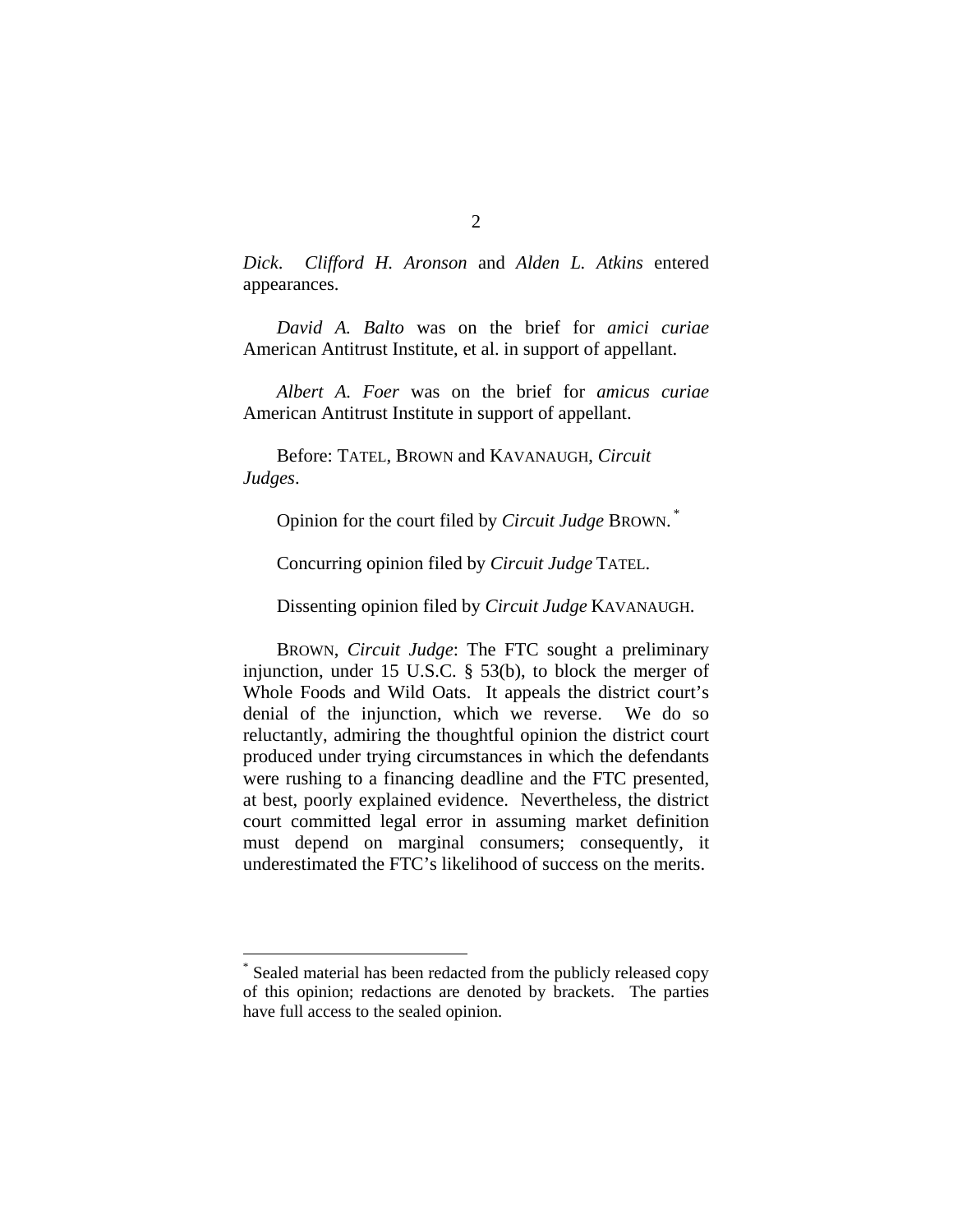Whole Foods Market, Inc. ("Whole Foods") and Wild Oats Markets, Inc. ("Wild Oats") operate 194 and 110 grocery stores, respectively, primarily in the United States. In February 2007, they announced that Whole Foods would acquire Wild Oats in a transaction closing before August 31, 2007. They notified the FTC, as the Hart-Scott-Rodino Act required for the \$565 million merger, and the FTC investigated the merger through a series of hearings and document requests. On June 6, 2007, the FTC sought a temporary restraining order and preliminary injunction to block the merger temporarily while the FTC conducted an administrative proceeding to decide whether to block it permanently under § 7 of the Clayton Act. The parties conducted expedited discovery, and the district court held a hearing on July 31 and August 1, 2007.

 The FTC contended Whole Foods and Wild Oats are the two largest operators of what it called premium, natural, and organic supermarkets ("PNOS"). Such stores "focus on highquality perishables, specialty and natural organic produce, prepared foods, meat, fish[,] and bakery goods; generally have high levels of customer services; generally target affluent and well educated customers [and] . . . are mission driven with an emphasis on social and environmental responsibility." *FTC v. Whole Foods Market, Inc.*, 502 F. Supp. 2d 1, 28 (D.D.C. 2007). In eighteen cities, asserted the FTC, the merger would create monopolies because Whole Foods and Wild Oats are the only PNOS. To support this claim, the FTC relied on emails Whole Foods's CEO John Mackey sent to other Whole Foods executives and directors, suggesting the purpose of the merger was to eliminate a competitor. In addition the FTC produced pseudonymous

I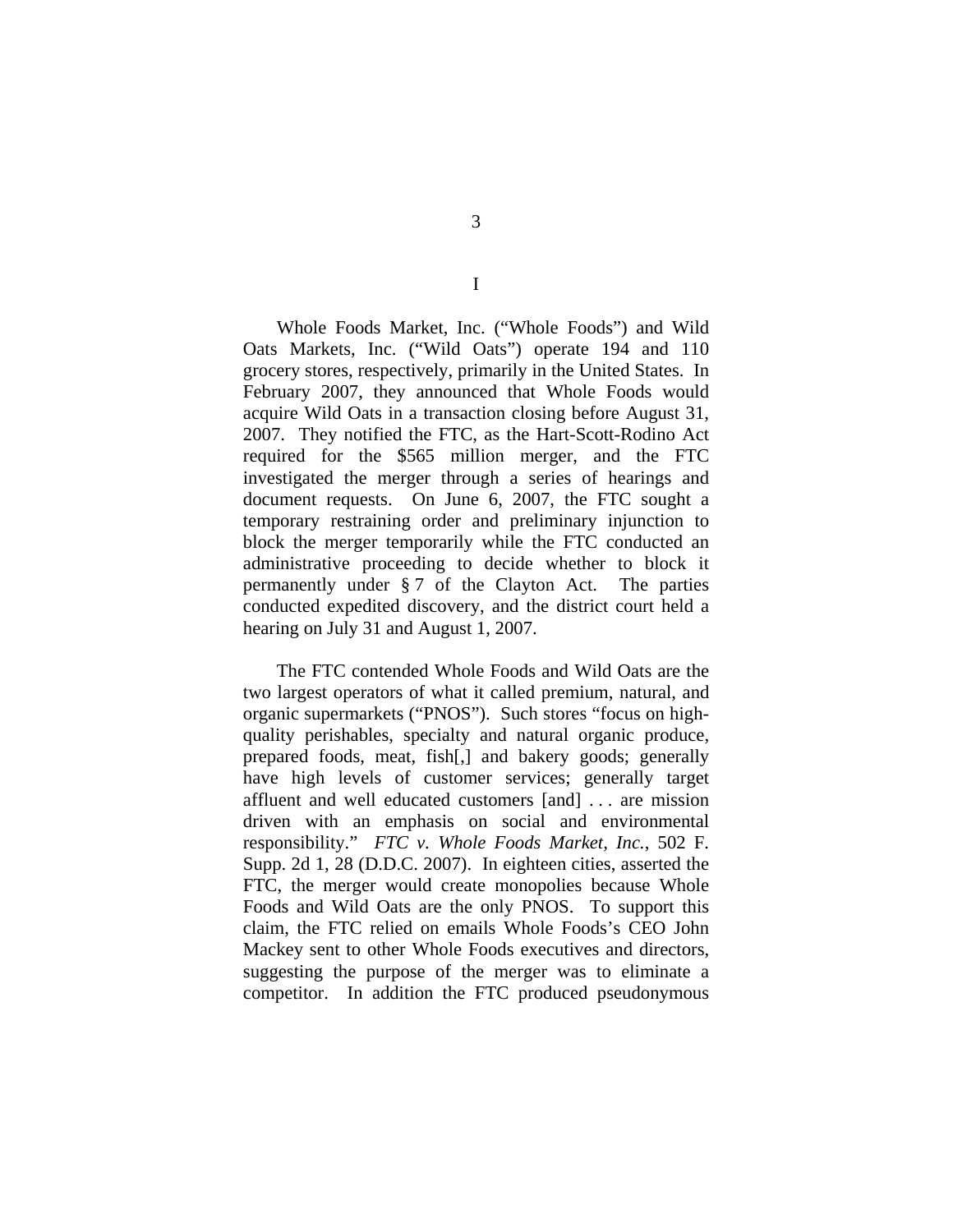blog postings in which Mr. Mackey touted Whole Foods and denigrated other supermarkets as unable to compete. The FTC's expert economist, Dr. Kevin Murphy, analyzed sales data from the companies to show how entry by various supermarkets into a local market affected sales at a Whole Foods or Wild Oats store.

 On the other hand, the defendants' expert, Dr. David Scheffman, focused on whether a hypothetical monopolist owning both Whole Foods and Wild Oats would actually have power over a distinct market. He used various thirdparty market studies to predict that such an owner could not raise prices without driving customers to other supermarkets. In addition, deposition testimony from other supermarkets indicated they regarded Whole Foods and Wild Oats as critical competition. Internal documents from the two defendants reflected their extensive monitoring of other supermarkets' prices as well as each other's.

 The district court concluded that PNOS was not a distinct market and that Whole Foods and Wild Oats compete within the broader market of grocery stores and supermarkets. Believing such a basic failure doomed any chance of the FTC's success, the court denied the preliminary injunction without considering the balance of the equities.

 On August 17, the FTC filed an emergency motion for an injunction pending appeal, which this court denied on August 23. *FTC v. Whole Foods Market, Inc.*, No. 07-5276 (D.C. Cir. Aug. 23, 2007). Freed to proceed, Whole Foods and Wild Oats consummated their merger on August 28. The dissent argues that our holding today contradicts this earlier decision, but our standard of review then was very different, requiring the FTC to show "such a substantial indication of probable success" that there would be "justification for the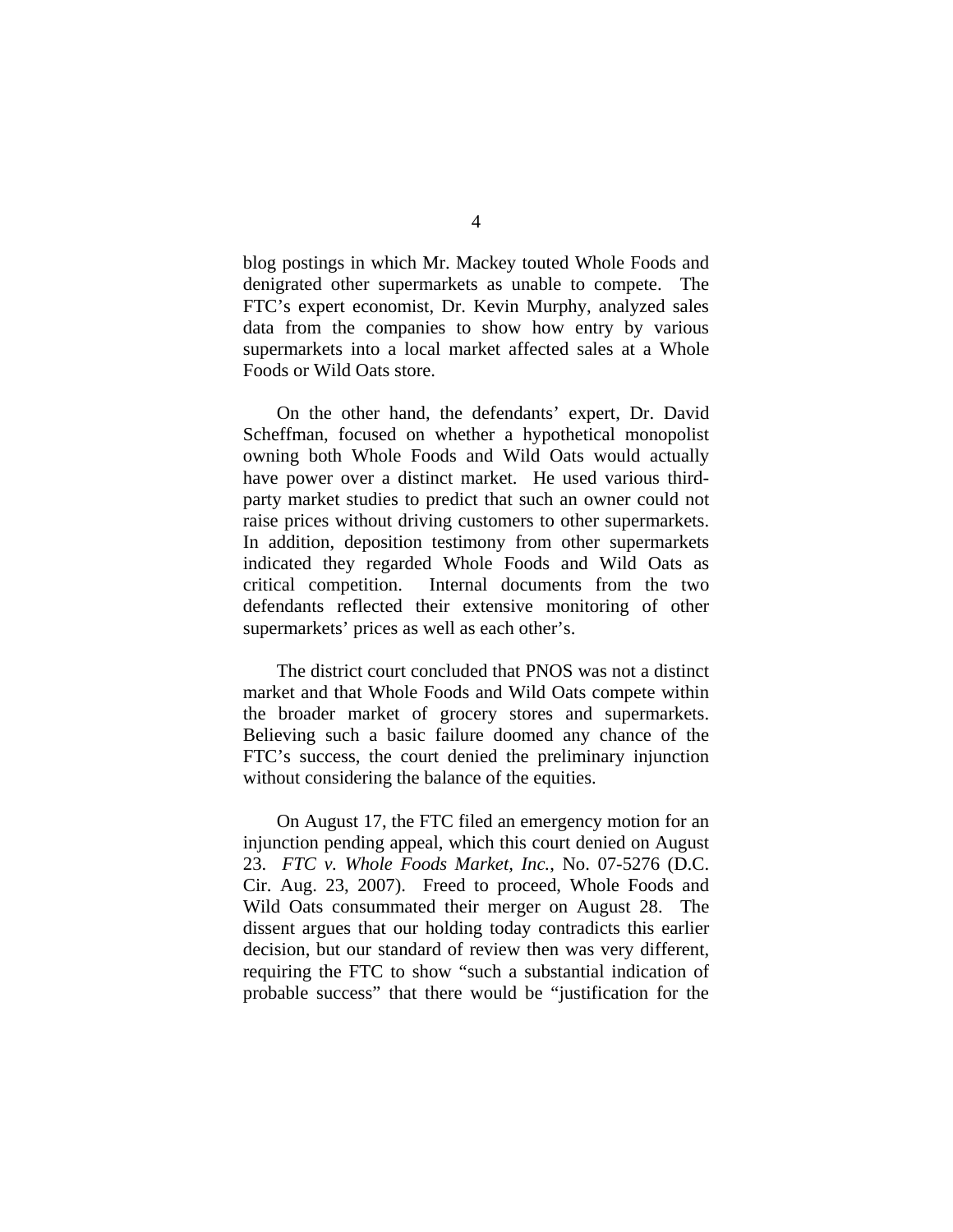court's intrusion into the ordinary processes of . . . judicial review." *Wash. Metro. Area Transit Comm'n v. Holiday Tours, Inc.*, 559 F.2d 841, 843 (D.C. Cir. 1977). It is hardly remarkable that the FTC could fail to meet such a stringent standard and yet persuade us the district court erred in applying the much less demanding § 53(b) preliminary injunction standard.

 At the threshold, Whole Foods questions our jurisdiction to hear this appeal. The merger is a *fait accompli*, and Whole Foods has already closed some Wild Oats stores and sold others. In addition, Whole Foods has sold two complete lines of stores, Sun Harvest and Harvey's, as well as some unspecified distribution facilities. Therefore, argues Whole Foods, the transaction is irreversible and the FTC's request for an injunction blocking it is moot.

 Only in a rare case would we agree a transaction is truly irreversible, for the courts are "clothed with large discretion" to create remedies "effective to redress [antitrust] violations and to restore competition." *Ford Motor Co. v. United States*, 405 U.S. 562, 573 (1972). Indeed, "divestiture is a common form of relief" from unlawful mergers. *United States v. Microsoft Corp.*, 253 F.3d 34, 105 (D.C. Cir. 2001) (en banc). Further, an antitrust violator "may . . . be required to do more than return the market to the *status quo ante*." *Ford Motor*, 405 U.S. at 573 n.8. Courts may not only order divestiture but may also order relief "designed to give the divested [firm] an opportunity to establish its competitive position." *Id*. at 575. Even remedies which "entail harsh consequences" would be appropriate to ameliorate the harm to competition from an antitrust violation. *United States v. E.I. du Pont de Nemours & Co.*, 366 U.S. 316, 327 (1961).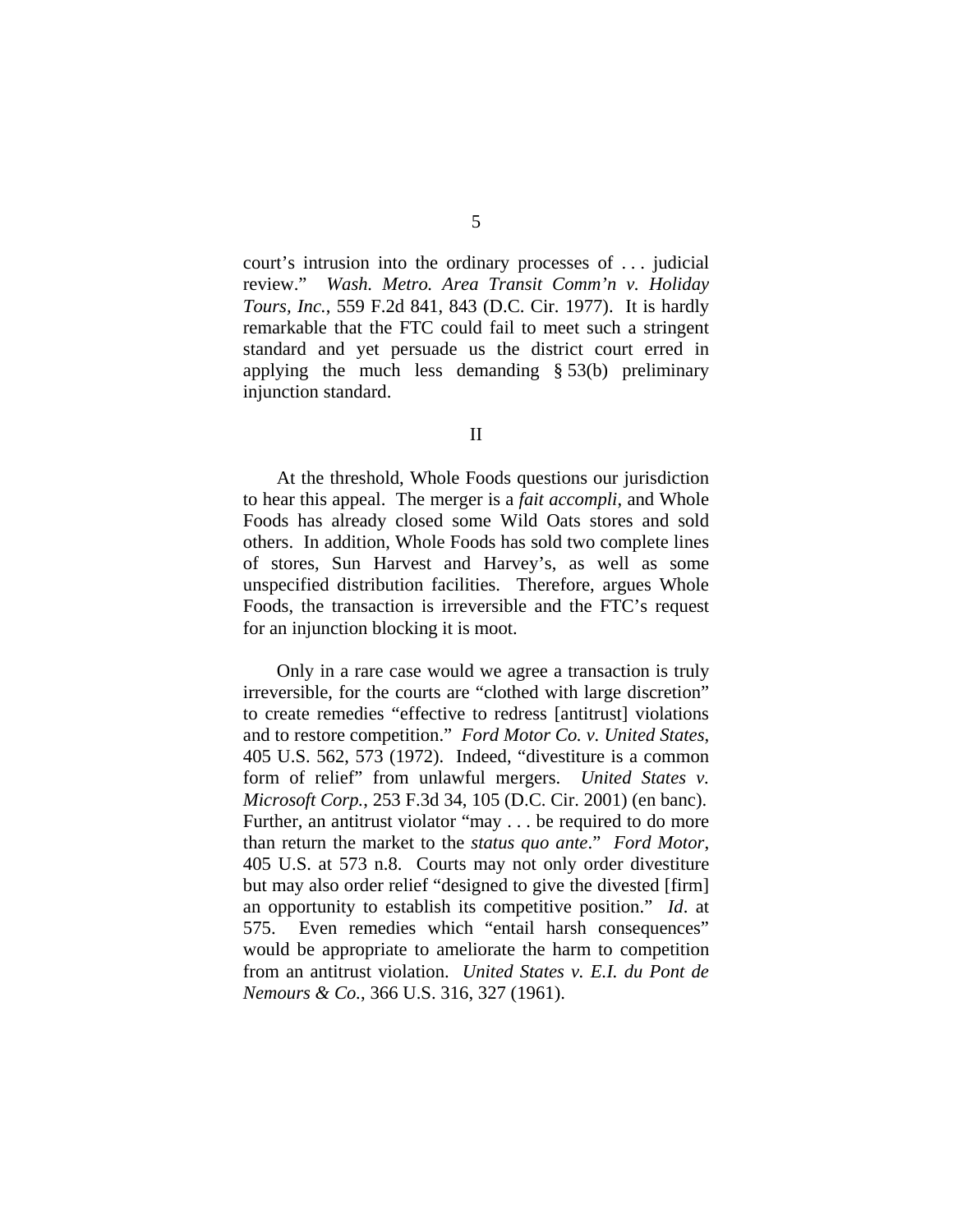Of course, neither court nor agency has found Whole Foods's acquisition of Wild Oats to be unlawful. Therefore, the FTC may not yet claim the right to have any remedy necessary to undo the effects of the merger, as it could after such a determination, *du Pont*, 366 U.S. at 334. But the whole point of a preliminary injunction is to avoid the need for intrusive relief later, since even with the considerable flexibility of equitable relief, the difficulty of "unscrambl[ing] merged assets" often precludes "an effective order of divestiture," *FTC v. Dean Foods Co.*, 384 U.S. 597, 607 n.5 (1966). Section 53(b), codifying the ability of the FTC to obtain preliminary relief, *FTC v. Weyerhaeuser Co*., 665 F.2d 1072, 1082 (D.C. Cir. 1981), preserves the "flexibility" of traditional "equity practice," *id.* at 1084. At a minimum, the courts retain the power to preserve the *status quo nunc*, for example by means of a hold separate order, *id*., and perhaps also to restore the *status quo ante*.

 Thus, the courts have the power to grant relief on the FTC's complaint, despite the merger's having taken place, and this case is therefore not moot. *See Byrd v. EPA*, 174 F.3d 239, 244 (D.C. Cir. 1999) ("The availability of a partial remedy is sufficient to prevent [a] case from being moot."). The fact that Whole Foods has sold some of Wild Oats's assets does not change our conclusion. To be sure, we have no "authority to command return to the status quo," *Weyerhaeuser*, 665 F.2d at 1077, in a literal way by forcing absent parties to sell those assets back to Whole Foods, but there is no reason to think that inability prevents us from mitigating the merger's alleged harm to competition. The stores Whole Foods has sold are only those under the Harvey's and Sun Harvest labels, which were never relevant to the anticompetitive harm the FTC fears. Our inability to command their return does not limit the relief available to the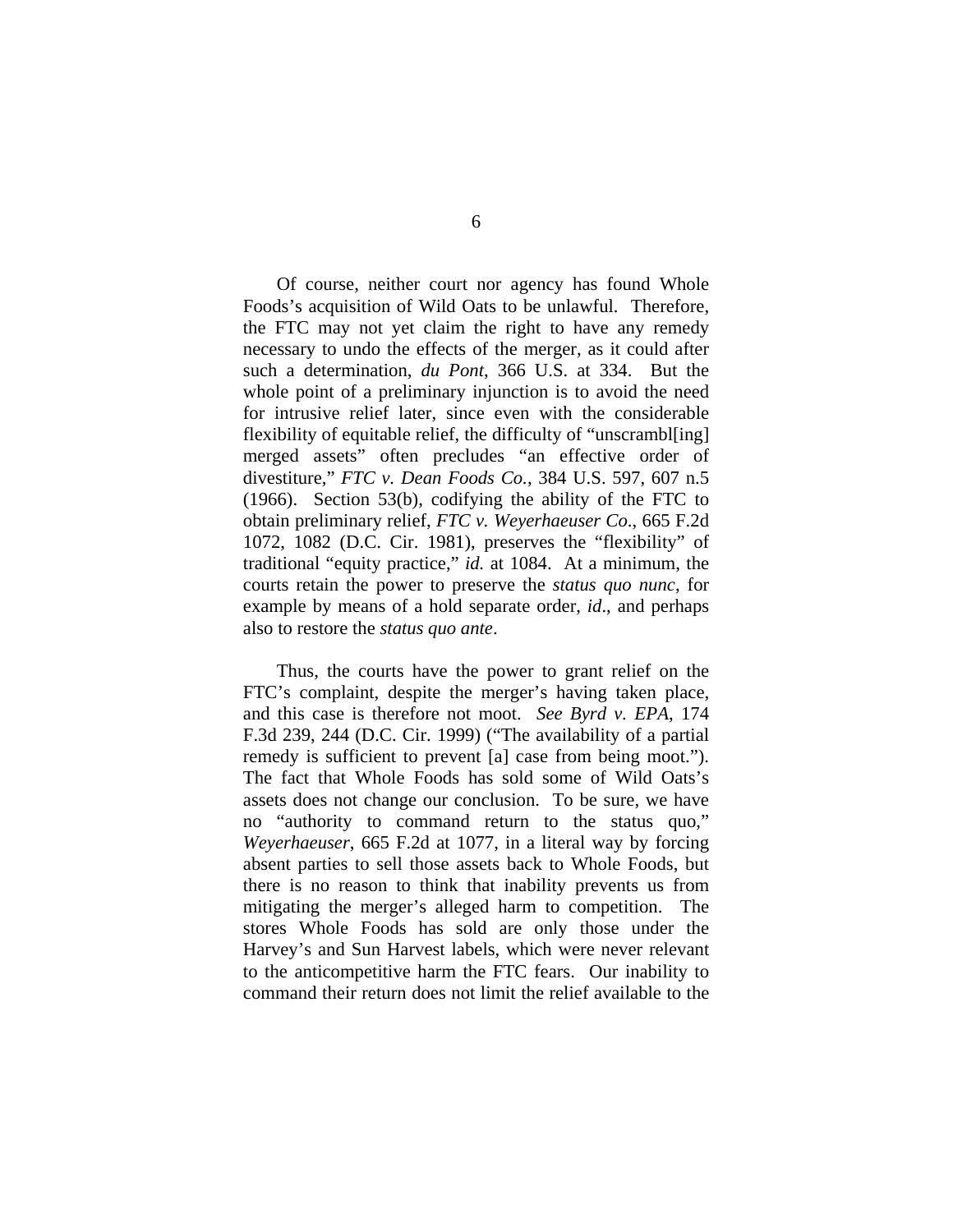FTC. As to the distribution facilities, neither party has described what they are, suggested Wild Oats would not be a viable competitor without them, or explained why the district court could not order some provisional substitute. Moreover, the FTC is concerned about eighteen different local markets. If, as appears to be the situation, it remains possible to reopen or preserve a Wild Oats store in just one of those markets, such a result would at least give the FTC a chance to prevent a § 7 violation in that market.

#### III

 "We review a district court order denying preliminary injunctive relief for abuse of discretion." *FTC v. H.J. Heinz Co.*, 246 F.3d 708, 713 (D.C. Cir. 2001). However, if the district court's decision "rests on an erroneous premise as to the pertinent law," we will review the denial *de novo* "in light of the legal principles we believe proper and sound." *Id*.

 Despite some ambiguity, the district court applied the correct legal standard to the FTC's request for a preliminary injunction. The FTC sought relief under 15 U.S.C. § 53(b), which allows a district court to grant preliminary relief "[u]pon a proper showing that, weighing the equities and considering the Commission's likelihood of ultimate success, such action would be in the public interest." The relief is temporary and must dissolve if more than twenty days pass without an FTC complaint. *Id*. Congress recognized the traditional four-part equity standard for obtaining an injunction was "not appropriate for the implementation of a Federal statute by an independent regulatory agency." *Heinz*, 246 F.3d at 714. Therefore, to obtain a § 53(b) preliminary injunction, the FTC need not show any irreparable harm, and the "private equities" alone cannot override the FTC's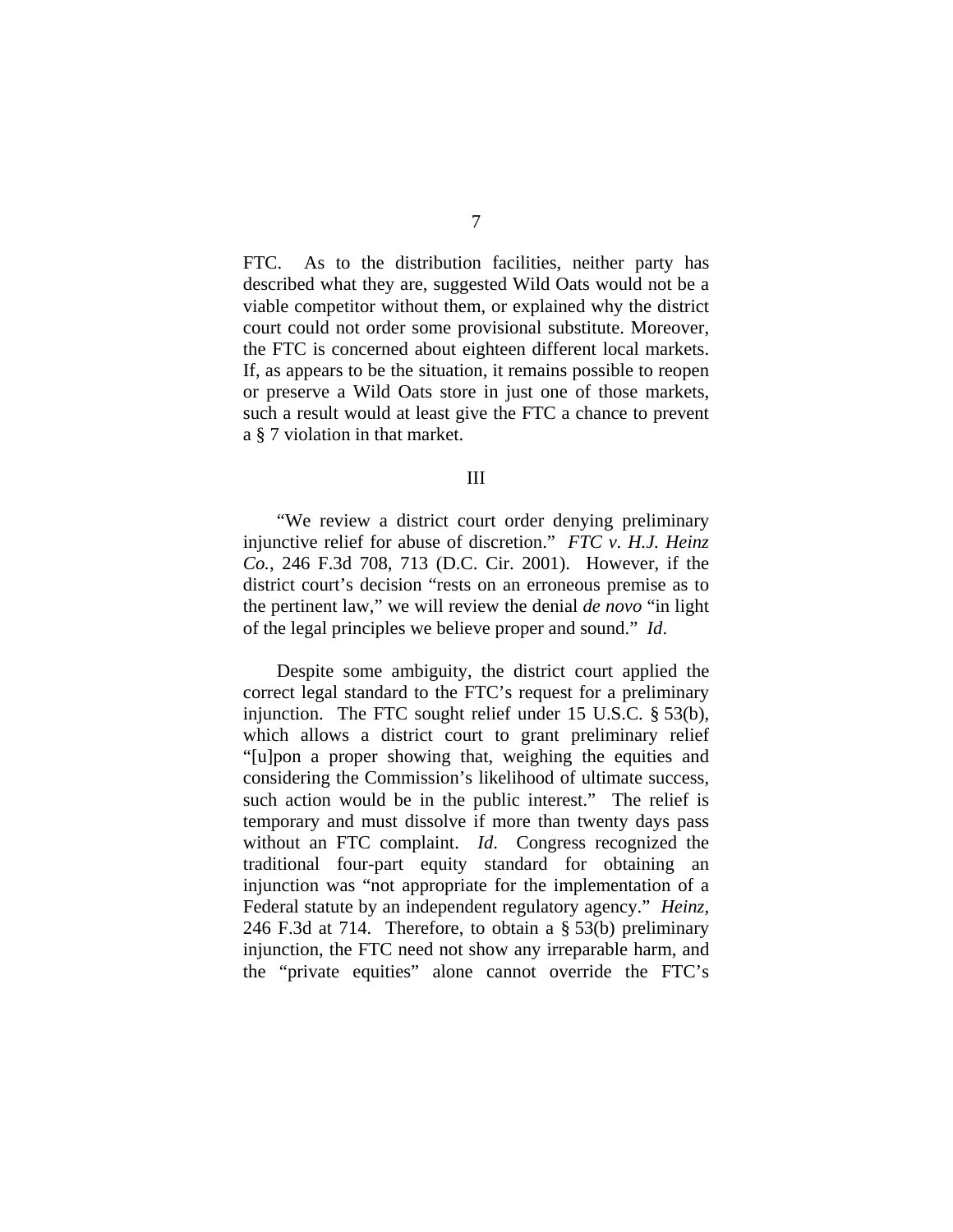showing of likelihood of success. *Weyerhaeuser*, 665 F.2d at 1082–83.

 In deciding the FTC's request for a preliminary injunction blocking a merger under § 53(b), a district court must balance the likelihood of the FTC's success against the equities, under a sliding scale. *See Heinz*, 246 F.3d at 727; *FTC v. Elders Grain, Inc.*, 868 F.2d 901, 903 (7th Cir. 1989). The equities will often weigh in favor of the FTC, since "the public interest in effective enforcement of the antitrust laws" was Congress's specific "public equity consideration" in enacting the provision. *Heinz*, 246 F.3d at 726. Therefore, the FTC will usually be able to obtain a preliminary injunction blocking a merger by "rais[ing] questions going to the merits so serious, substantial, difficult[,] and doubtful as to make them fair ground for thorough investigation." *Heinz*, 246 F.3d at 714–15. By meeting this standard, the FTC "creates a presumption in favor of preliminary injunctive relief," *id*. at 726; but the merging parties may rebut that presumption, requiring the FTC to demonstrate a greater likelihood of success, by showing equities weighing in favor of the merger, *Weyerhaeuser*, 665 F.2d at 1087. Conversely, a greater likelihood of the FTC's success will militate for a preliminary injunction unless particularly strong equities favor the merging parties. *See Heinz*, 246 F.3d at 727; *Elders Grain,* 868 F.2d at 903.

 In any case, a district court must not require the FTC to prove the merits, because, in a § 53(b) preliminary injunction proceeding, a court "is not authorized to determine whether the antitrust laws . . . are about to be violated." *FTC v. Food Town Stores, Inc.*, 539 F.2d 1339, 1342 (4th Cir. 1976). That responsibility lies with the FTC. *Id.* Not that the court may simply rubber-stamp an injunction whenever the FTC provides some threshold evidence; it must "exercise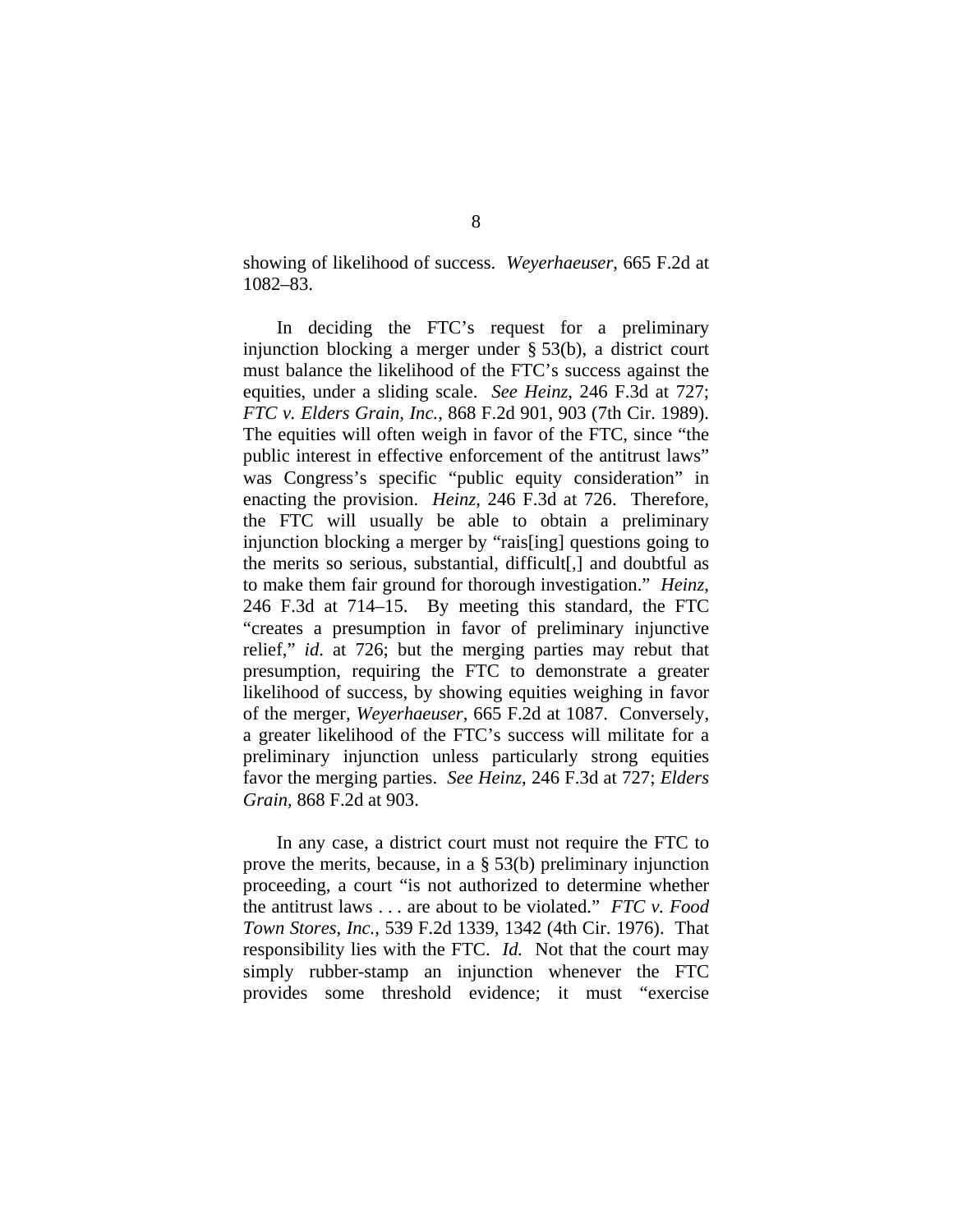independent judgment" about the questions  $\S$  53(b) commits to it. *Weyerhaeuser*, 665 F.2d at 1082. Thus, the district court must evaluate the FTC's chance of success on the basis of all the evidence before it, from the defendants as well as from the FTC. *See FTC v. Beatrice Foods Co.*, 587 F.2d 1225, 1229–30 (D.C. Cir. 1978) (App'x to Stmt. of MacKinnon & Robb, JJ.) ("[W]e are also required to consider the inroads that the appellees' extensive showing has made . . . [S]everal basic contentions of the FTC are called into serious question."). The district court should bear in mind the FTC will be entitled to a presumption against the merger on the merits, *see Elders Grain*, 868 F.2d at 906, and therefore does not need detailed evidence of anticompetitive effect at this preliminary phase. Nevertheless, the merging parties are entitled to oppose a § 53(b) preliminary injunction with their own evidence, and that evidence may force the FTC to respond with a more substantial showing.

 The district court did not apply the sliding scale, instead declining to consider the equities. To be consistent with the § 53(b) standard, this decision must have rested on a conviction the FTC entirely failed to show a likelihood of success. Indeed, the court concluded "the relevant product market in this case is not premium natural and organic supermarkets ... as argued by the FTC but ... at least all supermarkets." *Whole Foods*, 502 F. Supp. 2d at 34. It also observed that several supermarkets "have already repositioned themselves to compete vigorously with Whole Foods and Wild Oats for the consumers' premium natural and organic food business." *Id*. at 48. Thus, considering the defendants' evidence as well as the FTC's, as it was obligated to do, the court was in no doubt that this merger would not substantially lessen competition, because it found the evidence proved Whole Foods and Wild Oats compete among supermarkets generally. If, and only if, the district court's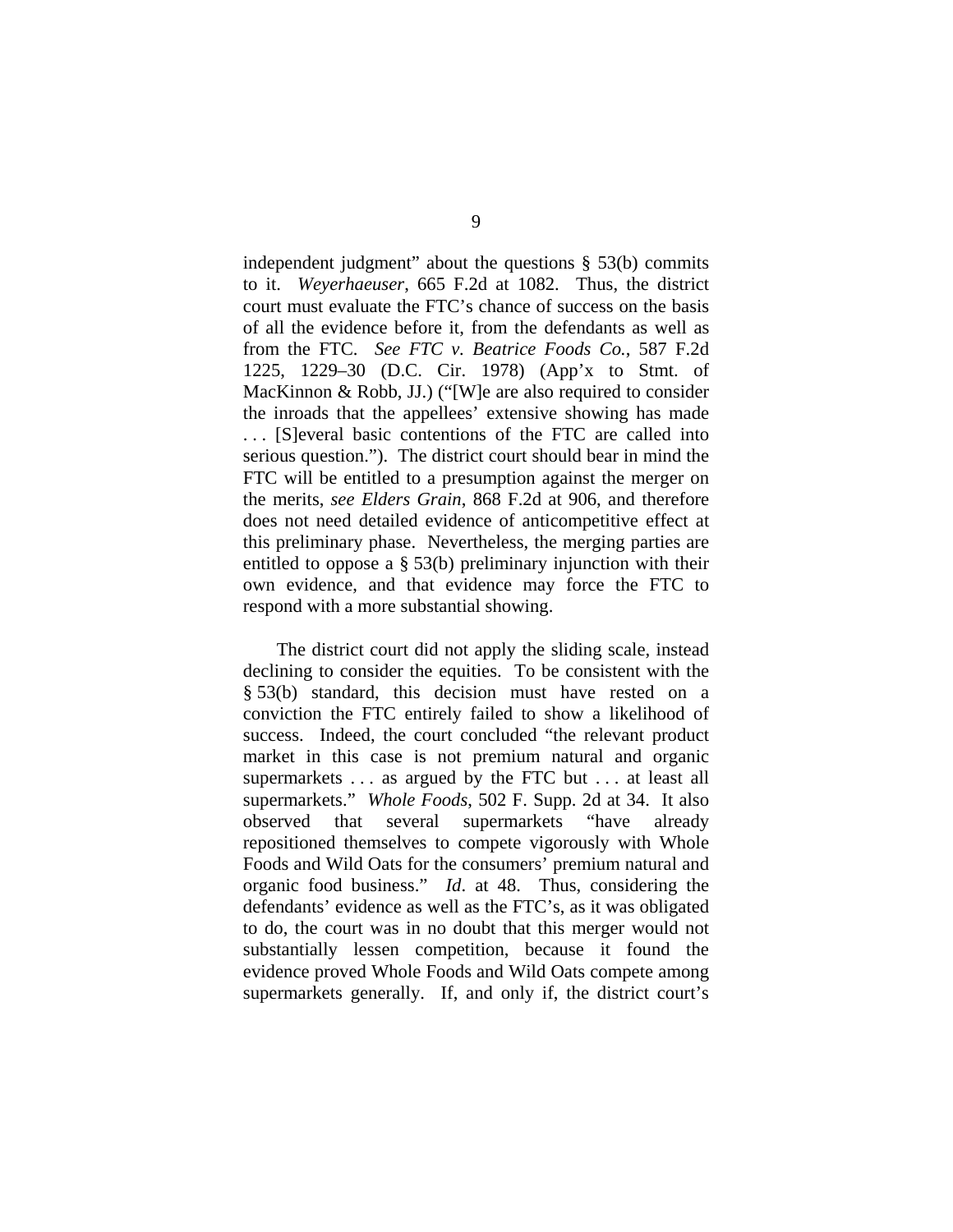certainty was justified, it was appropriate for the court not to balance the likelihood of the FTC's success against the equities.

#### IV

 However, the court's conclusion was in error. The FTC contends the district court abused its discretion in two ways: first, by treating market definition as a threshold issue; and second, by ignoring the FTC's main evidence. We conclude the district court acted reasonably in focusing on the market definition, but it analyzed the product market incorrectly.

#### A

 First, the FTC complains the district court improperly focused on whether Whole Foods and Wild Oats operate within a PNOS market. However, this was not an abuse of discretion given that the district court was simply following the FTC's outline of the case.

 Inexplicably, the FTC now asserts a market definition is not necessary in a § 7 case, Appellant's Br. 37–38, in contravention of the statute itself, *see* 15 U.S.C. § 18 (barring an acquisition "where in any line of commerce . . . the effect of such acquisition may be substantially to lessen competition"); *see also Brown Shoe Co. v. United States*, 370 U.S. 294, 324 (1962) (interpreting "any line of commerce" to require a "determination of the relevant market" to find "a violation of the Clayton Act"); *Elders Grain*, 868 F.2d at 906 ("[A]ll this assumes a properly defined market."). The FTC suggests "market definition . . . is a means to an end—to enable some measurement of market power—not an end in itself." Appellant's Br. 38 n.26. But measuring market power is not the only purpose of a market definition; only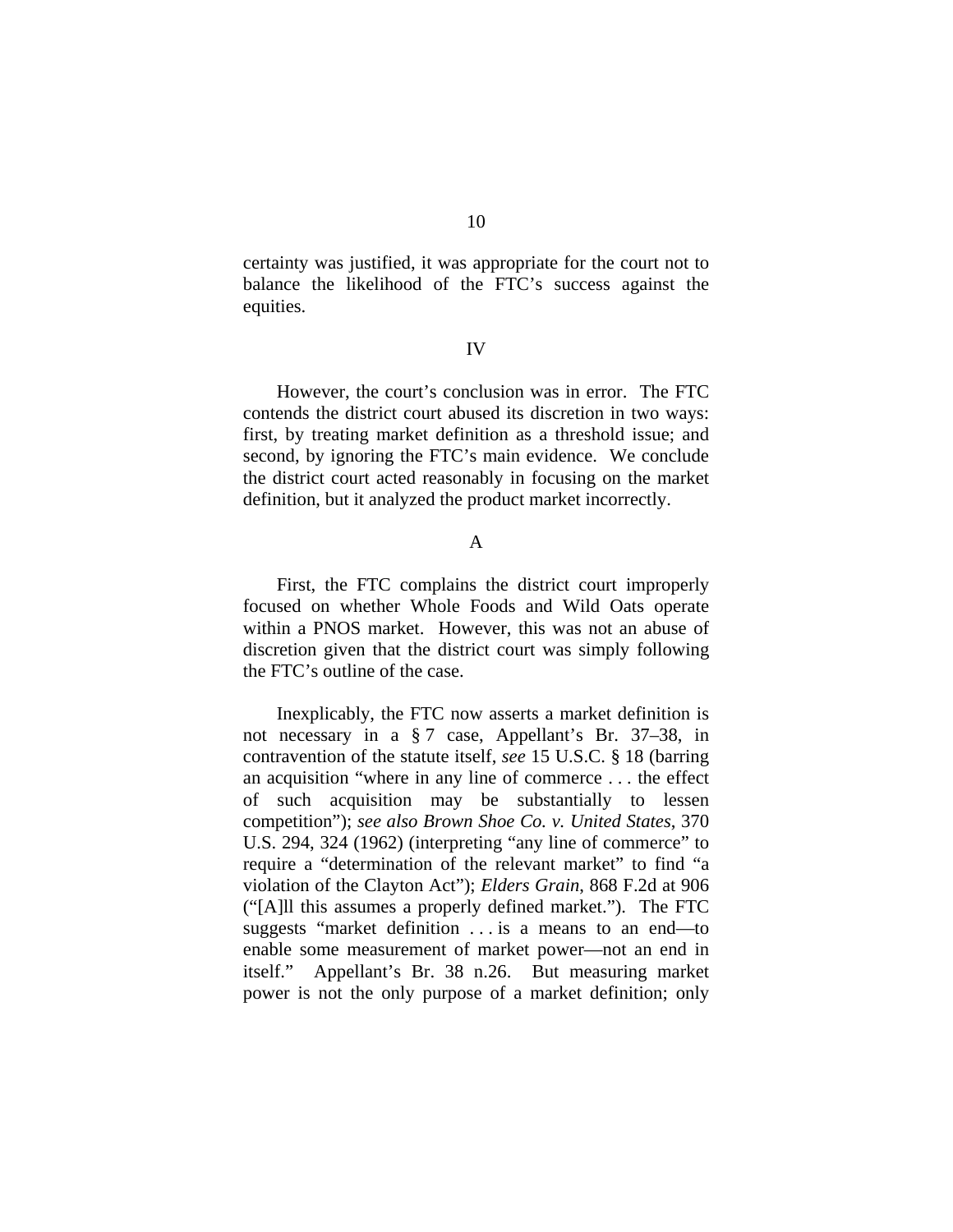"examination of the particular market—its structure, history[,] and probable future—can provide the appropriate setting for judging the probable anticompetitive effect of the merger." *Brown Shoe*, 370 U.S. at 322 n.38.

 That is not to say market definition will always be crucial to the FTC's likelihood of success on the merits. Nor does the FTC necessarily need to settle on a market defintion at this preliminary stage. Although the framework we have developed for a *prima facie* § 7 case rests on defining a market and showing undue concentration in that market, *United States v. Baker Hughes Inc.*, 908 F.2d 981, 982–83 (D.C. Cir. 1990), this analytical structure does not exhaust the possible ways to prove a § 7 violation on the merits, *see, e.g.*, *United States v. El Paso Natural Gas Co.*, 376 U.S. 651, 660 (1964), much less the ways to demonstrate a likelihood of success on the merits in a preliminary proceeding. Section 53(b) preliminary injunctions are meant to be readily available to preserve the status quo while the FTC develops its ultimate case, and it is quite conceivable that the FTC might need to seek such relief before it has settled on the scope of the product or geographic markets implicated by a merger. For example, the FTC may have alternate theories of the merger's anticompetitive harm, depending on inconsistent market definitions. While on the merits, the FTC would have to proceed with only one of those theories, at this preliminary phase it just has to raise substantial doubts about a transaction. One may have such doubts without knowing exactly what arguments will eventually prevail.<sup>1</sup> Therefore, a

 $\overline{a}$ 

<sup>1</sup> For example, a merger between two close competitors can sometimes raise antitrust concerns due to unilateral effects in highly differentiated markets. *See generally* Horizontal Merger Guidelines, 57 Fed. Reg. 41,552, 41,560–61, § 2.2 (1992). In such a situation, it might not be necessary to understand the market definition to conclude a preliminary injunction should issue. The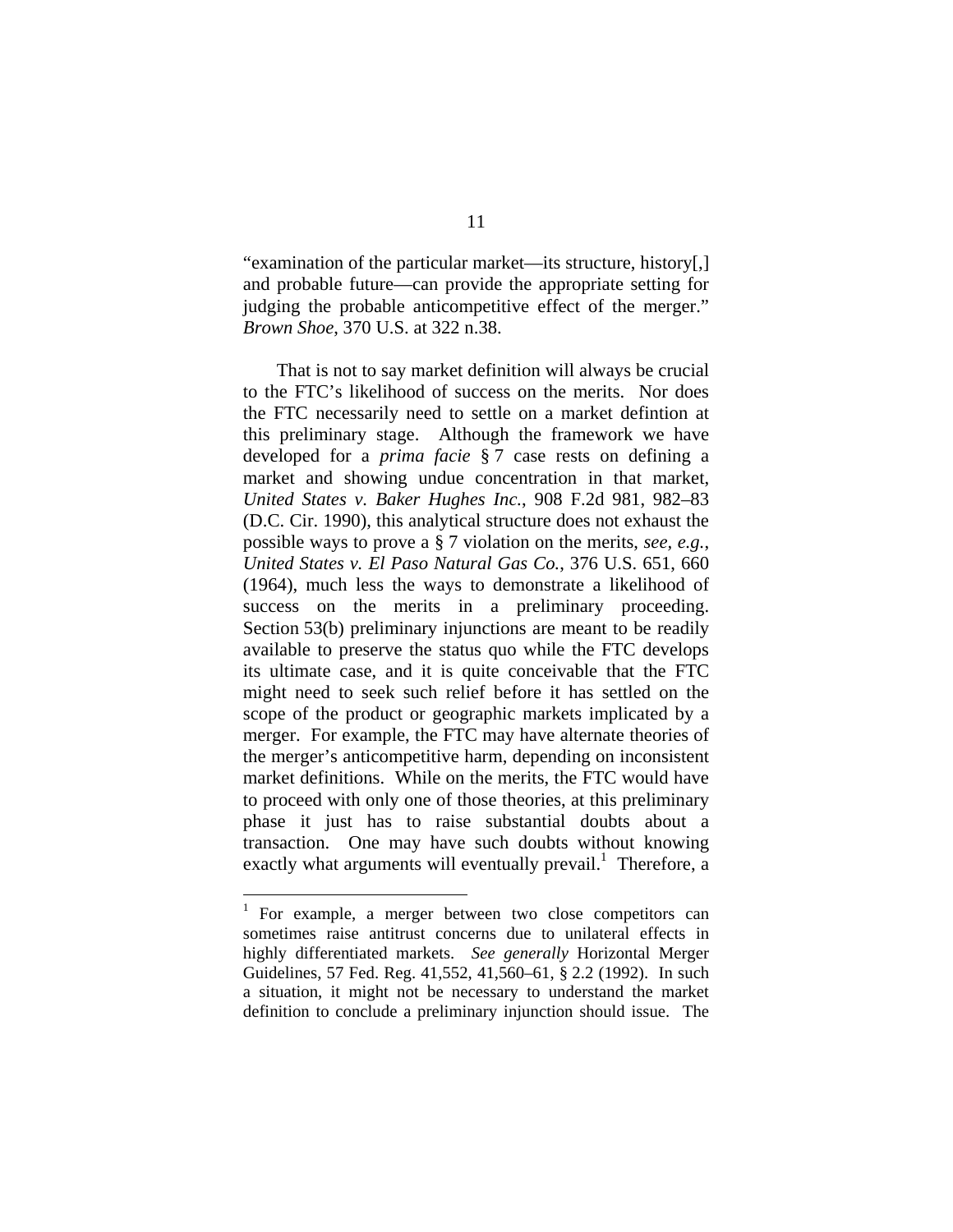district court's assessment of the FTC's chances will not depend, in every case, on a threshold matter of market definition.

 In this case, however, the FTC itself made market definition key. It claimed "[t]he operation of premium natural and organic supermarkets is a distinct 'line of commerce' within the meaning of Section 7," and its theory of anticompetitive effect was that the merger would "substantially increase concentration in the operation of [PNOS]." Compl. ¶¶ 34, 43. Throughout its briefs, the FTC presented a straightforward § 7 case in which "whether the transaction creates an appreciable danger of anticompetitive effects . . . depends upon . . . [the] relevant product . . . [and] geographic market . . . and the transaction's probable effect on competition in the product and geographic markets." FTC's Br. Mot. Prelim. Inj. 11–12. It purported to show "undue concentration in the relevant market," as the mainstay of its case. *Id*. at 12. Because of the concentration in the supposed PNOS market, the FTC urged the district court to hold the merger "presumptively unlawful," and this was its sole reason for blocking the merger. FTC's Proposed Conclusions of Law ¶¶ 57–63, 99–108. At oral argument, the FTC's counsel suggested it had other ideas about the anticompetitive effect of the merger even if its PNOS market definition is wrong; but the FTC never offered those ideas to the district court. It is incumbent on the parties to shape a case, and it was hardly an abuse of discretion for the district court to focus on the questions as the FTC presented them.

<u>.</u>

FTC alludes to this theory on appeal, but to the district court it argued simply that the merger would result in a highly concentrated PNOS market.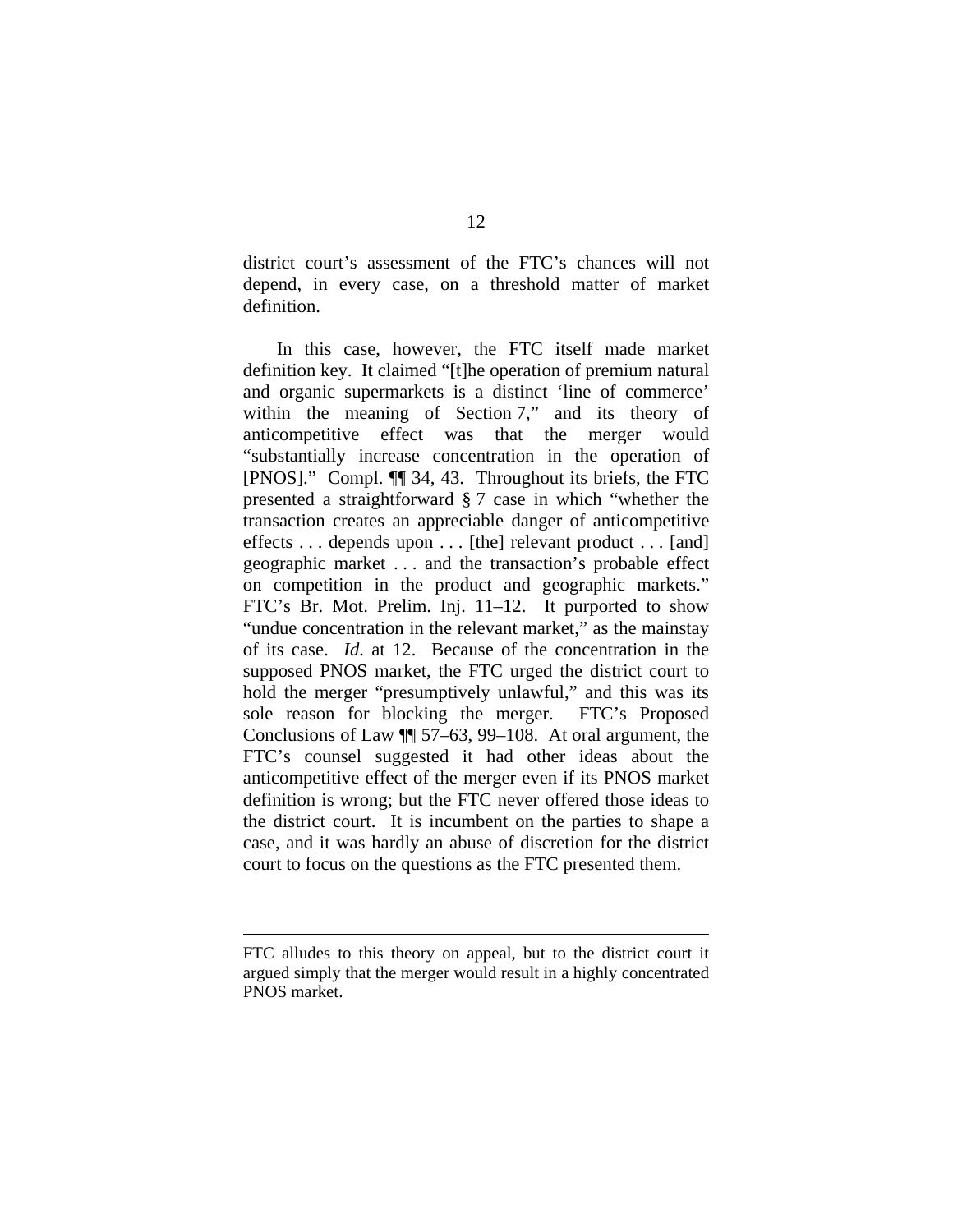Thus, the FTC assumed the burden of raising some question of whether PNOS is a well-defined market. As the FTC presented its case, success turned on whether there exist core customers, committed to PNOS, for whom one should consider PNOS a relevant market. The district court assumed "the 'marginal' consumer, not the so-called 'core' or 'committed' consumer, must be the focus of any antitrust analysis." *Whole Foods*, 502 F. Supp. 2d at 17 (citing Horizontal Merger Guidelines, 57 Fed. Reg. 41,552 (1992)). To the contrary, core consumers can, in appropriate circumstances, be worthy of antitrust protection. *See*  Horizontal Merger Guidelines § 1.12, 57 Fed. Reg. at 41,555 (explaining the possibility of price discrimination for "targeted buyers"). The district court's error of law led it to ignore FTC evidence that strongly suggested Whole Foods and Wild Oats compete for core consumers within a PNOS market, even if they also compete on individual products for marginal consumers in the broader market. *See, e.g.*, Appellant's Br. 50, 53.

 A market "must include all products reasonably interchangeable by consumers for the same purposes." *Microsoft*, 253 F.3d at 52. Whether one product is reasonably interchangeable for another depends not only on the ease and speed with which customers can substitute it and the desirability of doing so, *see id*. at 53–54, but also on the cost of substitution, which depends most sensitively on the price of the products. A broad market may also contain relevant submarkets which themselves "constitute product markets for antitrust purposes." *Brown Shoe*, 370 U.S. at 325. "The boundaries of such a submarket may be determined by examining such practical indicia as industry or public

B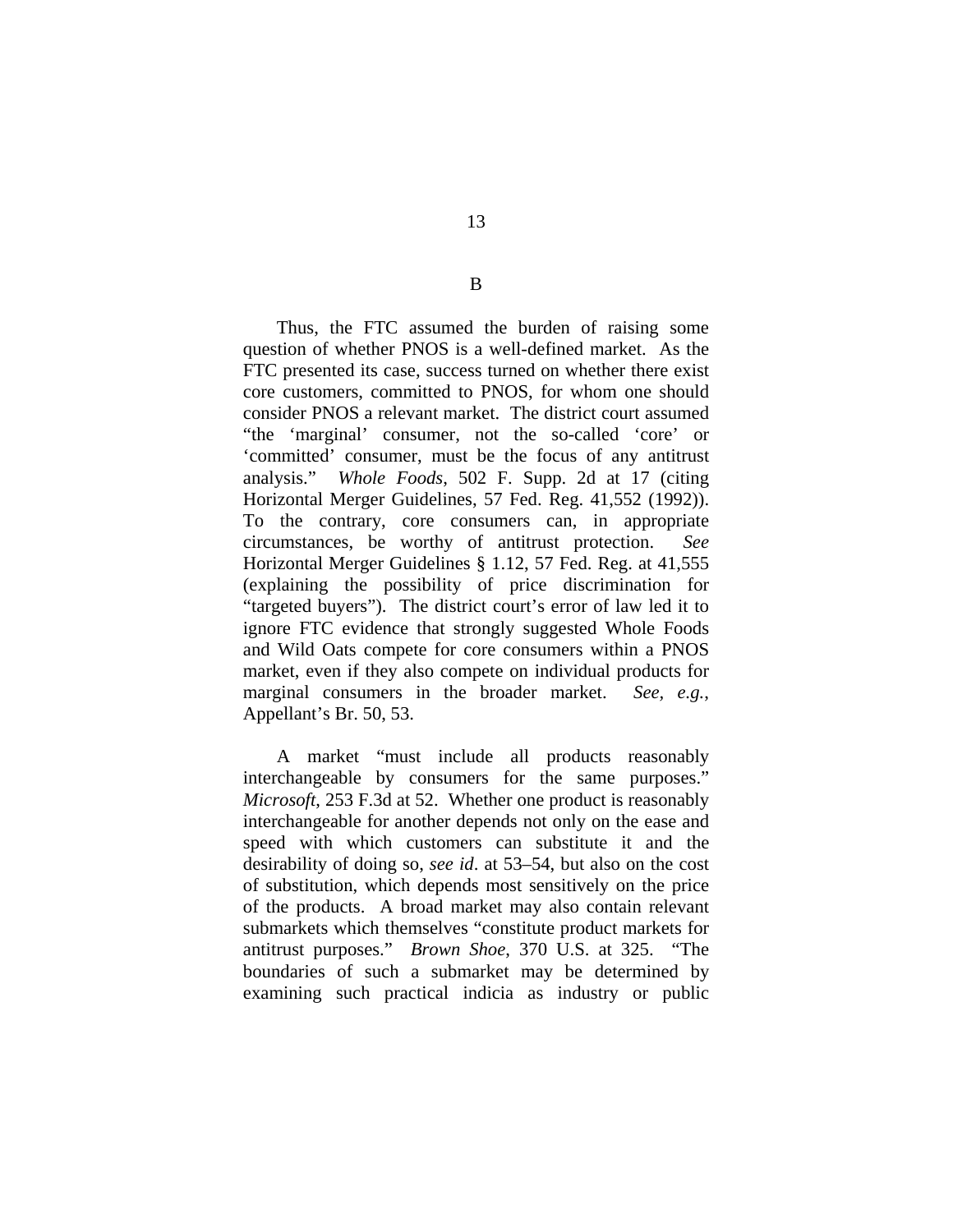recognition of the submarket as a separate economic entity, the product's peculiar characteristics and uses, unique production facilities, distinct customers, distinct prices, sensitivity to price changes, and specialized vendors." *Id*.

 To facilitate this analysis, the Department of Justice and the FTC developed a technique called the SSNIP ("small but significant non-transitory increase in price") test, which both Dr. Murphy and Dr. Scheffman used. In the SSNIP method, one asks whether a hypothetical monopolist controlling all suppliers in the proposed market could profit from a small price increase. Horizontal Merger Guidelines § 1.11, 57 Fed. Reg. at 41,560–61. If a small price increase would drive consumers to an alternative product, then that product must be reasonably substitutable for those in the proposed market and must therefore be part of the market, properly defined. *Id*.

 Experts for the two sides disagreed about how to do the SSNIP of the proposed PNOS market. Dr. Scheffman used a method called critical loss analysis, in which he predicted the loss that would result when marginal customers shifted purchases to conventional supermarkets in response to a SSNIP.<sup>2</sup> Whole Foods, 502 F. Supp. 2d at 18. He concluded a hypothetical monopolist could not profit from a SSNIP, so that conventional supermarkets must be within the same market as PNOS. In contrast, Dr. Murphy disapproved of critical loss analysis generally, preferring a method called critical diversion that asked how many customers would be diverted to Whole Foods and how many to conventional supermarkets if a nearby Wild Oats closed. Whole Foods's internal planning documents indicated at least a majority of

 $\overline{a}$ 

 $2^2$  Dr. Scheffman did not actually calculate the amount of this loss. He simply predicted that because many Whole Foods and Wild Oats customers also shop at conventional supermarkets, the loss would at any rate be too large.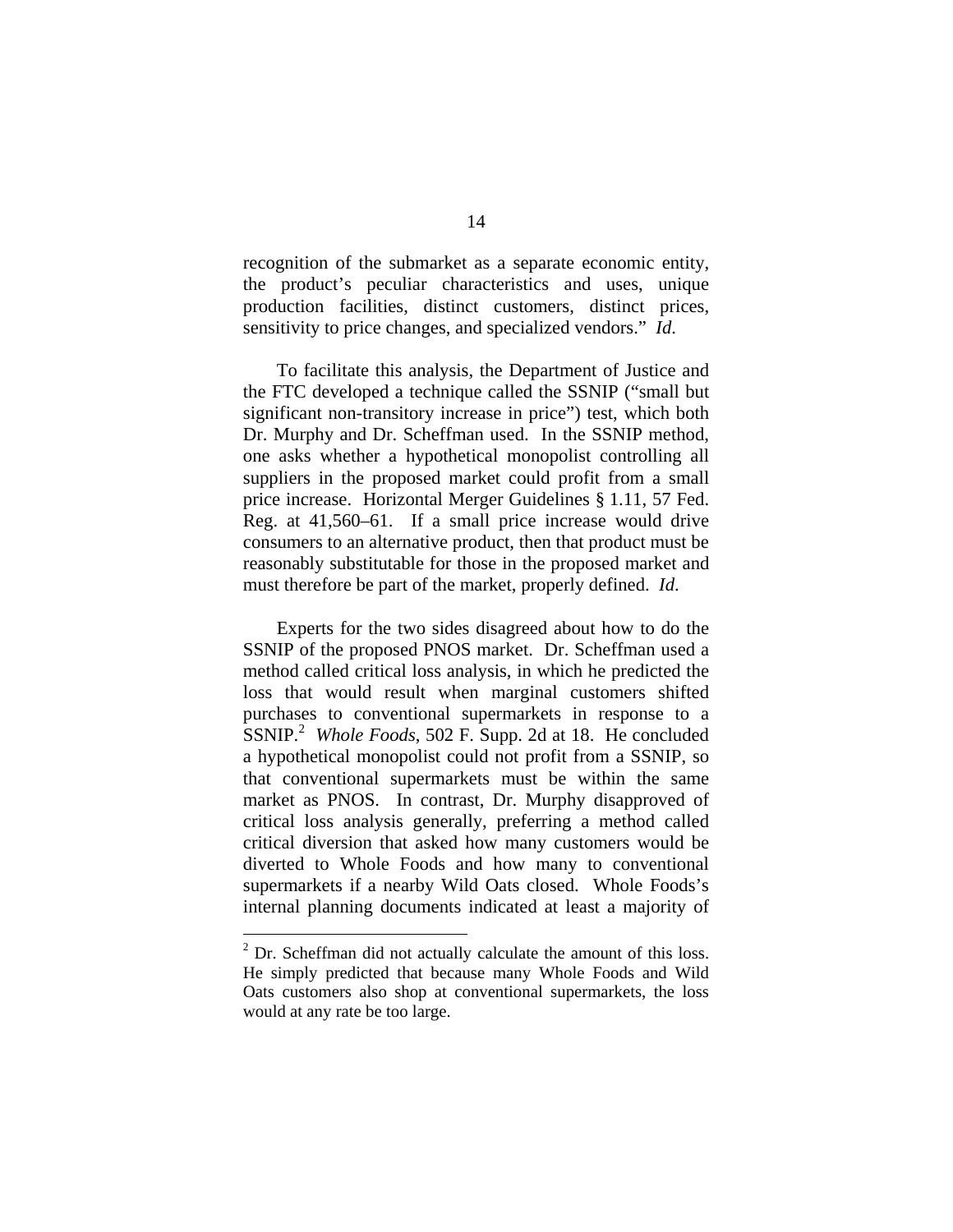these customers would switch to Whole Foods, thus making the closure profitable for a hypothetical PNOS monopolist. One crucial difference between these approaches was that Dr. Scheffman's analysis depended only on the *marginal* loss of sales, while Dr. Murphy's used the *average* loss of customers. Dr. Murphy explained that focusing on the average behavior of customers was appropriate because a core of committed customers would continue to shop at PNOS stores despite a SSNIP.

 In appropriate circumstances, core customers can be a proper subject of antitrust concern. In particular, when one or a few firms differentiate themselves by offering a particular package of goods or services, it is quite possible for there to be a central group of customers for whom "only [that package] will do." *United States v. Grinnell Corp.*, 384 U.S. 563, 574 (1966); *see also United States v. Phillipsburg Nat'l Bank & Trust Co.*, 399 U.S. 350, 360 (1970) ("[I]t is the *cluster* of products and services . . . that as a matter of trade reality makes commercial banking a distinct" market.). What motivates antitrust concern for such customers is the possibility that "fringe competition" for individual products within a package may not protect customers who need the whole package from market power exercised by a sole supplier of the package. *Grinnell*, 384 U.S. at 574.

 Such customers may be captive to the sole supplier, which can then, by means of price discrimination, extract monopoly profits from them while competing for the business of marginal customers. *Cf. Md. People's Counsel v. FERC*, 761 F.2d 780, 786–87 (D.C. Cir. 1985) (allowing natural gas pipelines to charge higher prices to captive customers would be anticompetitive). Not that prices that segregate core from marginal consumers are in themselves anticompetitive; such pricing simply indicates the existence of a submarket of core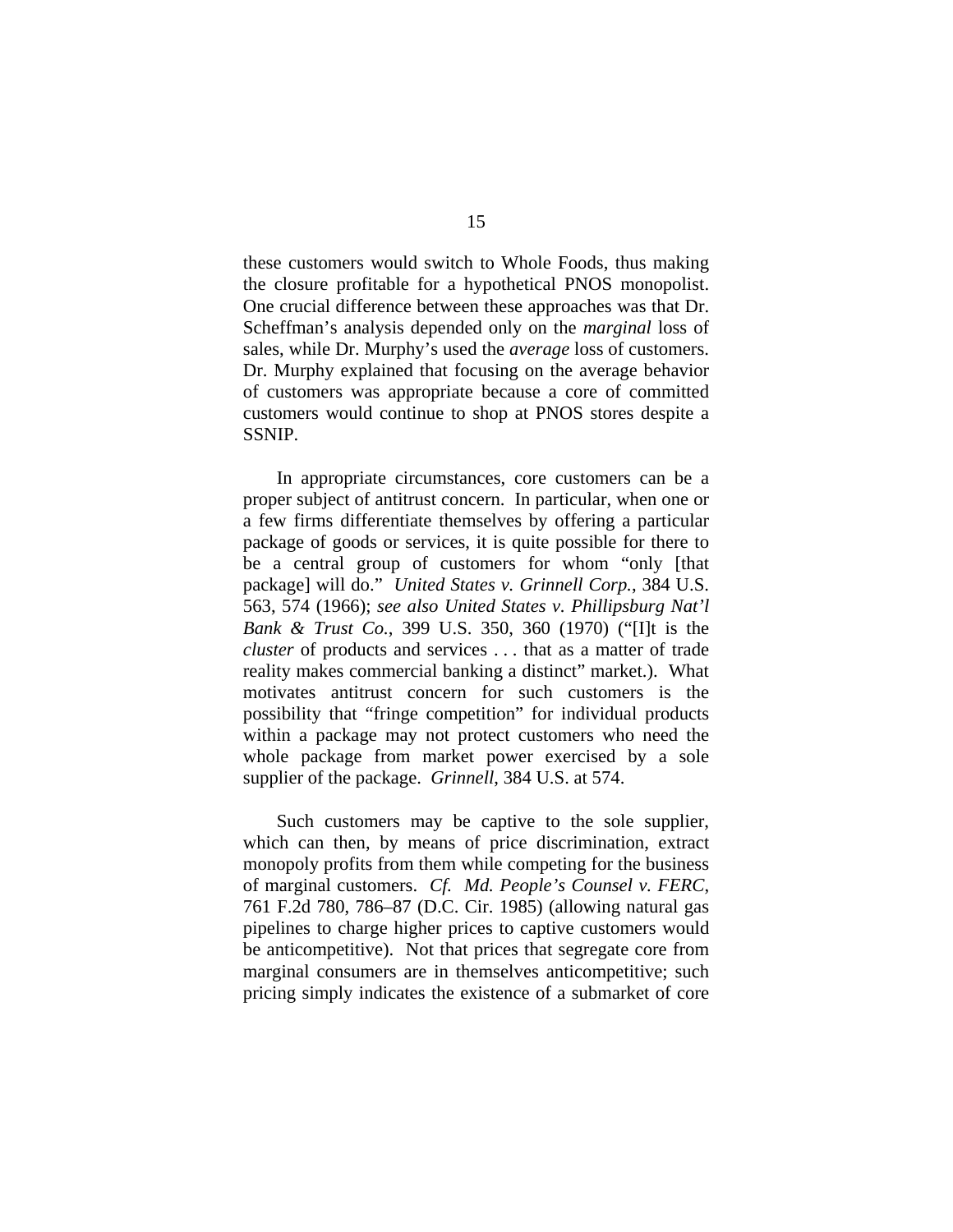customers, operating in parallel with the broader market but featuring a different demand curve. *See United States v. Rockford Mem'l Corp.*, 898 F.2d 1278, 1284 (7th Cir. 1990). Sometimes, for some customers a package provides "access to certain products or services that would otherwise be unavailable to them." *Phillipsburg Nat'l Bank & Trust*, 399 U.S. at 360. Because the core customers require the whole package, they respond differently to price increases from marginal customers who may obtain portions of the package elsewhere. Of course, core customers may constitute a submarket even without such an extreme difference in demand elasticity. After all, market definition focuses on what products are *reasonably* substitutable; what is reasonable must ultimately be determined by "settled consumer preference." *United States v. Phila. Nat'l Bank*, 374 U.S. 321, 357 (1963).

 In short, a core group of particularly dedicated, "distinct customers," paying "distinct prices," may constitute a recognizable submarket, *Brown Shoe*, 370 U.S. at 325, whether they are dedicated because they need a complete "cluster of products," *Phila. Nat'l Bank*, 374 U.S. at 356, because their particular circumstances dictate that a product "is the only realistic choice," *SuperTurf, Inc. v. Monsanto Co.*, 660 F.2d 1275, 1278 (8th Cir. 1981), or because they find a particular product "uniquely attractive," *Nat'l Collegiate Athletic Ass'n v. Bd. of Regents of the Univ. of Okla.*, 468 U.S. 85, 112 (1984). For example, the existence of core customers dedicated to office supply superstores, with their "unique combination of size, selection, depth[,] and breadth of inventory," was an important factor distinguishing that submarket. *FTC v. Staples, Inc.*, 970 F. Supp. 1066, 1078–79 (D.D.C. 1997). As always in defining a market, we must "take into account the realities of competition." *Weiss v. York Hosp.*, 745 F.2d 786, 826 (3d Cir. 1984). We look to the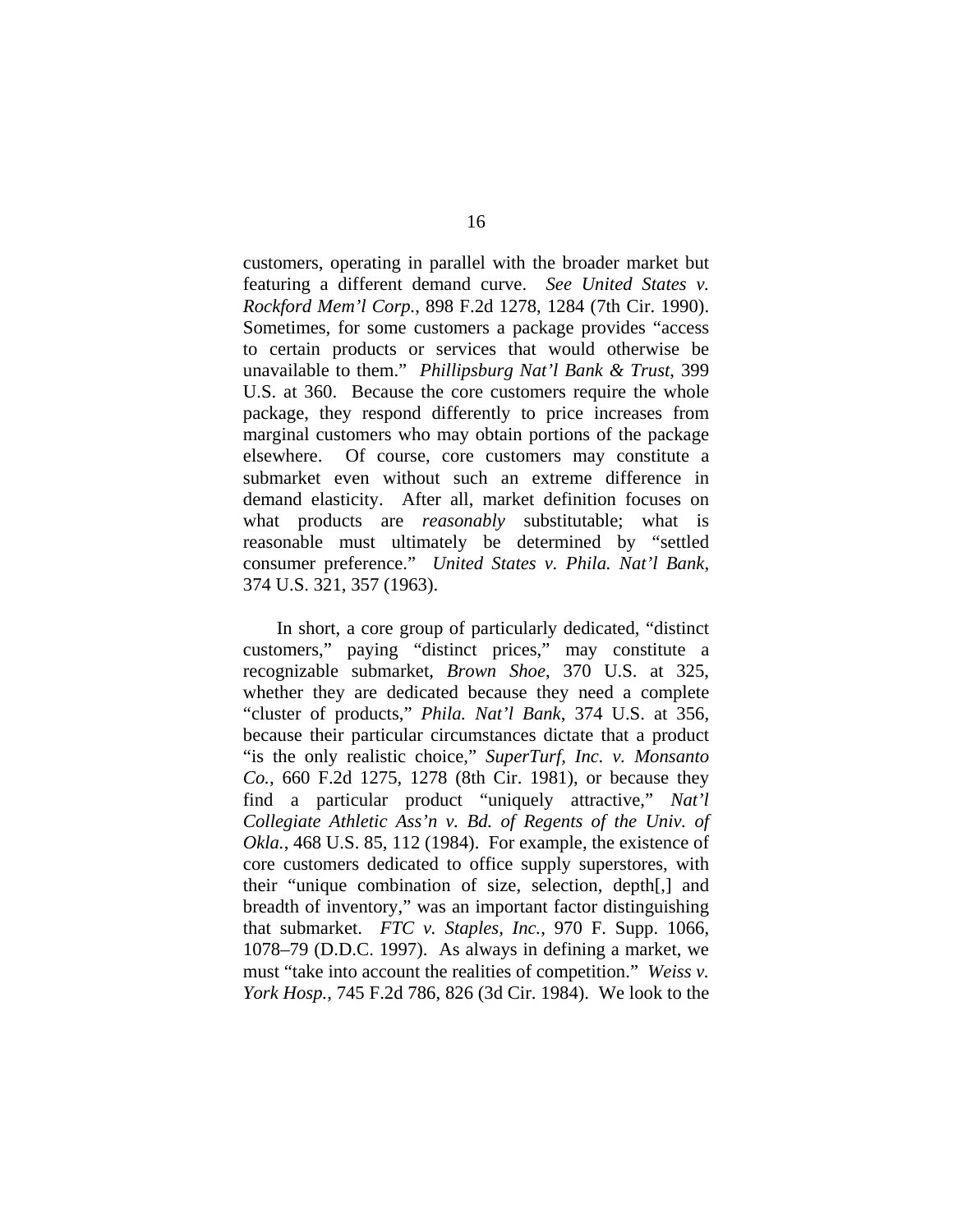*Brown Shoe* indicia, among which the economic criteria are primary, *see Rothery Storage & Van Co. v. Atlas Van Lines, Inc.*, 792 F.2d 210, 219 n.4 (D.C. Cir. 1986).

 The FTC's evidence delineated a PNOS submarket catering to a core group of customers who "have decided that natural and organic is important, lifestyle of health and ecological sustainability is important." *Whole Foods*, 502 F. Supp. at 223 (citing Hr'g Tr. 43–44, Aug. 1, 2007). It was undisputed that Whole Foods and Wild Oats provide higher levels of customer service than conventional supermarkets, a "unique environment," and a particular focus on the "core values" these customers espoused. *Id*. The FTC connected these intangible properties with concrete aspects of the PNOS model, such as a much larger selection of natural and organic products, FTC's Proposed Findings of Fact 13–14  $\&$  ¶ 66 (noting Earth Fare, a PNOS, carries "more than 45,000 natural and organic SKUs") and a much greater concentration of perishables than conventional supermarkets, *id*. 14–15 & ¶ 69–70 ("Over 60% of Wild Oats' revenues" and "[n]early 70% of Whole Foods sales are natural or organic perishables."). *See also Whole Foods*, 502 F. Supp. 2d at 22– 23 (citing defendants' depositions as evidence of Whole Foods's and Wild Oats's focus on "high-quality perishables" and a large variety of products).

 Further, the FTC documented exactly the kind of price discrimination that enables a firm to profit from core customers for whom it is the sole supplier. Dr. Murphy compared the margins of Whole Foods stores in cities where they competed with Wild Oats. He found the presence of a Wild Oats depressed Whole Foods's margins significantly. Notably, while there was no effect on Whole Foods's margins in the product category of "groceries," where Whole Foods and Wild Oats compete on the margins with conventional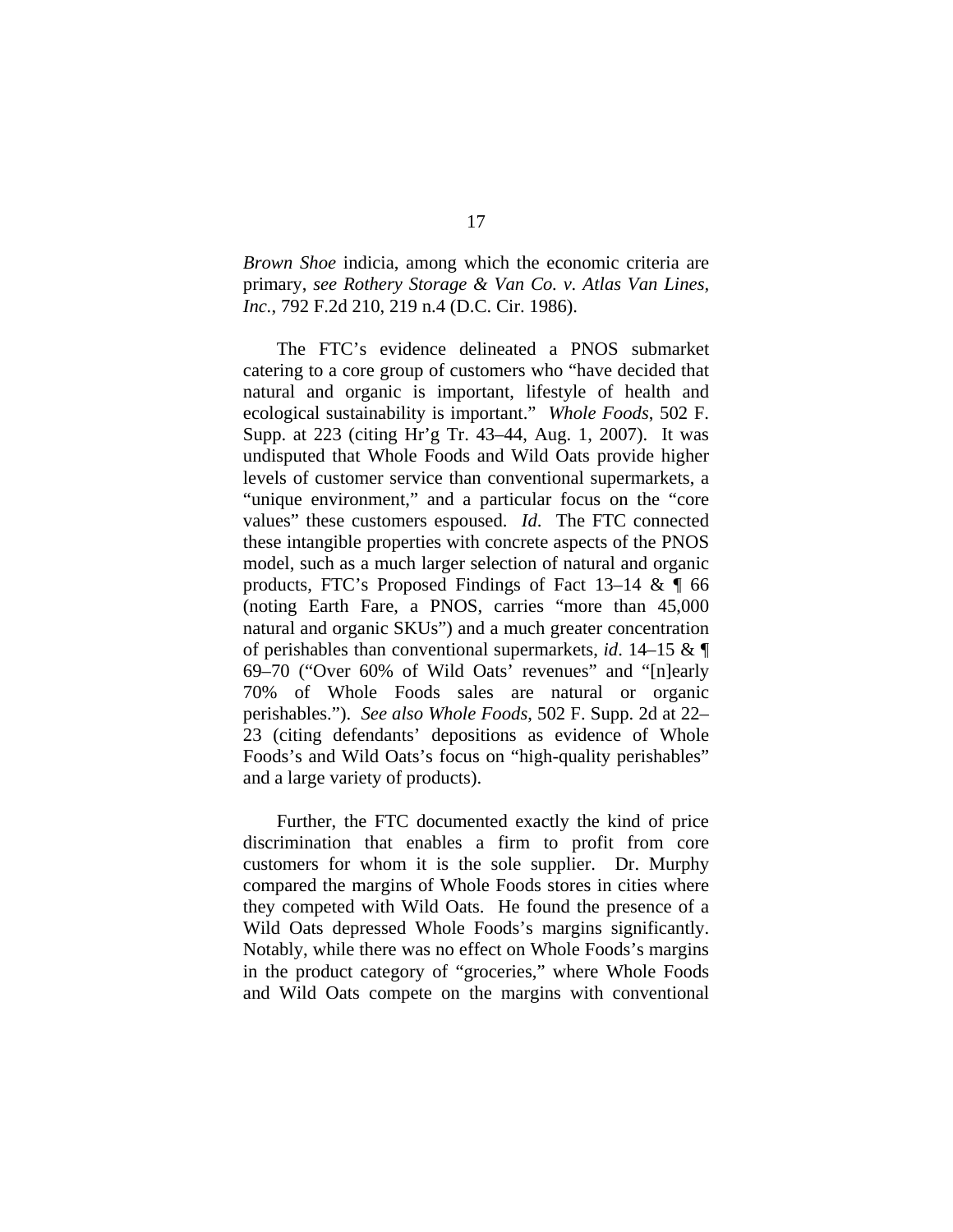supermarkets, the effect on margins for perishables was substantial. Confirming this price discrimination, Whole Foods's documents indicated that when it price-checked conventional supermarkets, the focus was overwhelmingly on "dry grocery," rather than on the perishables that were 70% of Whole Foods's business. Thus, in the high-quality perishables on which both Whole Foods and Wild Oats made most of their money, they competed directly with each other, and they competed with supermarkets only on the dry grocery items that were the fringes of their business.

 Additionally, the FTC provided direct evidence that PNOS competition had a greater effect than conventional supermarkets on PNOS prices. Dr. Murphy showed the opening of a new Whole Foods in the vicinity of a Wild Oats caused Wild Oats's prices to drop, while entry by non-PNOS stores had no such effect. Similarly, the opening of Earth Fare stores (another PNOS) near Whole Foods stores caused Whole Foods's prices to drop immediately. The price effect continued, while decreasing, until the Earth Fare stores were forced to close.

 Finally, evidence of consumer behavior supported the conclusion that PNOS serve a core consumer base. Whole Foods's internal projections, based on market experience, suggested that if a Wild Oats near a Whole Foods were to close, the majority (in some cases nearly all) of its customers would switch to the Whole Foods rather than to conventional supermarkets. Since Whole Foods's prices for perishables are higher than those of conventional supermarkets, such customers must not find shopping at the latter interchangeable with PNOS shopping. They are the core customers. Moreover, market research, including Dr. Scheffman's own studies, indicated 68% of Whole Foods customers are core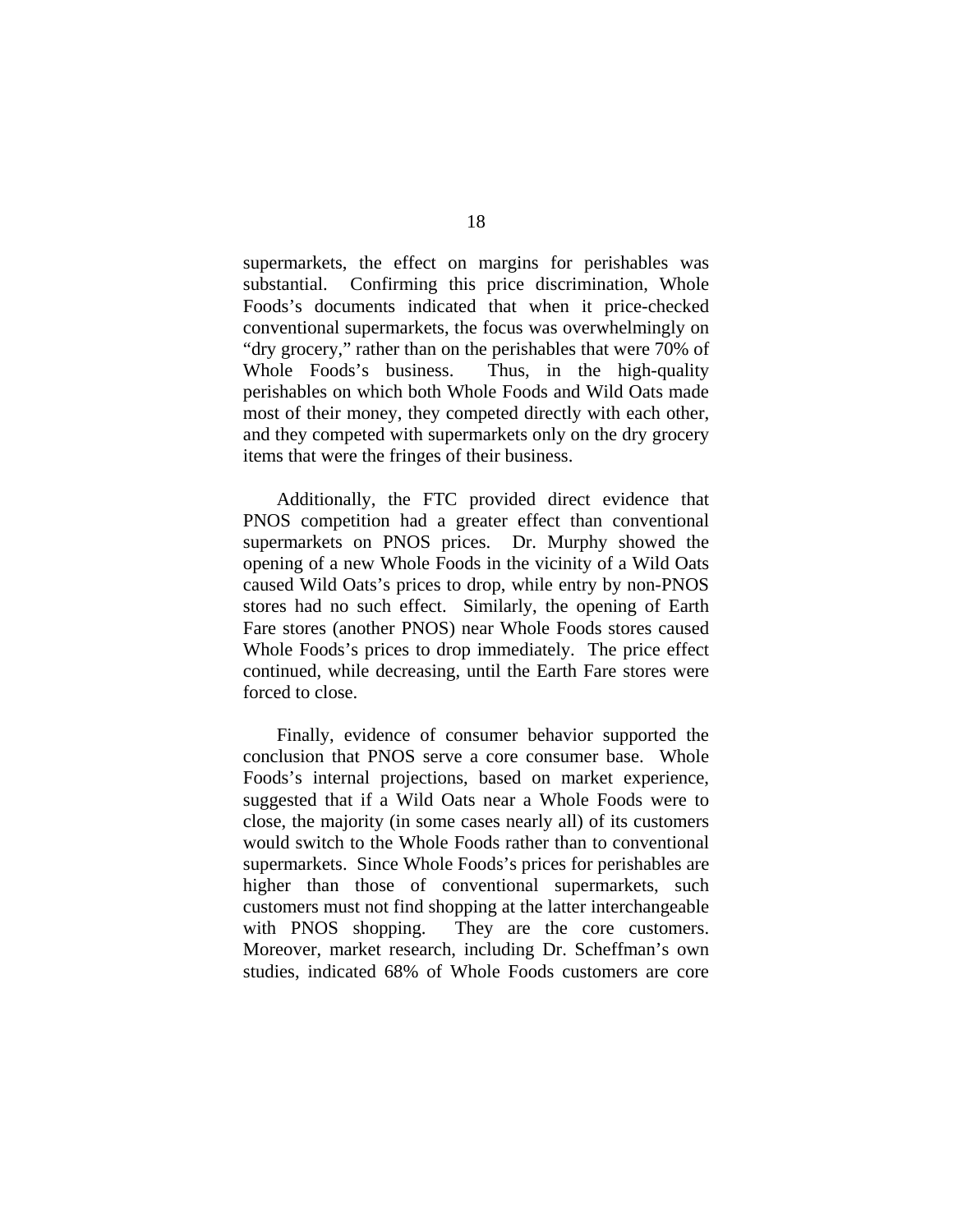customers who share the Whole Foods "core values." FTC Proposed Findings of Fact ¶ 135.

 Against this conclusion the defendants posed evidence that customers "cross-shop" between PNOS and other stores and that Whole Foods and Wild Oats check the prices of conventional supermarkets. *Whole Foods*, 502 F. Supp. 2d at 30–32. But the fact that PNOS and ordinary supermarkets "are direct competitors in some submarkets . . . is not the end of the inquiry," *United States v. Conn. Nat'l Bank*, 418 U.S. 656, 664 n.3 (1974). Of course customers cross-shop; PNOS carry comprehensive inventories. The fact that a customer might buy a stick of gum at a supermarket or at a convenience store does not mean there is no definable groceries market. Here, cross-shopping is entirely consistent with the existence of a core group of PNOS customers. Indeed, Dr. Murphy explained that Whole Foods competes actively with conventional supermarkets for dry groceries sales, even though it ignores their prices for high-quality perishables.

 In addition, the defendants relied on Dr. Scheffman's conclusion that there is no "clearly definable" core customer. *Whole Foods*, 502 F. Supp. 2d at 28. However, this conclusion was inconsistent with Dr. Scheffman's own report and testimony. Market research had found that customers who shop at Whole Foods because they share the core values it champions constituted at least a majority of its customers. Scheffman Expert Report 56–57. Moreover, Dr. Scheffman acknowledged "there are core shoppers [who] will only buy organic and natural" and for that reason go to Whole Foods or Wild Oats. Hr'g Tr. 31, July 31, 2007. He contended they could be ignored because the numbers are not "substantial." *Id*. Again, Dr. Scheffman's own market data undermined this assertion.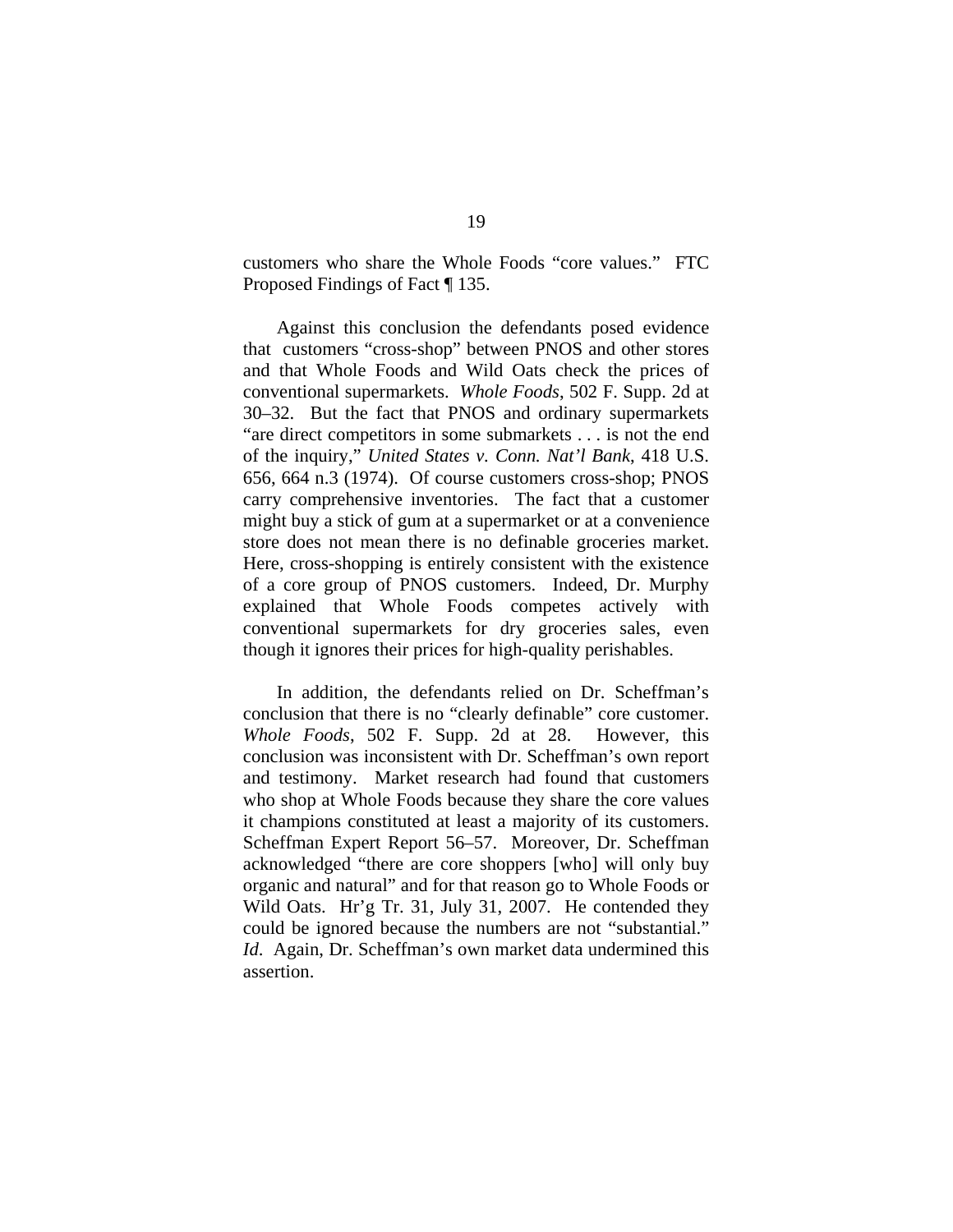In sum, the district court believed the antitrust laws are addressed only to marginal consumers. This was an error of law, because in some situations core consumers, demanding exclusively a particular product or package of products, distinguish a submarket. The FTC described the core PNOS customers, explained how PNOS cater to these customers, and showed these customers provided the bulk of PNOS's business. The FTC put forward economic evidence—which the district court ignored—showing directly how PNOS discriminate on price between their core and marginal customers, thus treating the former as a distinct market. Therefore, we cannot agree with the district court that the FTC would never be able to prove a PNOS submarket. We do not say the FTC has in fact proved such a market, which is not necessary at this point. To obtain a preliminary injunction under § 53(b), the FTC need only show a likelihood of success sufficient, using the sliding scale, to balance any equities that might weigh against the injunction.

V

 It remains to address the equities, which the district court did not reach, and see whether for some reason there is a balance against the FTC that would require a greater likelihood of success. The FTC urges us to carry out the rest of this determination, but "[w]e believe the proper course of action at this point is to remand to the district court, *Chaplaincy of Full Gospel Churches v. England*, 454 F.3d 290, 304 (D.C. Cir. 2006). Since the district court "expressly withheld consideration," *id*. at 305, of the equities, we have not had the benefit of its findings. Although the equities in a § 53(b) preliminary injunction proceeding will usually favor the FTC, *Heinz*, 246 F.3d at 726, the district court must independently exercise its discretion considering the circumstances of this case, including the fact that the merger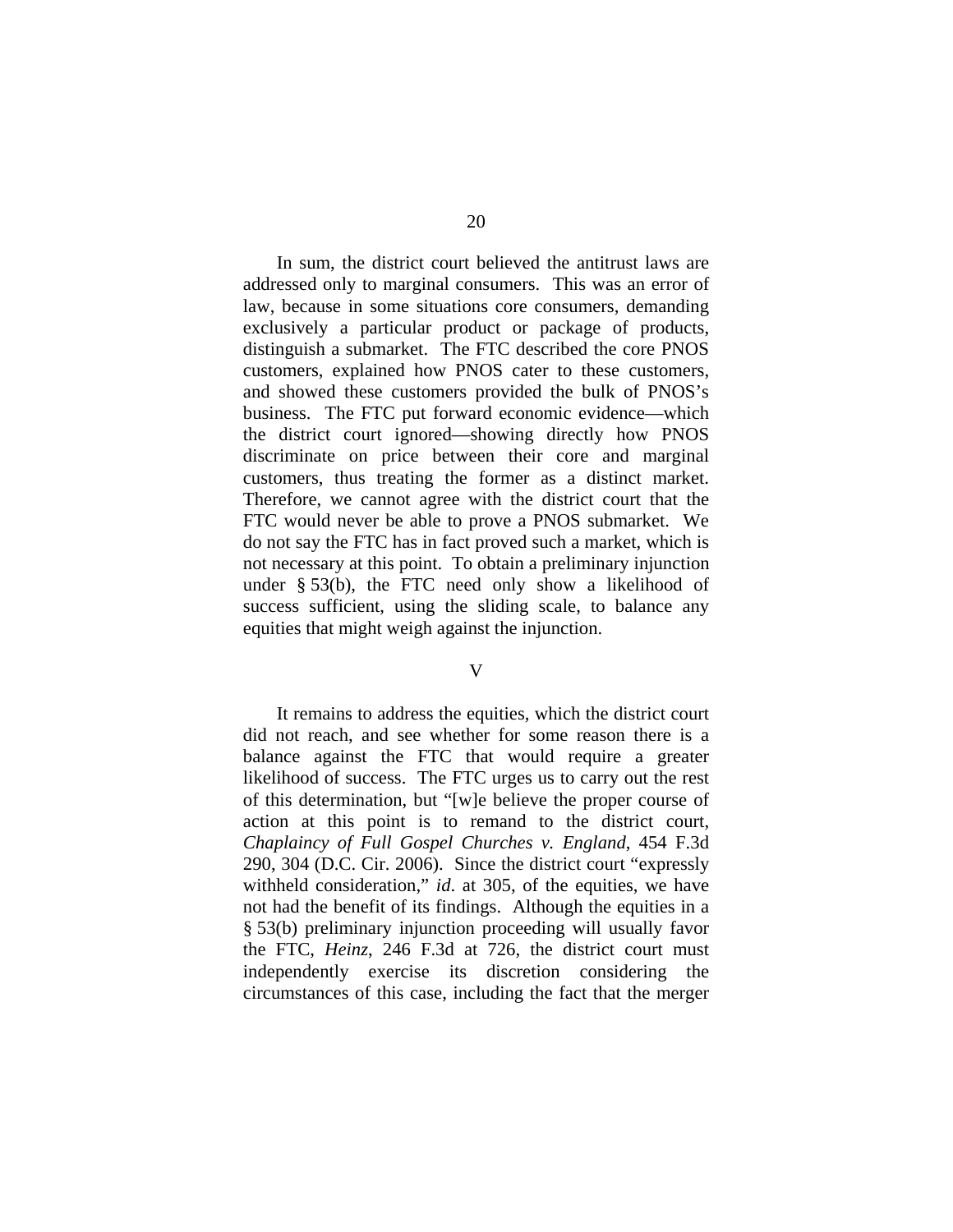has taken place. We remind the district court that a "risk that the transaction will not occur at all," by itself, is a private consideration that cannot alone defeat the preliminary injunction. *See id.*; *Weyerhaeuser*, 665 F.2d at 1082–83.

 We appreciate that the district court expedited the proceeding as a courtesy to the defendants, who wanted to consummate their merger just thirty days after the hearing, *Whole Foods*, 502 F. Supp. 2d at 4, but the court should have taken whatever time it needed to consider the FTC's evidence fully. For the reasons stated above, we reverse the district court's conclusion that the FTC showed no likelihood of success in an eventual § 7 case, and we remand for proceedings consistent with this opinion.

*So ordered.*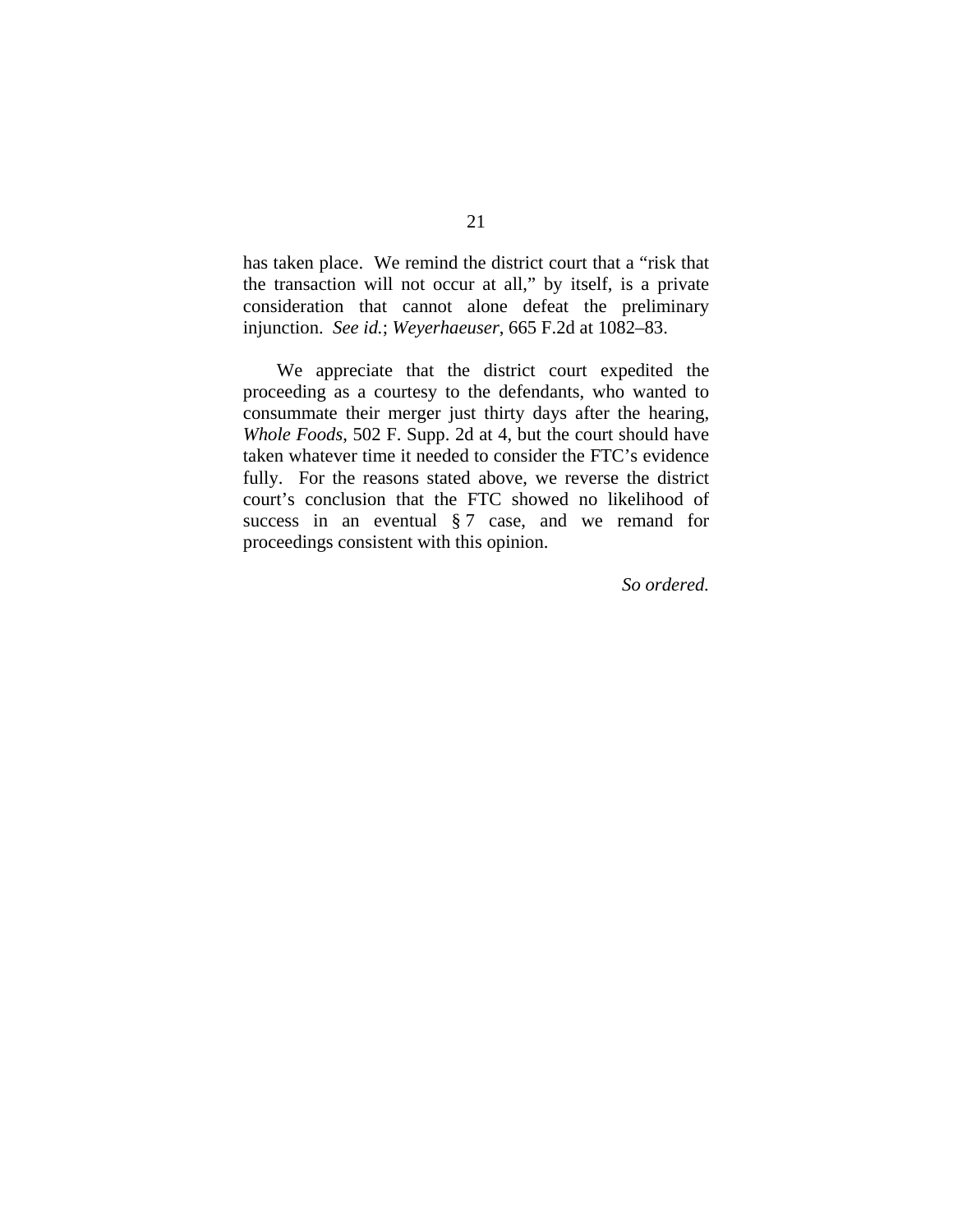TATEL, *Circuit Judge*, concurring: I agree with my colleagues that the district court produced a thoughtful opinion under incredibly difficult circumstances, that this case presents a live controversy, and that the district court generally applied the correct standard in reviewing the Federal Trade Commission's request for a preliminary injunction. I also agree with Judge Brown that the district court nonetheless erred in concluding that the FTC failed to "raise[] questions going to the merits so serious, substantial, difficult and doubtful as to make them fair ground for thorough investigation, study, deliberation and determination by the FTC in the first instance and ultimately by the Court of Appeals." *FTC v. H.J. Heinz Co.*, 246 F.3d 708, 714-15 (D.C. Cir. 2001). I write separately because although I agree with Judge Brown that the district court erred in focusing only on marginal customers, I believe the district court also overlooked or mistakenly rejected evidence supporting the FTC's view that Whole Foods and Wild Oats occupy a separate market of "premium natural and organic supermarkets." Also, given the complicated posture of this case, I hope to clarify the district court's task on remand.

## **I.**

"Section 7 of the Clayton Act prohibits acquisitions, including mergers, 'where in any line of commerce or in any activity affecting commerce in any section of the country, the effect of such acquisition may be substantially to lessen competition, or to tend to create a monopoly.'" *Id.* at 713 (quoting 15 U.S.C. § 18). "Congress used the words '*may be* substantially to lessen competition,' to indicate that its concern was with probabilities, not certainties." *Brown Shoe Co. v. United States*, 370 U.S. 294, 323 (1962).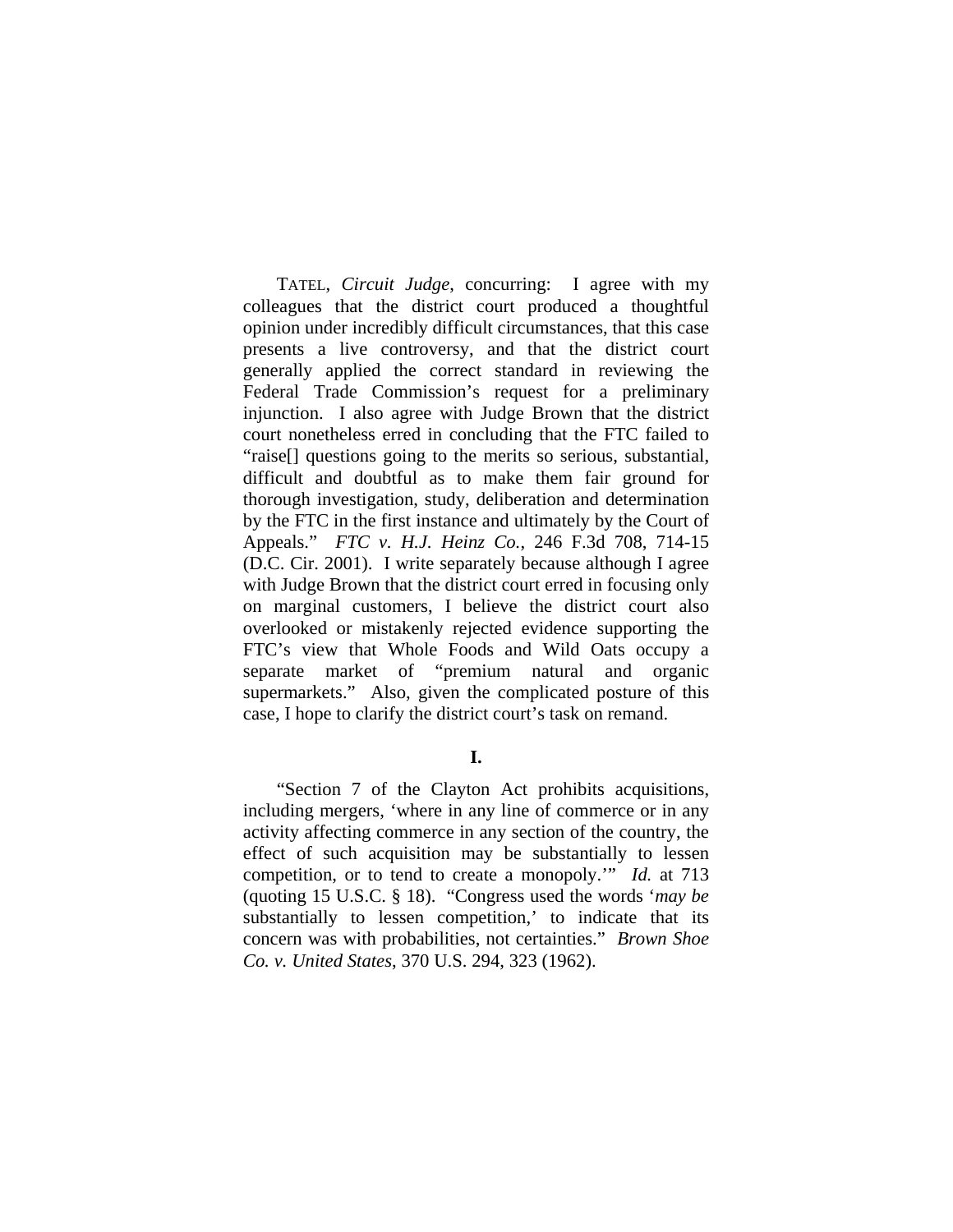When the FTC believes an acquisition violates section 7 and that enjoining the acquisition pending an investigation "would be in the interest of the public," section 13(b) of the Federal Trade Commission Act authorizes the Commission to ask a federal district court to block the acquisition. 15 U.S.C. § 53(b); *Heinz*, 246 F.3d at 714. Because Congress concluded that the FTC—an expert agency acting on the public's behalf—should be able to obtain injunctive relief more readily than private parties, it "incorporat[ed] a unique 'public interest' standard in 15 U.S.C. § 53(b), rather than the more stringent, traditional 'equity' standard for injunctive relief." *FTC v. Exxon Corp.*, 636 F.2d 1336, 1343 (D.C. Cir. 1980) (citing H.R. REP. NO. 93-624, at 31 (1973)). Under this more lenient rule, a district court may grant the FTC's requested injunction "[u]pon a proper showing that, weighing the equities and considering the Commission's likelihood of ultimate success, such action would be in the public interest." 15 U.S.C. § 53(b). In this circuit, "the standard for likelihood of success on the merits is met if the FTC 'has raised questions going to the merits so serious, substantial, difficult and doubtful as to make them fair ground for thorough investigation, study, deliberation and determination by the FTC in the first instance and ultimately by the Court of Appeals.'" *Heinz*, 246 F.3d at 714-15 (quoting *FTC v. Beatrice Foods Co.*, 587 F.2d 1225, 1229 (D.C. Cir. 1978) (Appendix to Joint Statement of Judges MacKinnon & Robb)); *accord FTC v. Freeman Hosp.*, 69 F.3d 260, 267 (8th Cir. 1995); *FTC v. Warner Commc'ns Inc.*, 742 F.2d 1156, 1162 (9th Cir. 1984).

Critically, the district court's task is not "to determine whether the antitrust laws have been or are about to be violated. That adjudicatory function is vested in the FTC in the first instance." *Heinz*, 246 F.3d at 714 (quoting *FTC v.*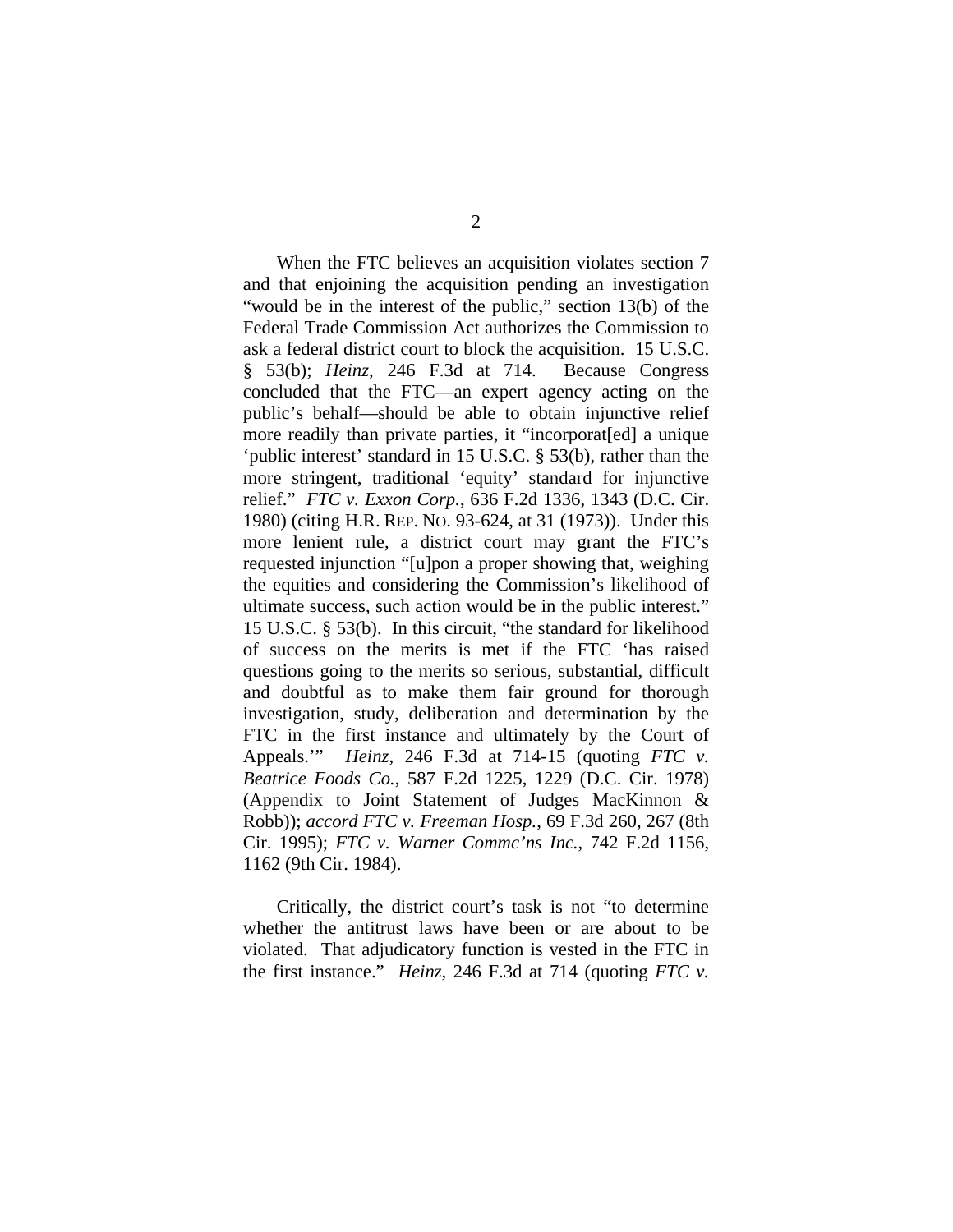*Food Town Stores, Inc.*, 539 F.2d 1339, 1342 (4th Cir. 1976)). As Judge Posner has explained:

> One of the main reasons for creating the Federal Trade Commission and giving it concurrent jurisdiction to enforce the Clayton Act was that Congress distrusted judicial determination of antitrust questions. It thought the assistance of an administrative body would be helpful in resolving such questions and indeed expected the FTC to take the leading role in enforcing the Clayton Act . . . .

*Hosp. Corp. of Am. v. FTC*, 807 F.2d 1381, 1386 (7th Cir. 1986). Thus, though the dissent never acknowledges as much, the district court's task—as well as ours on review—is limited to determining whether the FTC has raised "serious, substantial" questions meriting further investigation. *Heinz*, 246 F.3d at 714. If it has, the district court should proceed to weigh the equities.

#### **II.**

In this case the district court concluded that the FTC had failed to raise the "serious, substantial" questions necessary to show a likelihood of success on the merits. *FTC v. Whole Foods Market, Inc.*, 502 F. Supp. 2d 1, 49 (D.D.C. 2007). Following the FTC's lead, the court focused on defining the product market in which Whole Foods and Wild Oats operate, saying:

> [I]f the relevant product market is, as the FTC alleges, a product market of "premium natural and organic supermarkets" . . . , there can be little doubt that the acquisition of the second largest firm in the market by the largest firm in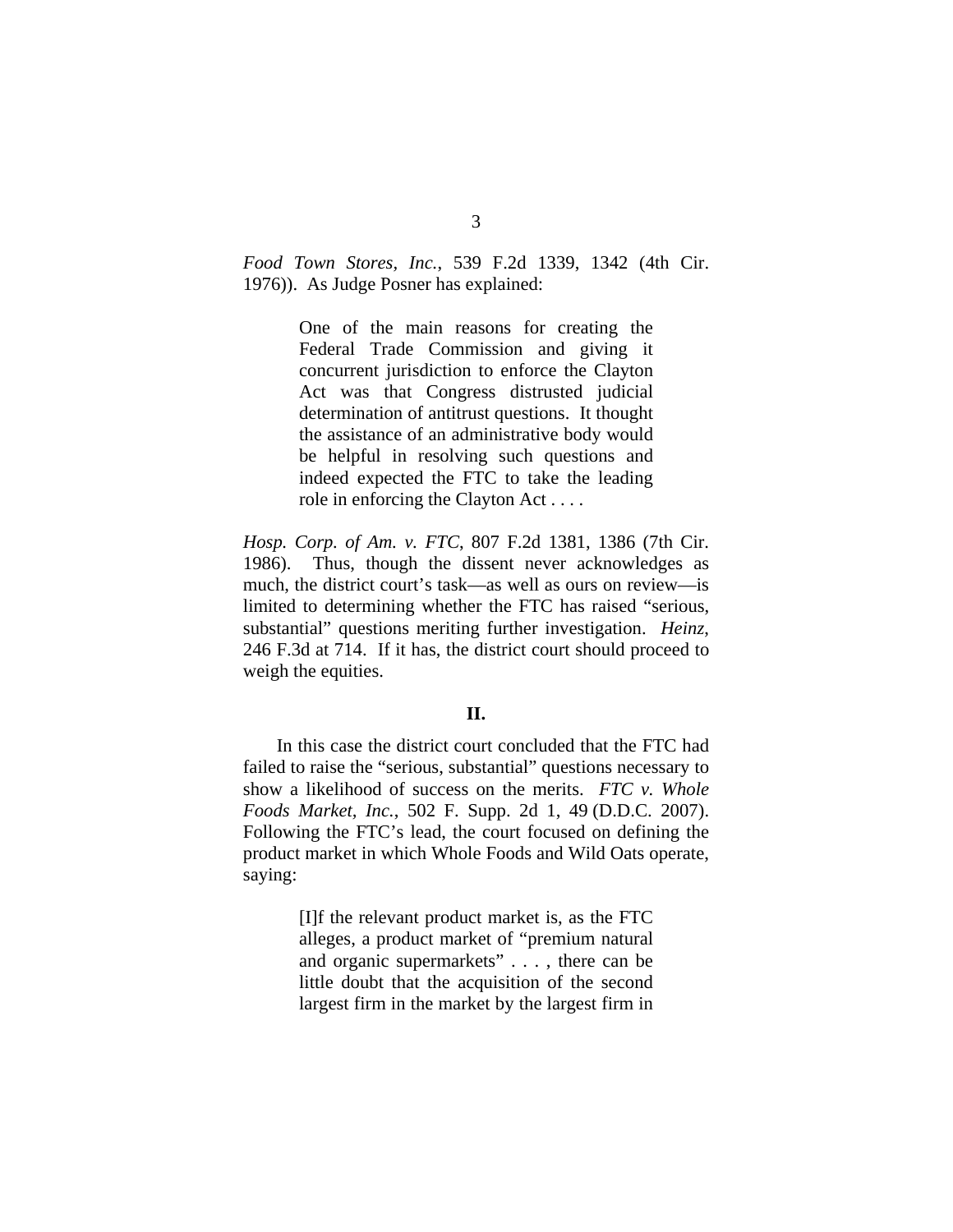the market will tend to harm competition in that market. If, on the other hand, the defendants are merely differentiated firms operating within the larger relevant product market of "supermarkets," the proposed merger will not tend to harm competition.

*Whole Foods*, 502 F. Supp. 2d at 8. Thus, the "'case hinge[d]'—almost entirely—'on the proper definition of the relevant product market." *Id.* (quoting *FTC v. Staples, Inc.*, 970 F. Supp. 1066, 1073 (D.D.C. 1997)). And after reviewing the evidence, the district court concluded that "[t]here is no substantial likelihood that the FTC can prove its asserted product market and thus no likelihood that it can prove that the proposed merger may substantially lessen competition or tend to create a monopoly." *Id.* at 49-50.

I agree with the district court that this "'case hinges' almost entirely—'on the proper definition of the relevant product market,'" for if a separate natural and organic market exists, "there can be little doubt that the acquisition of the second largest firm in the market by the largest firm in the market will tend to harm competition in that market." *Id.* at 8 (quoting *Staples*, 970 F. Supp. at 1073). But I respectfully part ways with the district court when it comes to assessing the FTC's evidence in support of its contention that Whole Foods and Wild Oats occupy a distinct market. As the Supreme Court explained in *Brown Shoe Co. v. United States*: "The outer boundaries of a product market are determined by the reasonable interchangeability of use or the cross-elasticity of demand between the product itself and substitutes for it." 370 U.S. at 325. In this case the FTC presented a great deal of credible evidence—either unmentioned or rejected by the district court—suggesting that Whole Foods and Wild Oats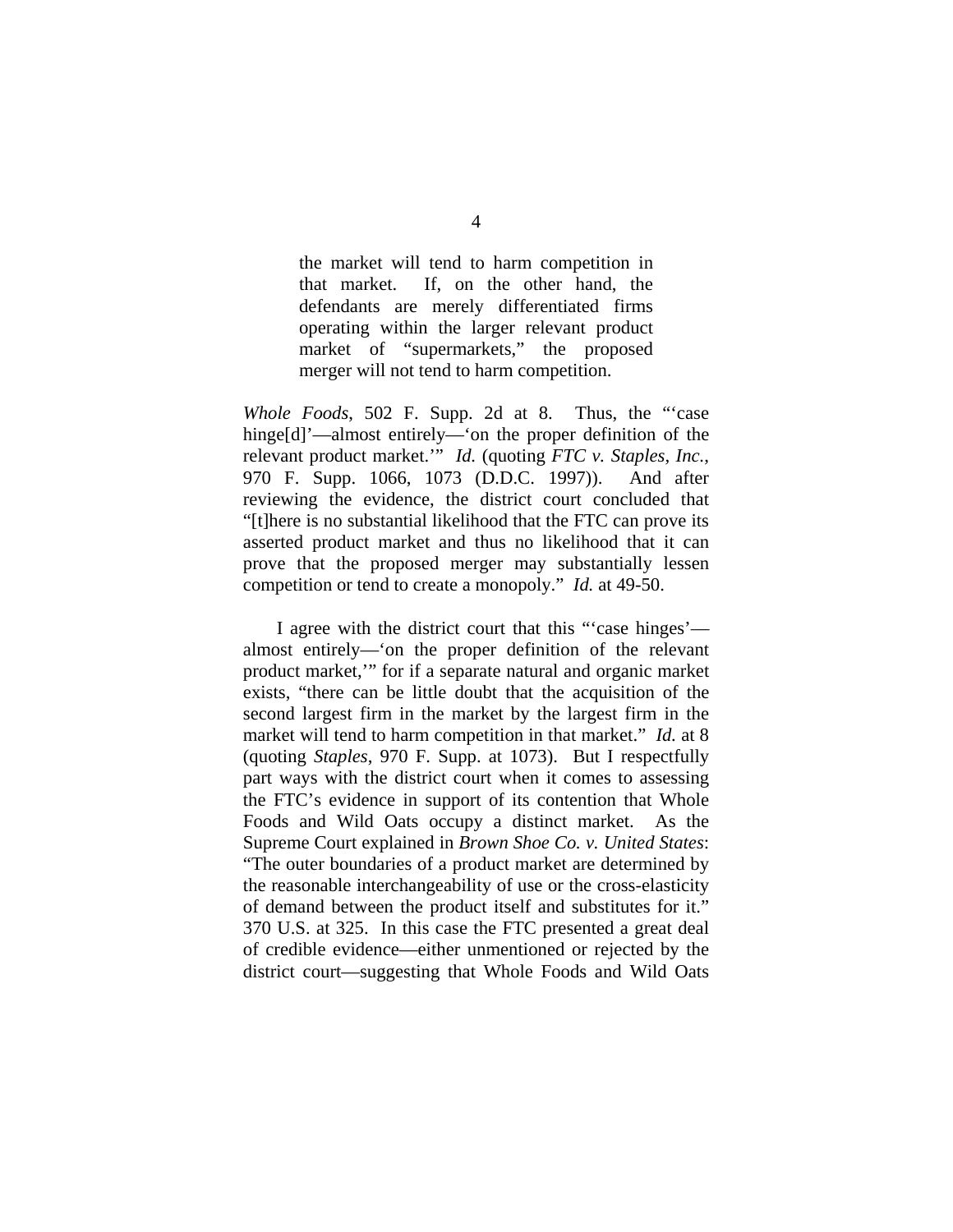are not "reasonabl[y] interchangeab[le]" with conventional supermarkets and do not compete directly with them.

 To begin with, the FTC's expert prepared a study showing that when a Whole Foods opened near an existing Wild Oats, it reduced sales at the Wild Oats store dramatically. *See* Expert Report of Kevin M. Murphy ¶¶ 48- 49 & exhibit 3 (July 9, 2007) ("Murphy Report"). By contrast, when a conventional supermarket opened near a Wild Oats store, Wild Oats's sales were virtually unaffected. *See id.* This strongly suggests that although Wild Oats customers consider Whole Foods an adequate substitute, they do not feel the same way about conventional supermarkets. Rejecting this study, the district court explained that it was "unwilling to accept the assumption that the effects on Wild Oats from Whole Foods' entries provide a mirror from which predictions can reliably be made about the effects on Whole Foods from Wild Oats' future exits if this transaction occurs." *Whole Foods*, 502 F. Supp. 2d at 21. But even if exit and entry events differ, this evidence suggests that consumers do not consider Whole Foods and Wild Oats "reasonabl[y] interchangeab[le]" with conventional supermarkets. *Brown Shoe*, 370 U.S. at 325.

The FTC also highlighted Whole Foods's own study called "Project Goldmine"—showing what Wild Oats customers would likely do after the proposed merger in cities where Whole Foods planned to close Wild Oats stores. According to the study, the average Whole Foods store would capture most of the revenue from the closed Wild Oats store, even though virtually every city contained multiple conventional retailers closer to the shuttered Wild Oats store. *See* Murphy Report ¶ 70 & app. C; Rebuttal Expert Report of Kevin M. Murphy ¶¶ 31-32 (July 13, 2007) ("Murphy Rebuttal"). This high diversion ratio further suggests that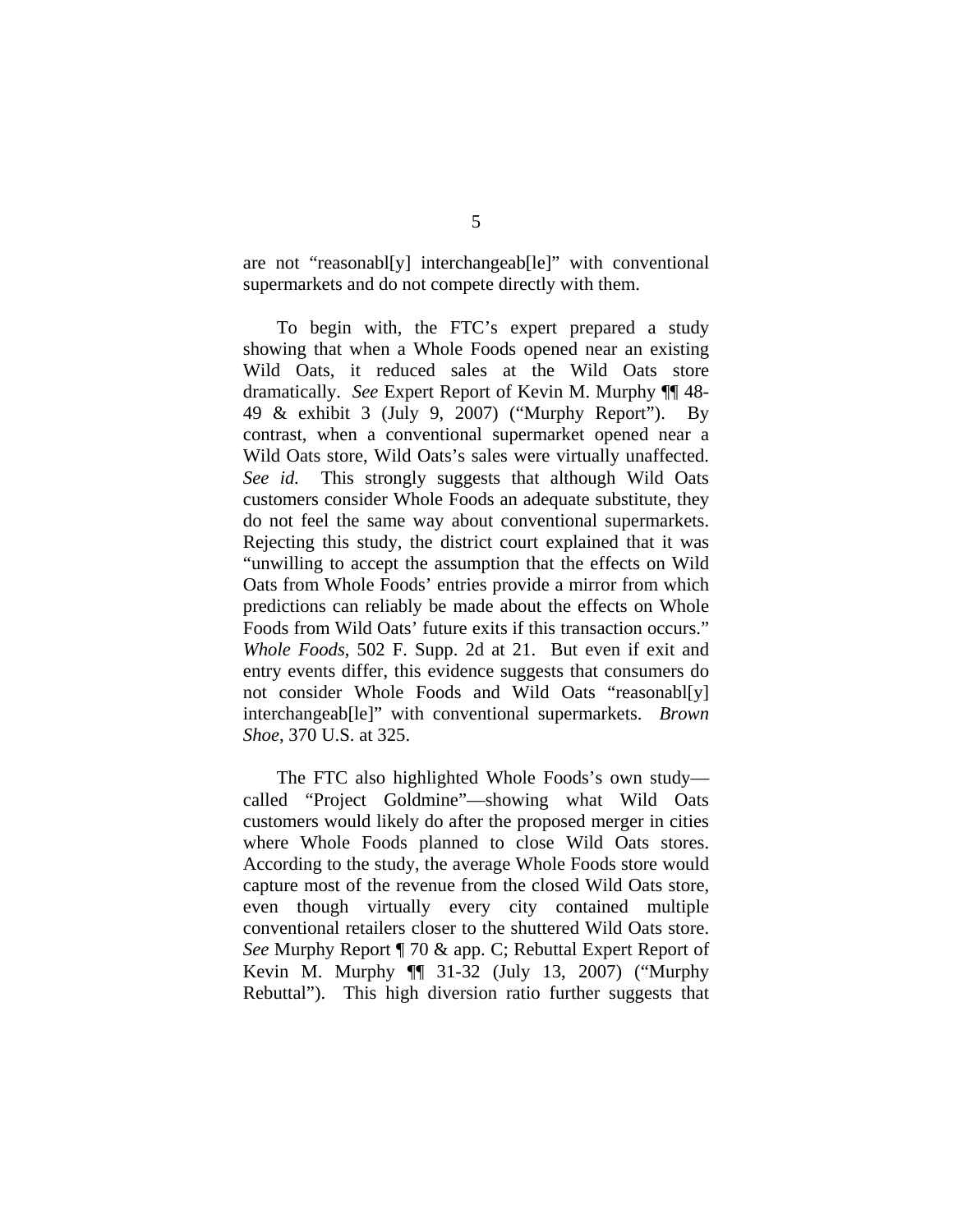many consumers consider conventional supermarkets inadequate substitutes for Wild Oats and Whole Foods. The district court cited the Project Goldmine study for the opposite conclusion, pointing only to cities in which Whole Foods expected to receive a low percentage of Wild Oats's business. *Whole Foods*, 502 F. Supp. 2d at 34. These examples, however, do not undermine the study's broader conclusion that Whole Foods would capture most of the revenue from the closed Wild Oats, and the district court never mentioned the FTC expert's testimony that the diversion ratio estimated here "is at least **{Sealed}** *times* the diversion ratio[] needed to make a price increase of 5% profitable for a joint owner of the two stores." Murphy Rebuttal ¶ 32. The dissent also ignores this testimony, saying incorrectly that the Project Goldmine study "says nothing about whether Whole Foods could impose a five percent or more price increase." Dissenting Op. at 12.

Several industry studies predating the merger also suggest that Whole Foods and Wild Oats never truly competed with conventional supermarkets. For example, a study prepared for Whole Foods by an outside consultant concludes that **{ \_\_\_\_\_\_ Sealed material redacted**

**\_\_\_\_\_\_\_\_\_}** Tinderbox Consulting, Exploring Private Label Organic Brands 4. Another study concludes that "[w]hile th[e] same consumer shops" at both "mainstream grocers such as Safeway" and "large-format natural foods store[s] such as Wild Oats or Whole Foods Market," "they tend to shop at each for different things (e.g., Wild Oats for fresh and specialty items, Safeway for canned and packaged goods)." THE HARTMAN GROUP, ORGANIC 2006, at ch. 8, p. 1 (May 1, 2006). In addition, Wild Oats's former CEO, Perry Odak, explained in a deposition why conventional stores have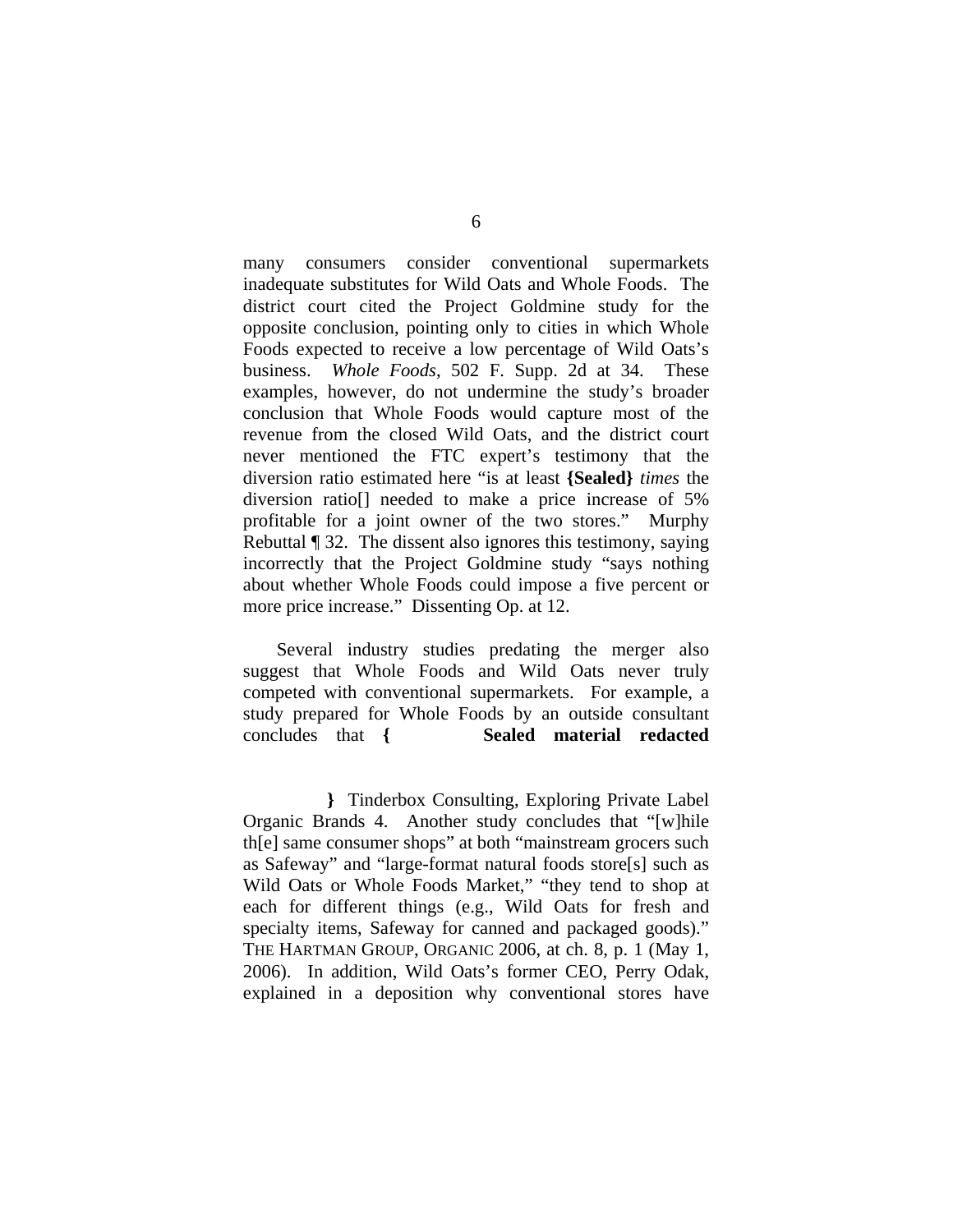difficulty competing with Whole Foods and Wild Oats: if conventional stores offer a lot of organic products, they don't sell enough to their existing customer base, leaving the stores with spoiled products and reduced profits. But if conventional stores offer only a narrow range of organic products, customers with a high demand for organic items refuse to shop there. Thus, "the conventionals have a very difficult time getting into this business." Investigational Hearing of Perry Odak 77-78 (quoted in Murphy Report ¶ 77) ("Odak Hearing"). The district court mentioned none of this.

 In addition to all this direct evidence that Whole Foods and Wild Oats occupy a separate market from conventional supermarkets, the FTC presented an enormous amount of evidence of "industry or public recognition" of the natural and organic market "as a separate economic entity"—one of the "practical indicia" the Supreme Court has said can be used to determine the boundaries of a distinct market. *Brown Shoe*, 370 U.S. at 325. For example, dozens of record studies about the grocery store industry—including many prepared for Whole Foods or Wild Oats—distinguish between "traditional" or "conventional" grocery stores on the one hand and "natural food" or "organic" stores on the other. *See, e.g.*, FOOD MKTG. INST., U.S. GROCERY SHOPPER TRENDS 2007, at 20-22 (2007). Moreover, record evidence indicates that the Whole Foods and Wild Oats CEOs both believed that their companies occupied a market separate from the conventional grocery store industry. In an email to his company's board, Whole Foods CEO John Mackey explained that "[Wild Oats] is the only existing company that has the brand and number of stores to be a meaningful springboard for another player to get into this space. Eliminating them means eliminating this threat forever, or almost forever." Email from John Mackey to John Elstrott et al. (Feb. 15, 2007). Echoing this point, former Wild Oats CEO Perry Odak said that "there's really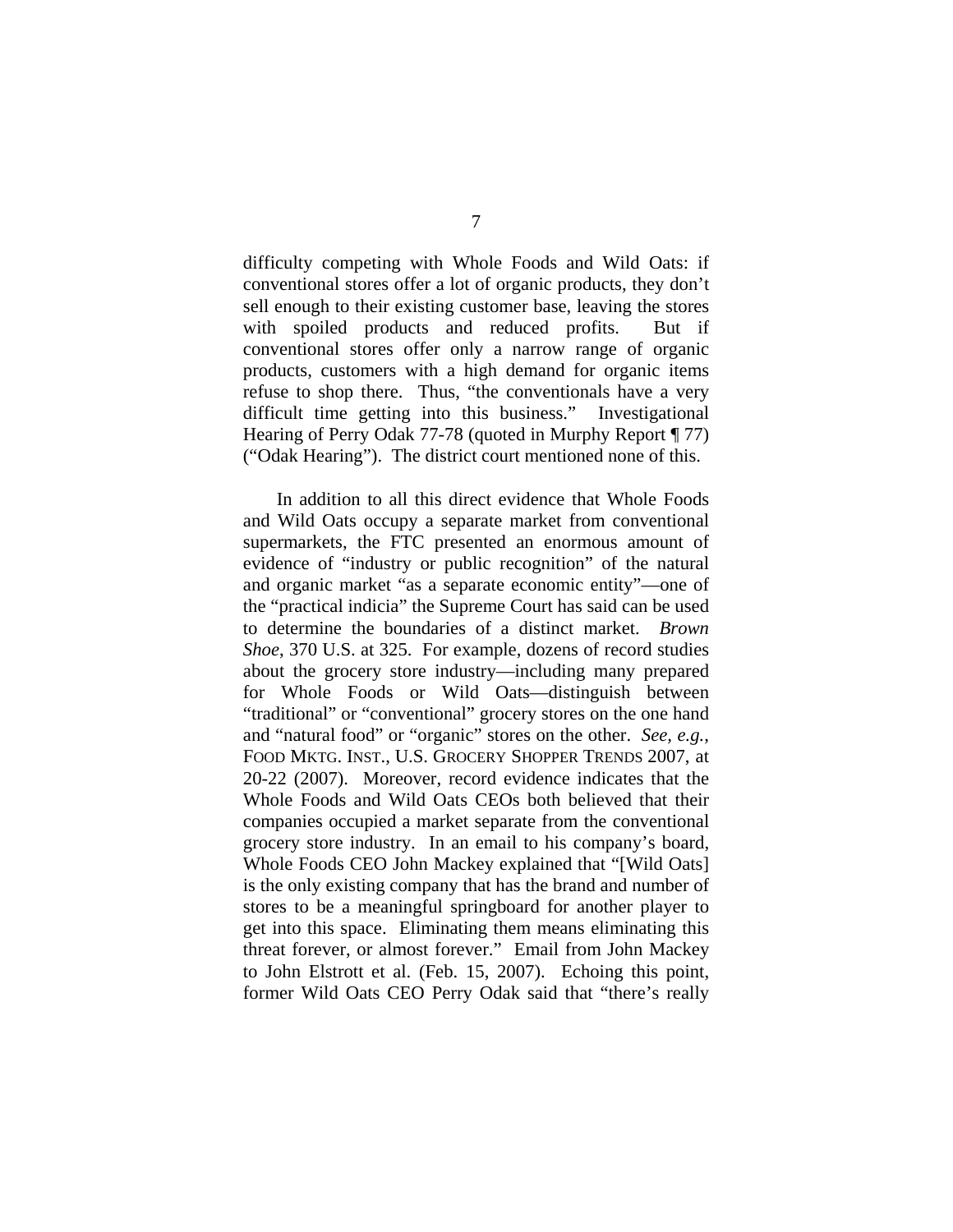only two players of any substance in the organic and all natural [market], and that's Whole Foods and Wild Oats. . . . [T]here's really nobody else in that particular space." Odak Hearing 58. Executives from several conventional retailers agreed, explaining that Whole Foods and Wild Oats are not **{ Sealed material redacted** 

**\_\_\_\_\_\_\_\_\_\_\_\_\_\_\_\_\_\_\_\_\_\_\_\_\_\_\_\_\_\_\_\_\_}** Dep. of Rojon Diane Hasker 128-29 (July 10, 2007) ("Hasker Dep."). As Judge Bork explained, this evidence of "'industry or public recognition of the submarket as a separate economic' unit matters because we assume that economic actors usually have accurate perceptions of economic realities." *Rothery Storage & Van Co. v. Atlas Van Lines, Inc.*, 792 F.2d 210, 218 n.4 (D.C. Cir. 1986).

The FTC also presented strong evidence that Whole Foods and Wild Oats have "peculiar characteristics" distinguishing them from traditional supermarkets, another of the "practical indicia" the Supreme Court has said can be used to determine the boundaries of a distinct market. *Brown Shoe*, 370 U.S. at 325. Most important, unlike traditional grocery stores, both Whole Foods and Wild Oats carry only natural or organic products. *See* http://www.wholefoodsmarket.com/pr oducts/index.html ("We carry natural and organic products . . . unadulterated by artificial additives, sweeteners, colorings, and preservatives . . . ."). Glossing over this distinction, the dissent says "the dividing line between 'organic' and conventional supermarkets has been blurred" because "[m]ost products that Whole Foods sells are not organic" while "conventional supermarkets" have begun selling more organic products. Dissenting Op. at 9. But the FTC never defined its proposed market as "organic supermarkets," it defined it as "premium natural and organic supermarkets." And everything Whole Foods sells is natural and/or organic, while many of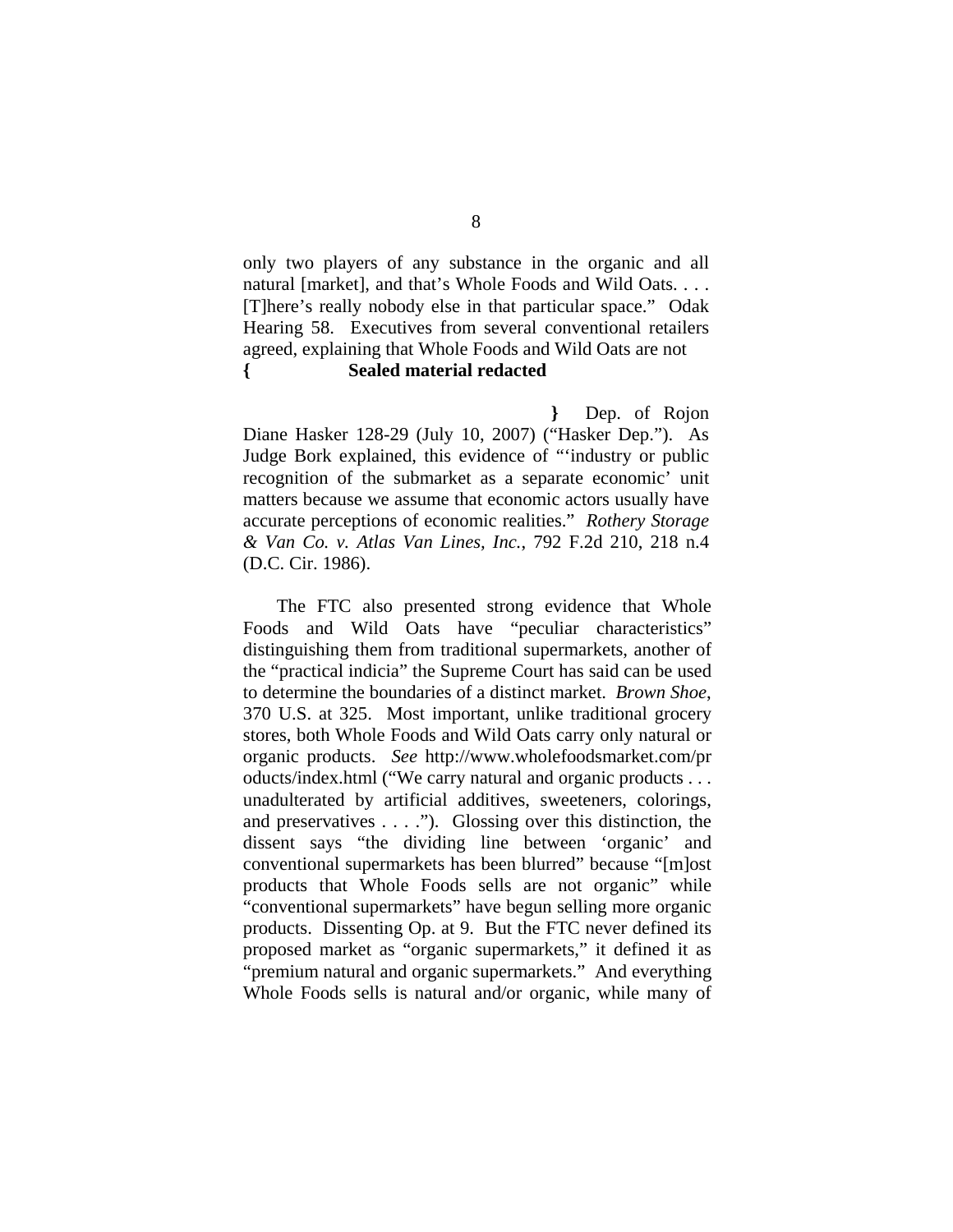the things sold by traditional grocery stores are not. *See, e.g.*, Hasker Dep. 130-34; http://www.wholefoodsmarket.com/prod ucts/unacceptablefoodingredients.html (explaining that Whole Foods refuses to carry any food item containing one of dozens of "unacceptable food ingredients," ingredients that can be found in countless products at traditional grocery stores).

Insisting that all this evidence of a separate market is irrelevant, Whole Foods and the dissent argue that the FTC's case must fail because the record contains no evidence that Whole Foods or Wild Oats charged higher prices in cities where the other was absent—i.e., where one had a local monopoly on the asserted natural and organic market—than they did in cities where the other was present. This argument is both legally and factually incorrect.

As a legal matter, although evidence that a company charges more when other companies in the alleged market are absent certainly indicates that the companies operate in a distinct market, *see, e.g.*, *Staples*, 970 F. Supp. at 1075-77, that is not the *only* way to prove a separate market. Indeed, *Brown Shoe* lists "distinct prices" as only one of a nonexhaustive list of seven "practical indicia" that may be examined to determine whether a separate market exists. 370 U.S. at 325. Furthermore, even if the FTC could *prove* a section 7 violation only by showing evidence of higher prices in areas where a company had a local monopoly in an alleged market, the FTC need not *prove* a section 7 violation to obtain a preliminary injunction; rather, it need only raise "serious, substantial" questions as to the merger's legality. *Heinz*, 246 F.3d at 714. Thus, the dissent misses the mark when it cites the FTC's Horizontal Merger Guidelines to assert that the Commission may obtain a preliminary injunction only by presenting "solid evidence that the post-merger company could profitably impose a significant nontransitory price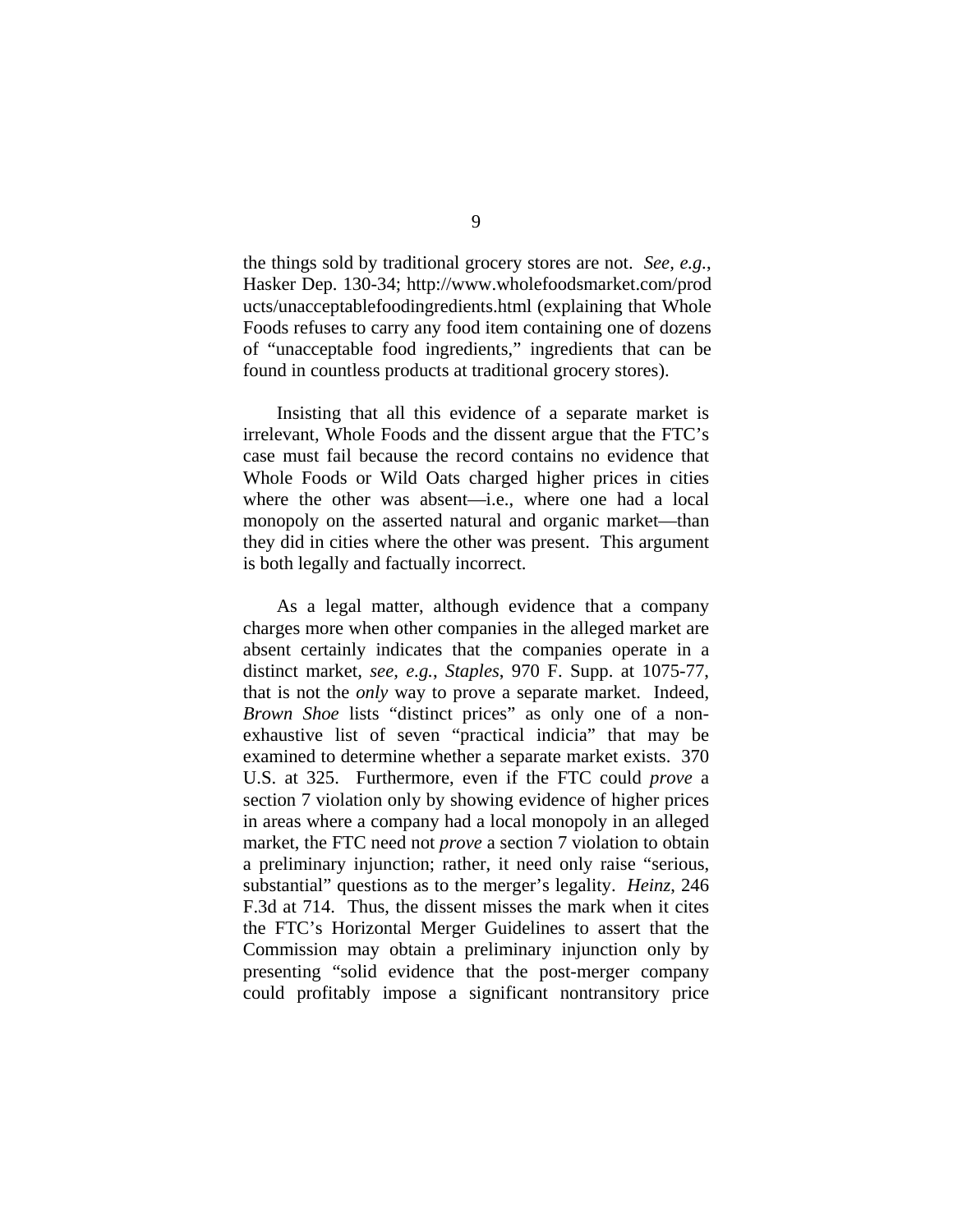increase of 5% or more." Dissenting Op. at 3. Such evidence in a case like this, which turns entirely on market definition, would be enough *to prove* a section 7 violation in the FTC's administrative proceeding. *See Hosp. Corp.*, 807 F.2d at 1389 (stating that "[a]ll that is necessary" to prove a section 7 case "is that the merger create an appreciable danger of [higher prices] in the future"). Yet our precedent clearly holds that to obtain a preliminary injunction "[t]he FTC is not required to *establish* that the proposed merger would in fact violate section 7 of the Clayton Act." *Heinz*, 246 F.3d at 714. Moreover, the Merger Guidelines—which "are by no means to be considered binding on the court," *FTC v. PPG Indus., Inc.*, 798 F.2d 1500, 1503 n.4 (D.C. Cir. 1986)—specify how the FTC decides which cases to bring, "*not* . . . how the Agency will conduct the litigation of cases that it decides to bring," Horizontal Merger Guidelines § 0.1 (emphasis added); *see also id.* ("[T]he Guidelines do not attempt to assign the burden of proof, or the burden of coming forward with evidence, on any particular issue.").

In any event, the FTC did present evidence indicating that Whole Foods and Wild Oats charged more when they were the only natural and organic supermarket present. The FTC's expert looked at prices Whole Foods charged in several of its North Carolina stores before and after entry of a regional natural food chain called Earth Fare. Before any Earth Fare stores opened, Whole Foods charged essentially the same prices at its five North Carolina stores, but when an Earth Fare opened near the Whole Foods in Chapel Hill, that store's prices dropped 5% below those at the other North Carolina Whole Foods. *See* Tr. of Mots. Hr'g, Morning Session 125-30 (July 31, 2007); Supplemental Rebuttal Expert Report of Kevin M. Murphy ¶¶ 2-6 (July 16, 2007) ("Murphy Supp."). Prices at that store remained lower than at the other Whole Foods in North Carolina for **{**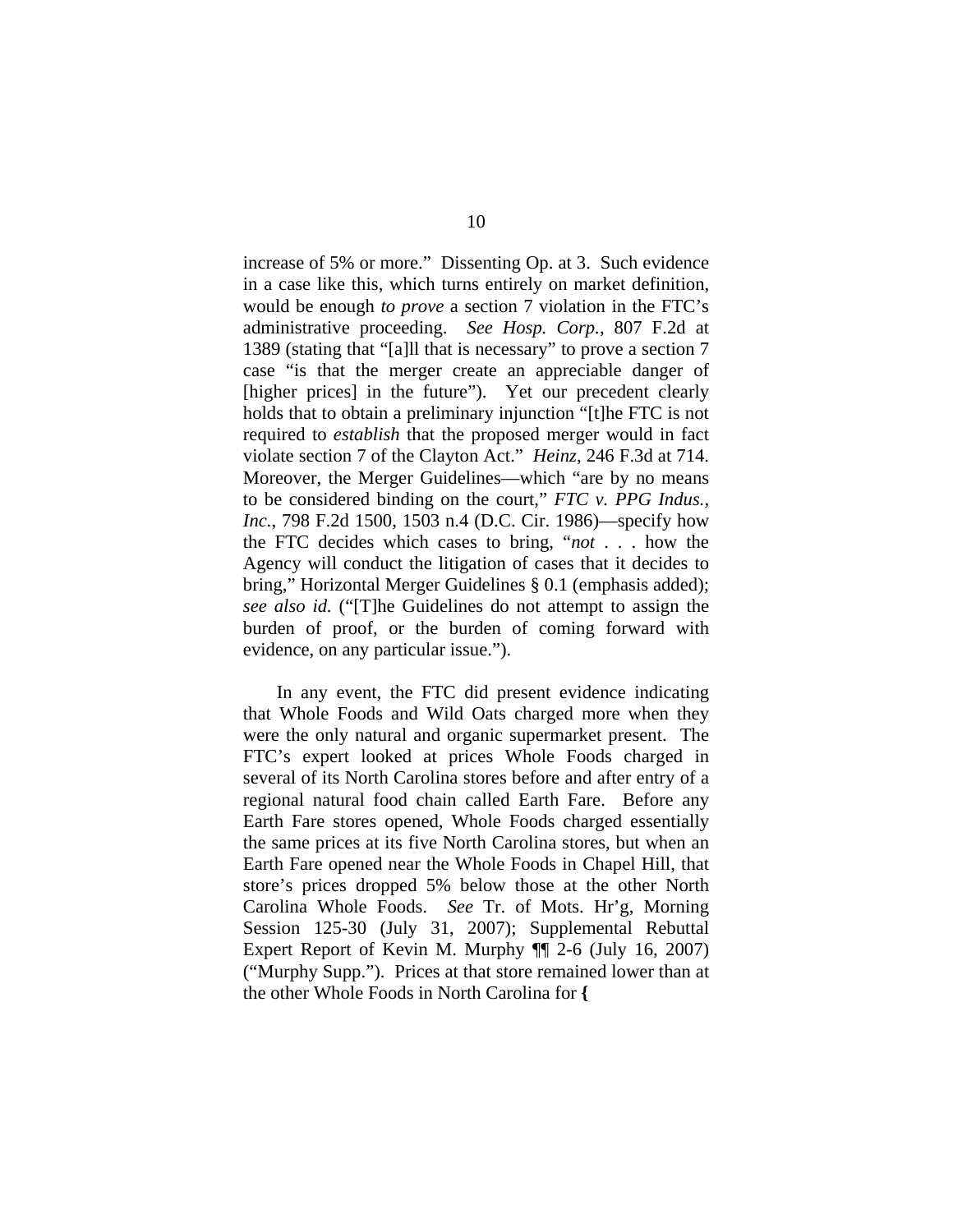**Sealed material redacted \_\_\_\_\_\_\_}** *See* Murphy Supp. ¶¶ 4-5. Whole Foods followed essentially the same pattern when an Earth Fare opened near its stores in Raleigh and Durham—the company dropped prices at those stores but nowhere else in North Carolina. *See id.*; Tr. of Mots. Hr'g, Morning Session 127 (July 31, 2007). The FTC's expert presented similar evidence regarding Whole Foods's impact on Wild Oats's prices, showing that a new Whole Foods store opening near a Wild Oats caused immediate and lasting reductions in prices at that Wild Oats store compared to prices at other Wild Oats stores. *See* Tr. of Mots. Hr'g, Morning Session 132 (July 31, 2007); Murphy Report ¶¶ 57-59 & exhibit 5. In addition to this quantitative evidence, the FTC pointed to Whole Foods CEO John Mackey's statement explaining to the company's board why the merger made sense: "By buying [Wild Oats] we will . . . avoid nasty price wars in [several cities where both companies have stores]." Email from John Mackey to John Elstrott et al. (Feb. 15, 2007).

The dissent raises two primary arguments against this pricing evidence. First, it relies on a study by Whole Foods's expert to conclude that "Whole Foods prices did not differ based on the presence or absence of a Wild Oats in the area," Dissenting Op. at 2, calling this "all-but-dispositive price evidence," *id.* at 7. In fact, this study is all-but-meaningless price evidence because it examined Whole Foods's pricing on a single day several months *after* the company announced its intent to acquire Wild Oats; this gave the company every incentive to eliminate any price differences that may have previously existed between its stores based on the presence of a nearby Wild Oats, not only to avoid antitrust liability, but also because the company was no longer competing with Wild Oats. *See Hosp. Corp.*, 807 F.2d at 1384 ("[E]vidence that is subject to manipulation by the party seeking to use it is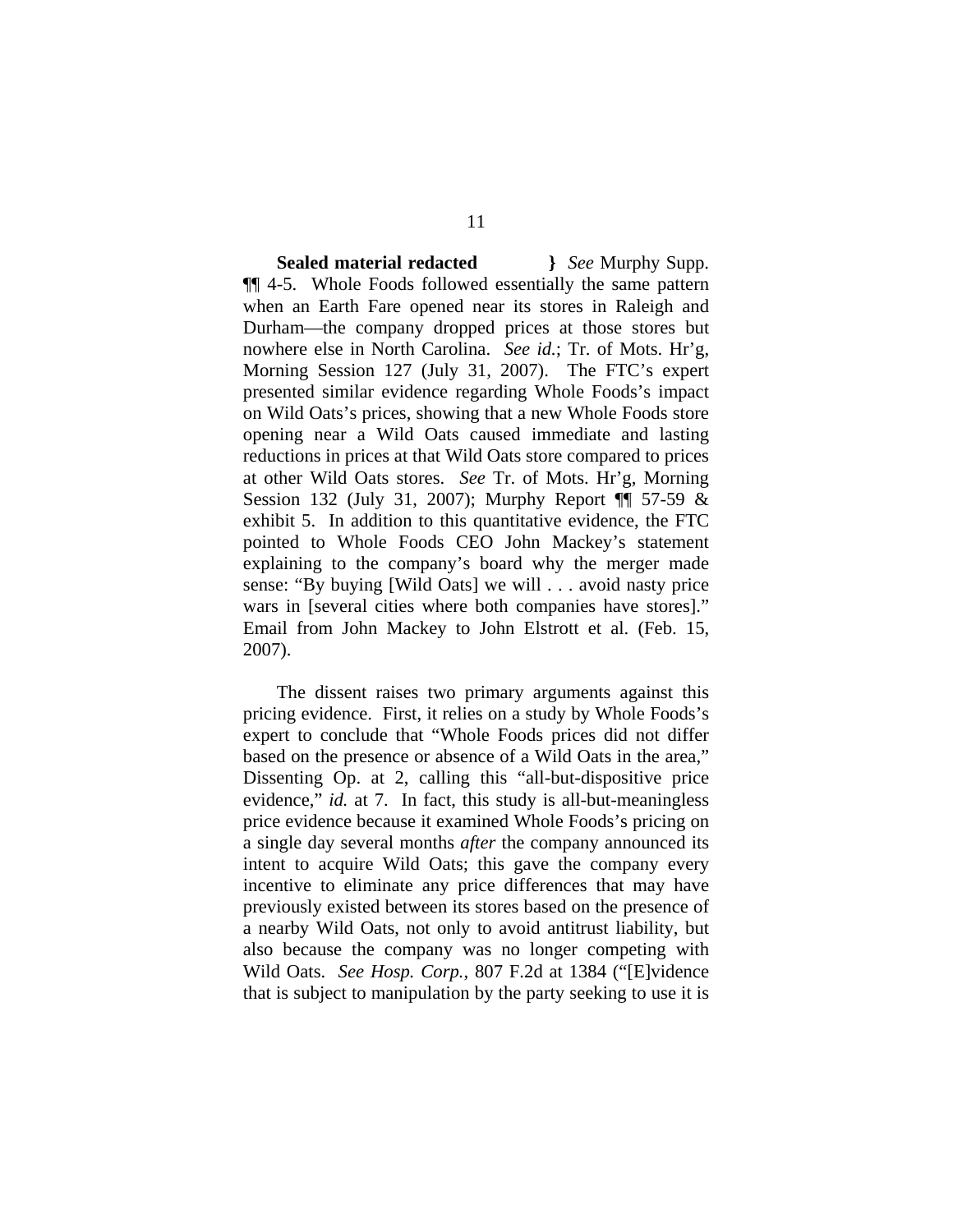entitled to little or no weight."). Second, the dissent asserts that all Mackey's statements are irrelevant because—it claims—anticompetitive "intent is not an element of a § 7 claim." Dissenting Op. at 15. But the Supreme Court has clearly said that "evidence indicating the purpose of the merging parties, where available, *is an aid* in predicting the probable future conduct of the parties and thus the probable effects of the merger." *Brown Shoe*, 370 U.S. at 329 n.48 (emphasis added); *see also* 4A PHILLIP E. AREEDA ET AL., ANTITRUST LAW ¶ 964a (2d ed. 2006) ("[E]vidence of anticompetitive intent cannot be disregarded.").

To be sure, the pricing evidence here is unquestionably less compelling than the pricing evidence in some other cases, and perhaps this will make a difference in the Commission's ultimate evaluation of this merger. *Cf. Staples*, 970 F. Supp. at 1075-77 (showing price differences of up to 13% where competitors were absent). But at this preliminary, pre-hearing stage, the pricing evidence here, together with the other evidence described above, is certainly enough to raise "serious, substantial" questions that are "fair ground for thorough investigation, study, deliberation, and determination by the FTC." *Heinz*, 246 F.3d at 714-15.

Attempting to make these serious questions disappear, Whole Foods points to evidence the district court cited in concluding that the FTC could never prove a separate natural and organic market. That evidence, however, fails to overcome the "serious, substantial" questions the FTC's evidence raises.

To begin with, the district court relied on a study by a Whole Foods expert concluding that the post-merger company would be unable to impose a statistically significant non-transitory increase in price because the "actual loss" from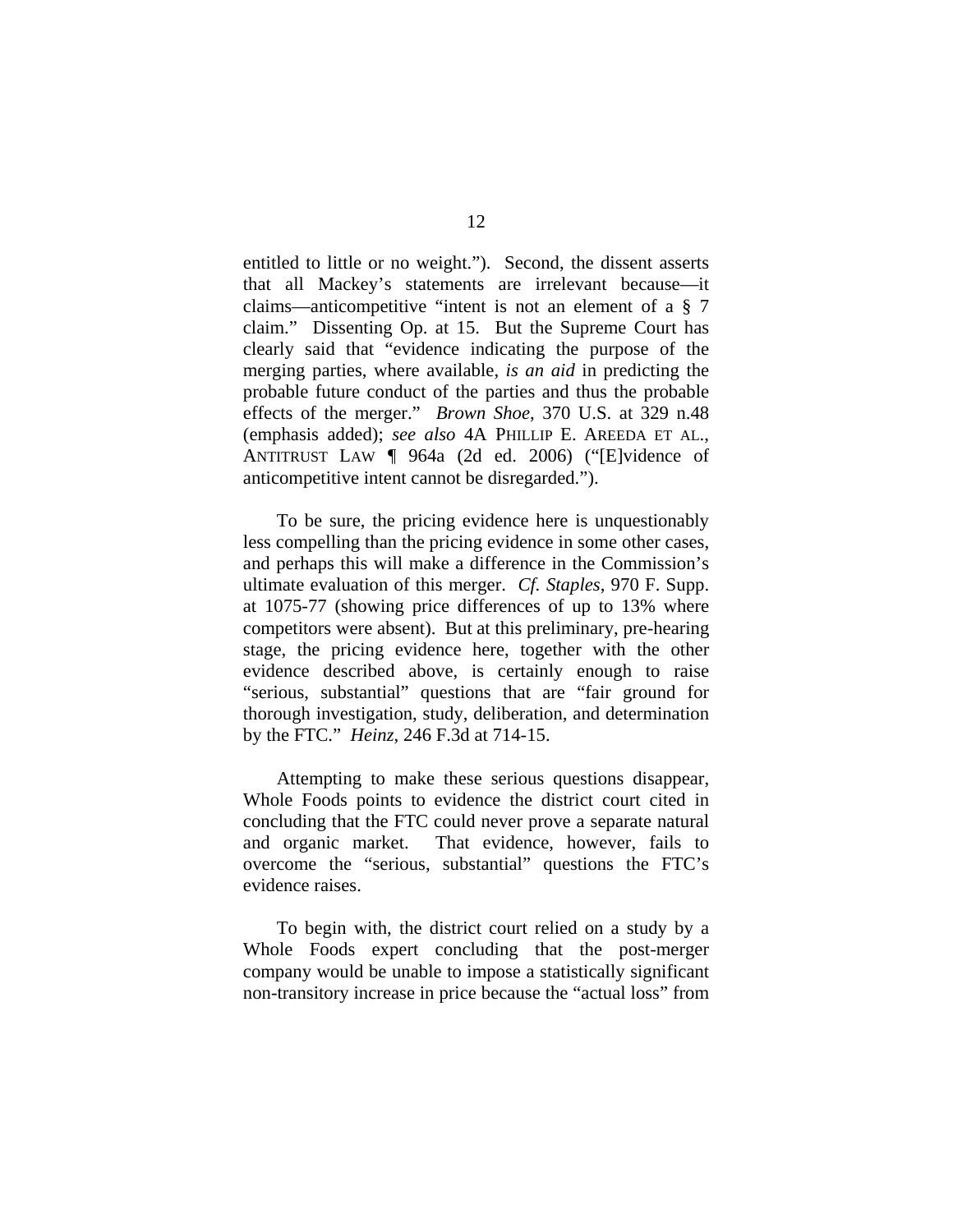such an increase would exceed the "critical loss"—the point at which the revenue gained from raising prices equals the revenue lost from reduced sales. As the majority opinion explains, however, that study ignores core customers. Maj. Op. at 13-14. Moreover, using a slightly different methodology, the FTC's expert reached the exact opposite conclusion, finding that the combined company could impose a statistically significant non-transitory increase in price. Murphy Report ¶ 147. He also raised a number of criticisms of the Whole Foods expert's study. Most important, he pointed out that the Whole Foods expert "provide[d] literally no quantitative evidence for the magnitude of the Actual Loss . . . and no methodology for calculating the Actual Loss." Murphy Rebuttal ¶ 11. He further argued that the Whole Foods expert's study embodied a widely recognized flaw in critical loss analysis, namely that such analysis often overestimates actual loss when a company has high margins—which Whole Foods does. *See id.* ¶¶ 6-16 (explaining that when a company has high margins the critical loss is small, so one might predict an "Actual Loss greater than the Critical Loss," but "this story is very incomplete because a high margin tends to imply a small Actual Loss" given that high margins suggest customers are price insensitive (quoting Michael L. Katz & Carl Shapiro, *Further Thoughts on Critical Loss*, ANTITRUST SOURCE, March 2004, at 1, 2)); *see also* Daniel P. O'Brien & Abraham L. Wickelgren, *A Critical Analysis of Critical Loss Analysis*, 71 ANTITRUST L.J. 161, 162 (2003). In light of these cogent criticisms—which neither Whole Foods's expert nor the district court ever addressed—this study cannot eliminate the "serious, substantial" questions the FTC's evidence raises. Although courts certainly must evaluate the evidence in section 13(b) proceedings and may safely reject expert testimony they find unsupported, they trench on the FTC's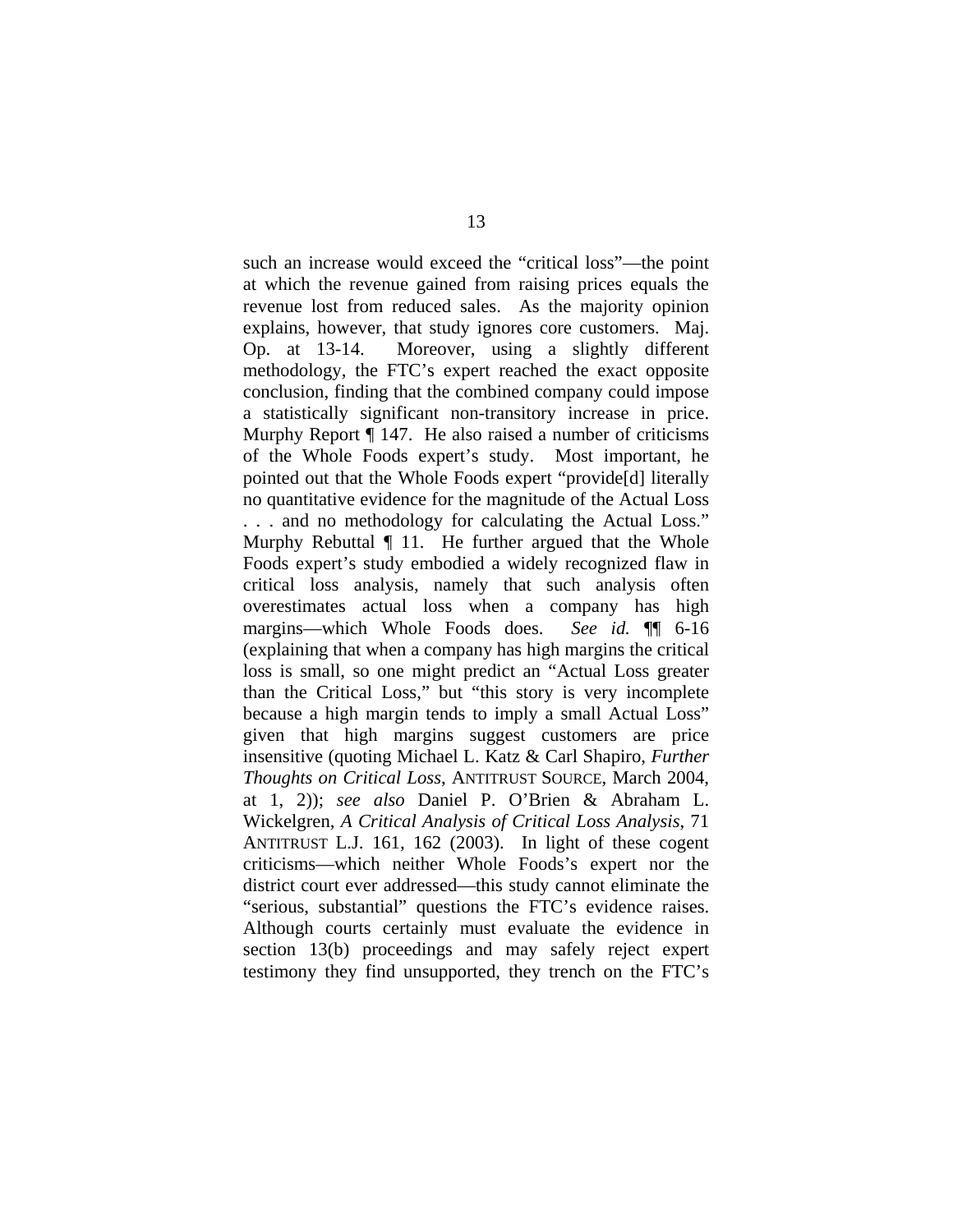role when they choose between plausible, well-supported expert studies.

The district court next emphasized that when a new Whole Foods store opens, it takes business from conventional grocery stores, and even when an existing Wild Oats is nearby, most of the new Whole Foods store's revenue comes from customers who previously shopped at conventional stores. According to the district court, this led "to the inevitable conclusion that Whole Foods' and Wild Oats' main competitors are other supermarkets, not just each other." *Whole Foods*, 502 F. Supp. 2d at 21. As the FTC points out, however, "an innovative [product] can create a new product market for antitrust purposes" by "satisfy[ing] a previouslyunsatisfied consumer demand." Appellant's Opening Br. 50. To use the Commission's example, when the automobile was first invented, competing auto manufacturers obviously took customers primarily from companies selling horses and buggies, not from other auto manufacturers, but that hardly shows that cars and horse-drawn carriages should be treated as the same product market. That Whole Foods and Wild Oats have attracted many customers away from conventional grocery stores by offering extensive selections of natural and organic products thus tells us nothing about whether Whole Foods and Wild Oats should be treated as operating in the same market as conventional grocery stores. Indeed, courts have often found that sufficiently innovative retailers can constitute a distinct product market even when they take customers from existing retailers. *See, e.g.*, *Photovest Corp. v. Fotomat Corp.*, 606 F.2d 704, 712-14 (7th Cir. 1979) (finding a distinct market of drive-up photo-processing companies even though such companies took photoprocessing customers from drugstores, camera stores, and supermarkets); *Staples*, 970 F. Supp. at 1077 (finding a distinct market of office supply superstores even though such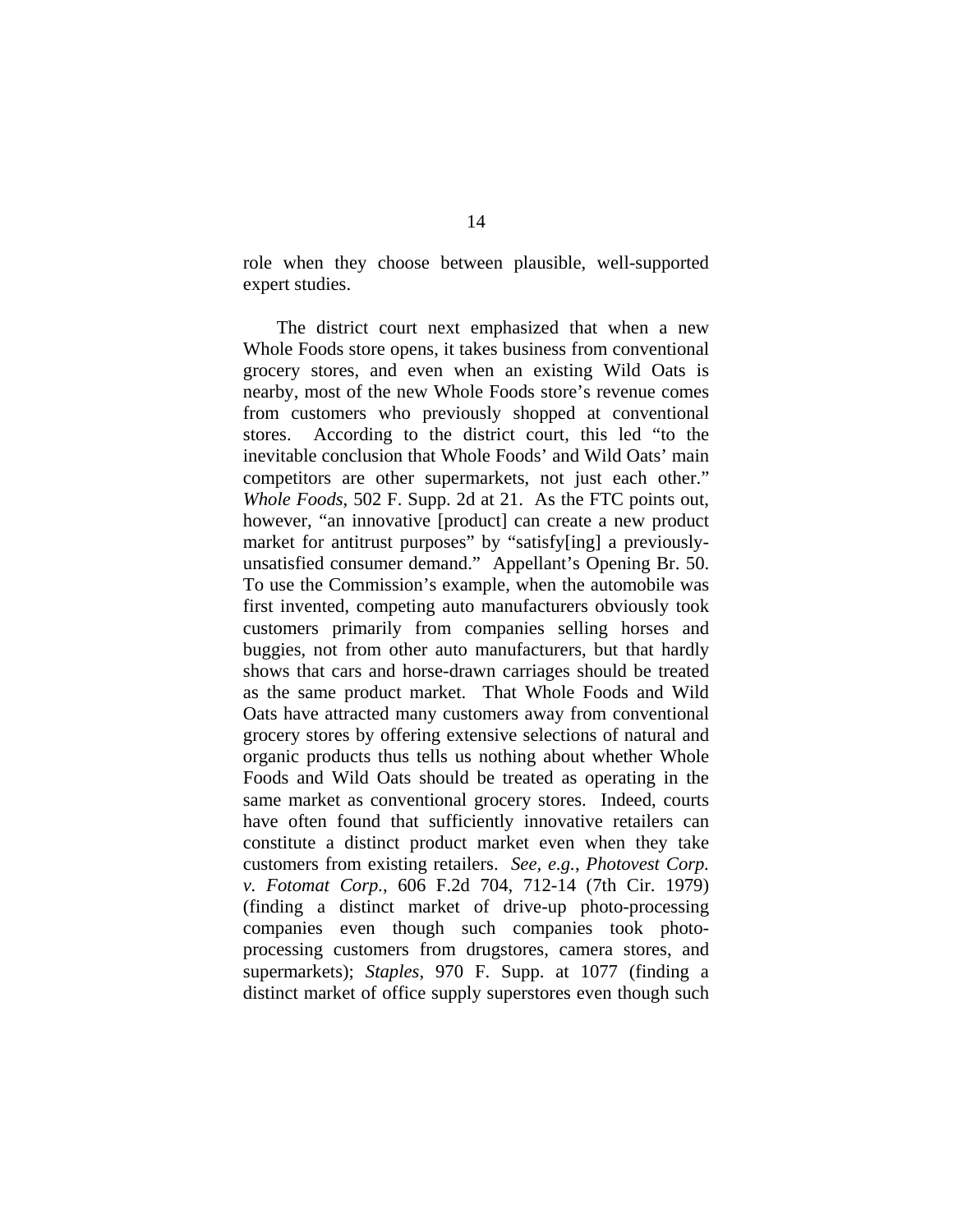stores took sales primarily from mail-order catalogues and stores carrying a broader range of merchandise).

The district court also cited evidence that Whole Foods compares its prices to those at conventional stores, not just natural foods stores. But nearly all of the items on which Whole Foods checks prices are dry grocery items, even though nearly 70% of Whole Foods's revenue comes from perishables. Murphy Report ¶ 77. As the majority opinion explains, this suggests that any competition between Whole Foods and conventional retailers may be limited to a narrow range of products that play a minor role in Whole Foods's profitability. Maj. Op. at 17.

Finally, the district court observed that more and more conventional stores are carrying natural and organic products, and that consumers who shop at Whole Foods and Wild Oats also shop at conventional stores. But as noted above, other record evidence suggests that although some conventional retailers are beginning to offer a limited range of popular organic products, they have difficulty competing with Whole Foods and Wild Oats. *See* Murphy Report ¶ 77. As Whole Foods CEO John Mackey put it: "[Wild Oats] is the *only existing company* that has the brand and number of stores to be a meaningful springboard for another player to get into this space. Eliminating them means *eliminating this threat forever, or almost forever*." Email from John Mackey to John Elstrott et al. (Feb. 15, 2007) (emphasis added). Other studies show that "[w]hile th[e] same consumer shops" at both "mainstream grocers such as Safeway" and "large-format natural foods store[s] such as Wild Oats or Whole Foods," "they tend to shop at each for different things." THE HARTMAN GROUP, ORGANIC 2006, at ch. 8, p. 1 (May 1, 2006); *see also Photovest*, 606 F.2d at 714 ("The law does not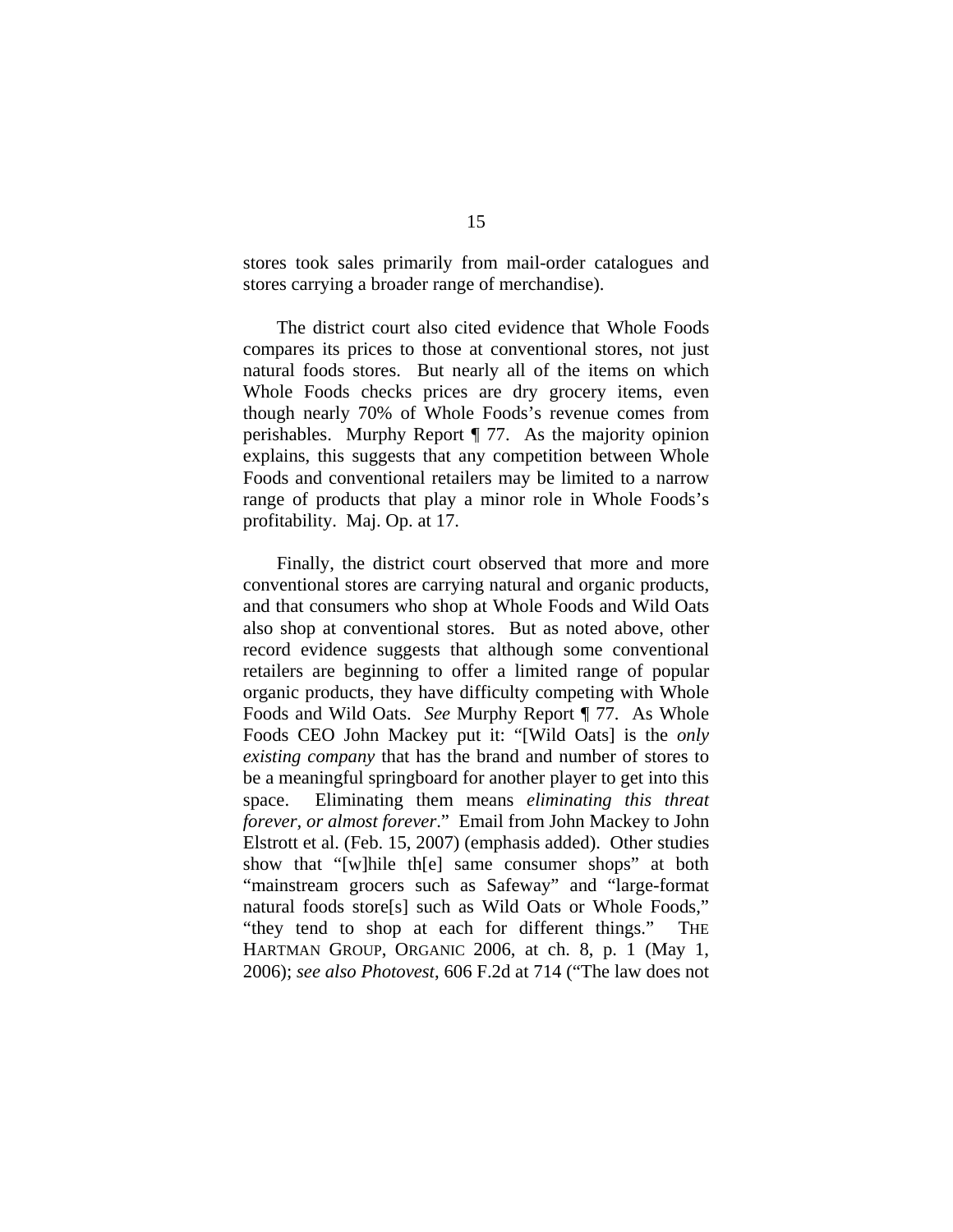require an exclusive class of customers for each relevant submarket.").

 In sum, much of the evidence Whole Foods points to is either entirely unpersuasive or rebutted by credible evidence offered by the FTC. Of course, this is not to say that the FTC will necessarily be able to prove its asserted product market in an administrative proceeding: as the district court recognized, Whole Foods has a great deal of evidence on its side, evidence that may ultimately convince the Commission that no separate market exists. But at this preliminary stage, the FTC's evidence plainly establishes a reasonable probability that it will be able to prove its asserted market, and given that this "'case hinges'—almost entirely—'on the proper definition of the relevant product market,'" *Whole Foods*, 502 F. Supp. 2d at 8 (quoting *Staples*, 970 F. Supp. at 1073), this is enough to raise "serious, substantial" questions meriting further investigation by the FTC, *Heinz*, 246 F.3d at 714.

#### **III.**

Because we have decided that the FTC showed the requisite likelihood of success by raising serious and substantial questions about the merger's legality, all that remains is to "weigh the equities in order to decide whether enjoining the merger would be in the public interest." *Id.* at 726. Although in some cases we have conducted this weighing ourselves, *see, e.g.*, *id.* at 726-27, three factors lead me to agree with Judge Brown that the better course here is to remand to the district court for it to undertake this task. First, in cases in which we have weighed the equities, the district court had already done so, giving us the benefit of its factfinding and reasoning. *See, e.g.*, *id.* Here, by contrast, the district court never reached the equities and the parties have not briefed the issue, leaving us without the evidence needed to decide this question. *See Whole Foods*, 502 F. Supp. 2d at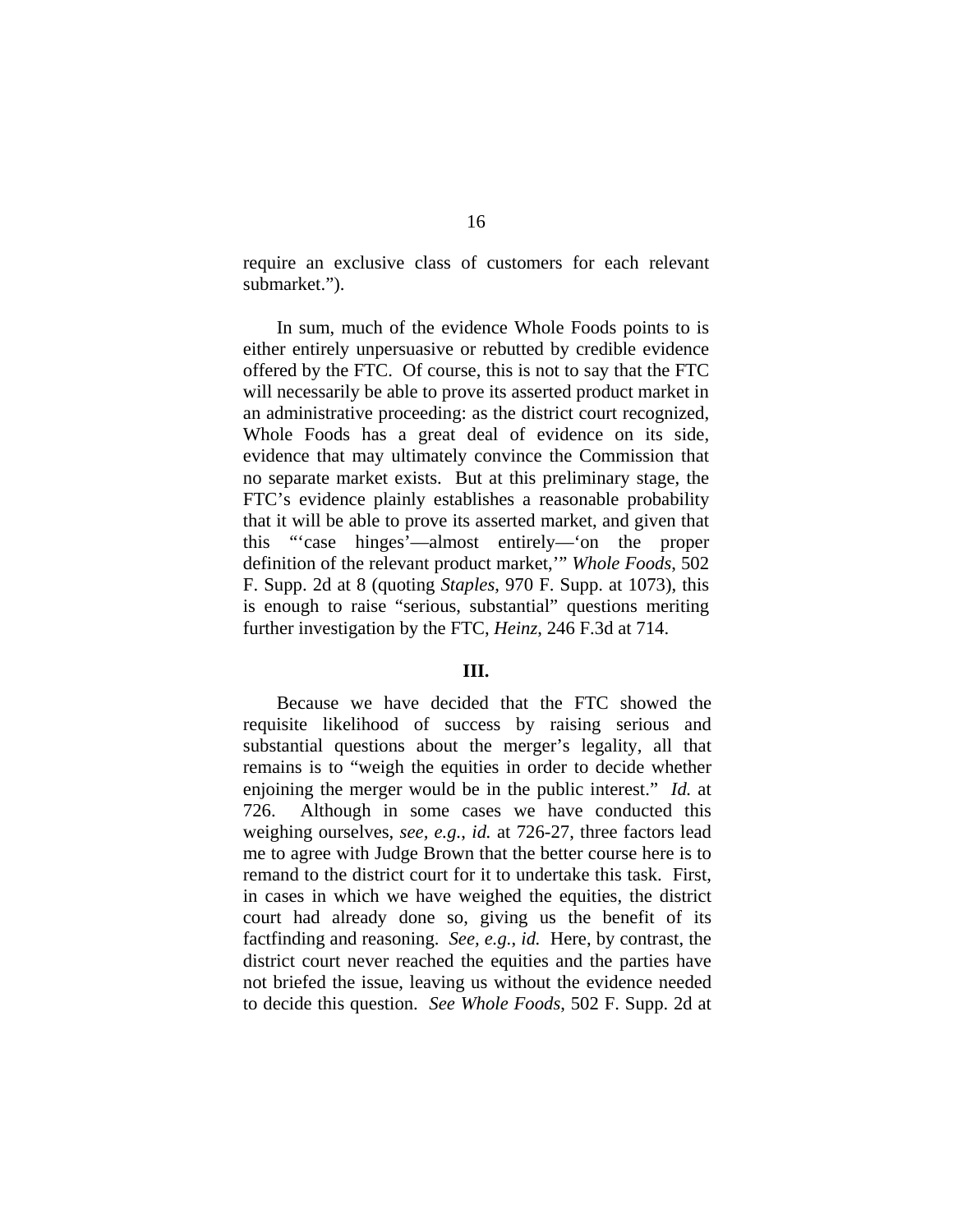50. Second, this case stands in a unique posture, for in cases where we reversed a district court's denial of a section 13(b) injunction, either the district court or this court had enjoined the merger pending appeal. *See Heinz*, 246 F.3d at 713; *PPG Indus.*, 798 F.2d at 1501 n.1. Here, by contrast, the companies have already merged, and although this doesn't moot the case, it may well affect the balance of the equities, likely requiring the district court to take additional evidence. Finally, given this case's unique posture, the usual remedy in section 13(b) cases—blocking the merger—is no longer an option. Therefore, if the district court concludes that the equities tilt in the FTC's favor, it will need to craft an alternative, fact-bound remedy sufficient to achieve section 13(b)'s purpose, namely allowing the FTC to review the transaction in an administrative proceeding and reestablish the premerger status quo if it finds a section 7 violation. To accomplish this, the district court could choose anything from issuing a hold separate order, *see FTC v. Weyerhaeuser Co.*, 665 F.2d 1072, 1083-84 (D.C. Cir. 1981), to enjoining further integration of the companies, to ordering the transaction partially or entirely rescinded, *see FTC v. Elders Grain*, 868 F.2d 901, 907-08 (7th Cir. 1989) (Posner, J.). Without more facts, however, we are in no position to suggest which remedy is most appropriate.

Given the novel and significant task the district court faces on remand, I think it important to emphasize the principles that should guide its weighing of the equities. To begin with, as this court has held, "a likelihood of success finding weighs heavily in favor of a preliminary injunction blocking the acquisition," *Weyerhaeuser*, 665 F.2d at 1085, "creat[ing] a presumption in favor of preliminary injunctive relief," *Heinz*, 246 F.3d at 726. That said, the district court must still weigh the public and private equities "to decide whether enjoining the merger would be in the public interest."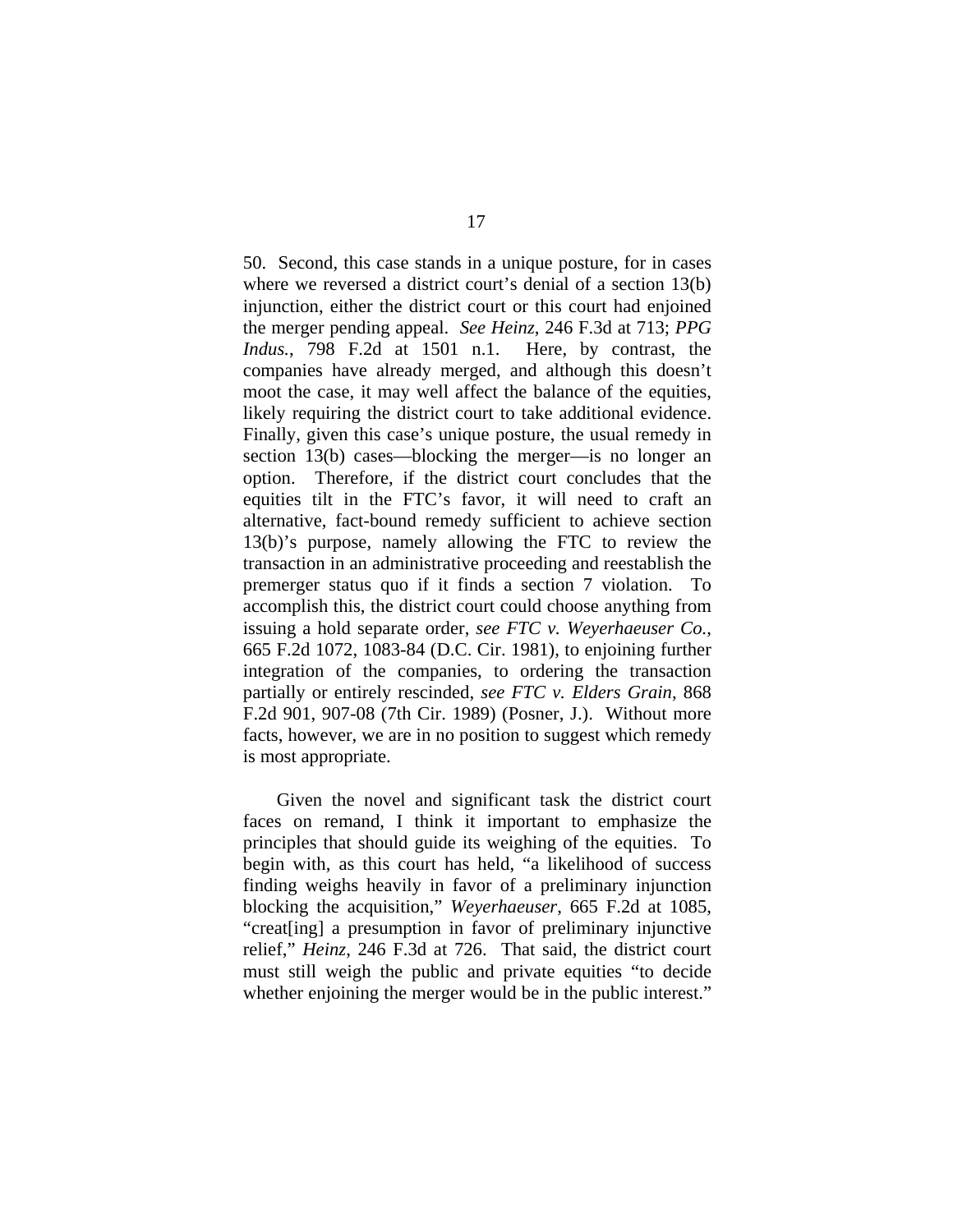*Id.* "The principal public equity weighing in favor of issuance of preliminary injunctive relief is the public interest in effective enforcement of the antitrust laws." *Id.* That is, because "[a]dministrative experience shows that the Commission's inability to unscramble merged assets frequently prevents entry of an effective order of divestiture" after administrative proceedings, *FTC v. Dean Foods Co.*, 384 U.S. 597, 607 n.5 (1966), the court must place great weight on the public interest in blocking a possibly anticompetitive merger before it is complete. Here, of course, the merger has already been consummated, although as the FTC points out, the process of combining the two companies is far from complete. Thus, the district court must consider the extent to which any of the remedial options mentioned above would make it easier for the FTC to separate Wild Oats and Whole Foods after the Commission's administrative proceeding (should it find a section 7 violation) than it would be if the court did nothing.The court must then weigh this and any other equities opposing the merger against any public and private equities that support allowing the merger to proceed immediately.

In conducting this weighing, if Whole Foods can show no public equities in favor of allowing the merger to proceed immediately—such as increased employment or reduced prices—the district court should go no further, for "[w]hen the Commission demonstrates a likelihood of ultimate success, a countershowing of private equities alone [does] not suffice to justify denial of a preliminary injunction barring the merger." *Weyerhaeuser*, 665 F.2d at 1083. But if Whole Foods can show some public equity favoring the merger, then the court should also consider private equities on Whole Foods's side of the ledger, such as whether it would allow an otherwise failing firm to survive. That said, "[w]hile it is proper to consider private equities in deciding whether to enjoin a particular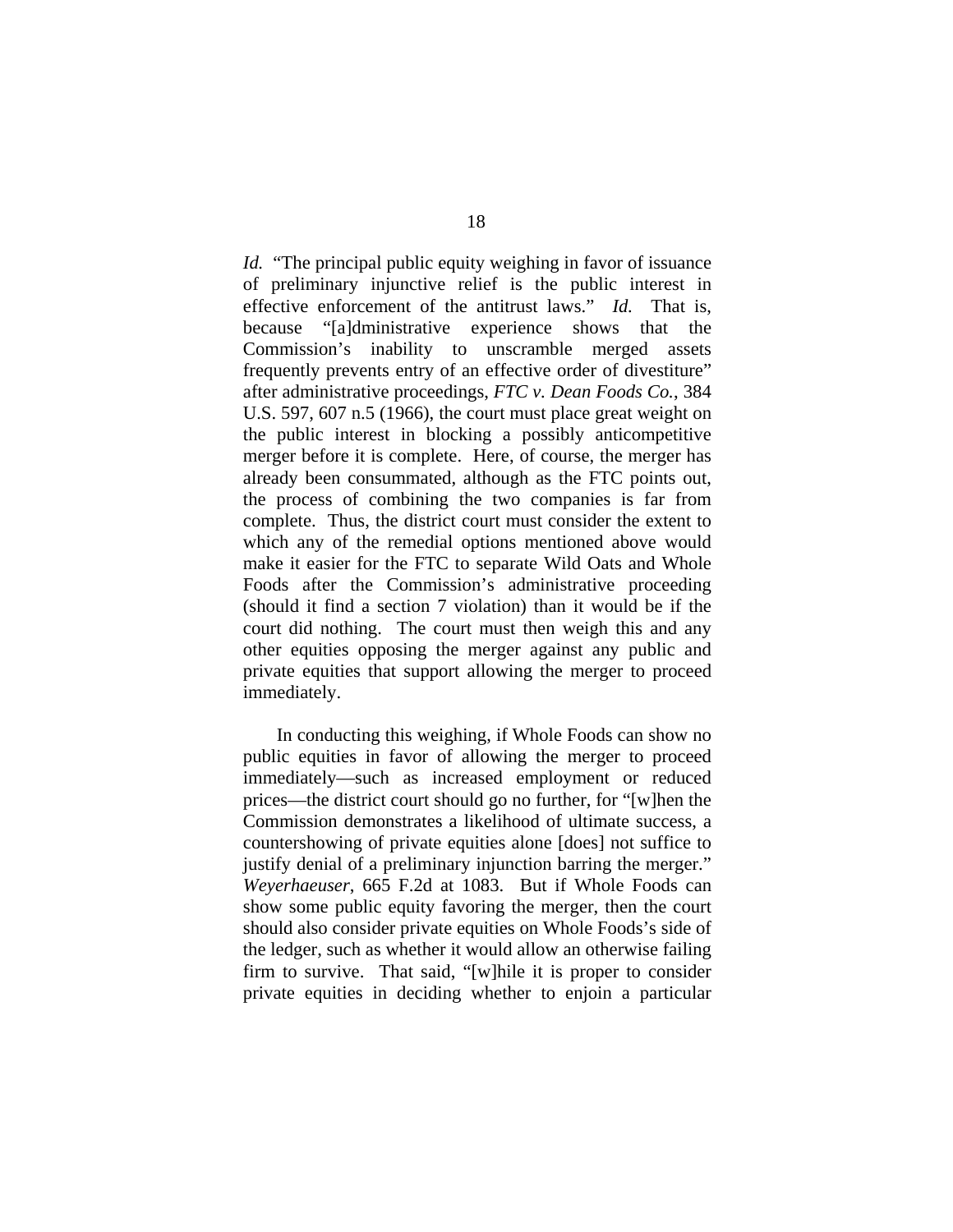transaction, we must afford such concerns little weight, lest we undermine section 13(b)'s purpose of protecting the public-at-large, rather than the individual private competitors." *Heinz*, 246 F.3d at 727 n.25 (quoting *FTC v. Univ. Health, Inc.*, 938 F.2d 1206, 1225 (11th Cir. 1991)) (internal quotation marks omitted). Moreover, "[w]e do not rank as a private equity meriting weight a mere expectation of private gain from a transaction the FTC has shown is likely to violate the antitrust laws." *Weyerhaeuser*, 665 F.2d at 1083 n.26. In other words, even if allowing the merger to proceed would increase Whole Foods's profits, that is irrelevant to the private equities under section 13(b).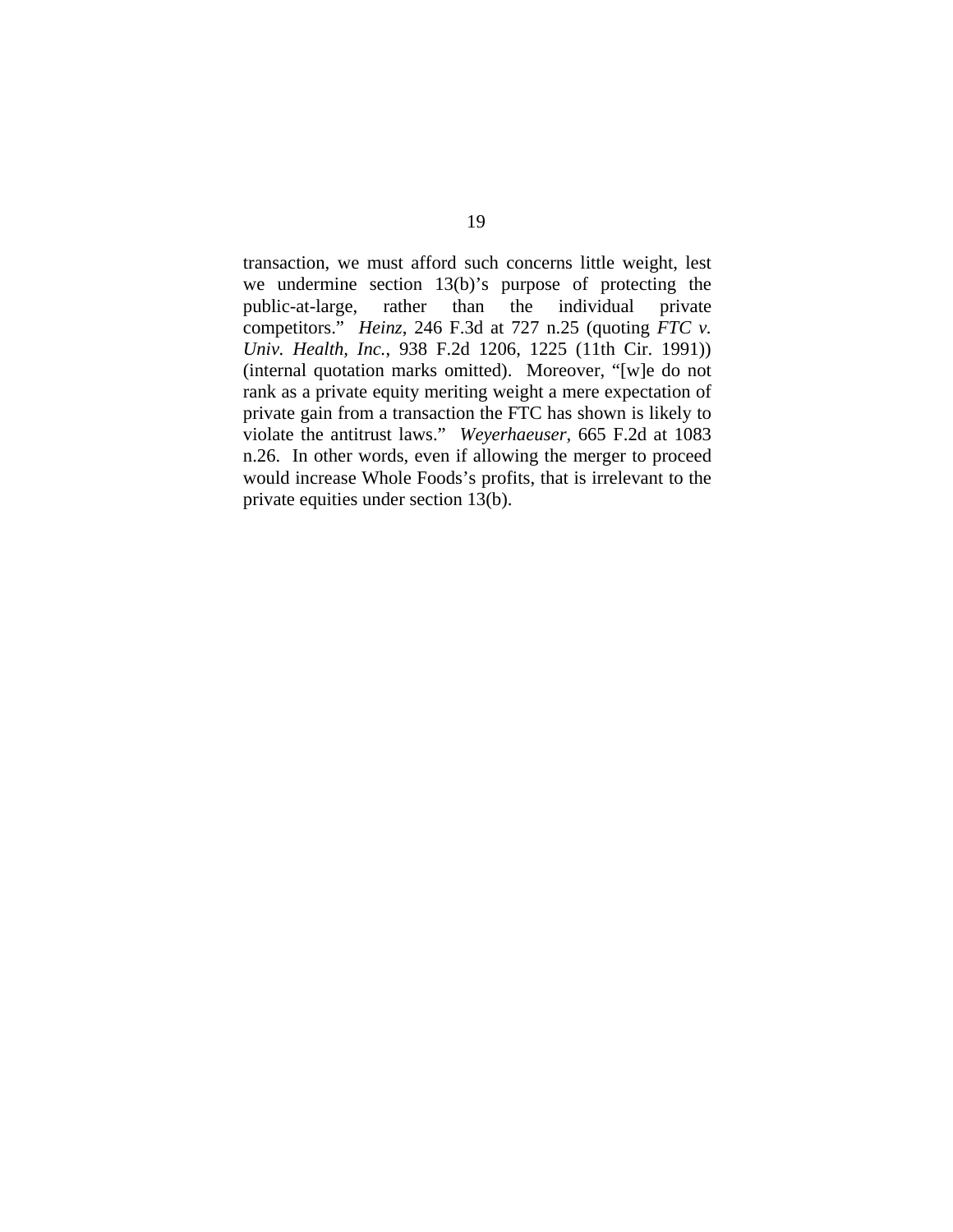KAVANAUGH, *Circuit Judge*, dissenting: The Federal Trade Commission continues to seek a preliminary injunction to block further implementation of the Whole Foods-Wild Oats merger as anticompetitive under § 7 of the Clayton Act. As in many antitrust cases, the analysis comes down to one issue: market definition. Is the relevant product market here *all* supermarkets? Or is the relevant product market here only so-called "organic supermarkets"? If the former, as Whole Foods argues, the Whole Foods-Wild Oats merger would be lawful because it would not lessen competition in the broad market of all supermarkets: Whole Foods and Wild Oats together operate about 300 of the approximately 34,000 supermarkets in the United States. If the latter, as the FTC contends, the merger may be unlawful: Whole Foods and Wild Oats are the only significant competitors in the alleged organic-store market and their merger would substantially lessen competition in such a narrowly defined market.

A year ago, after a lengthy evidentiary hearing and in an exhaustive and careful opinion, the District Court found that the record evidence overwhelmingly supports the following conclusions: Whole Foods competes against all supermarkets and not just so-called organic stores; the relevant market for evaluating this merger for antitrust purposes is all supermarkets; and the merger of Whole Foods and Wild Oats would not substantially lessen competition in a market that includes all supermarkets. The court therefore denied the FTC's motion for a preliminary injunction.

And nearly a year ago, a three-judge panel of this Court unanimously denied the FTC's request for an injunction pending appeal, thereby allowing the Whole Foods-Wild Oats deal to close. Since then, the merged entity has shut down, sold, or converted numerous Wild Oats stores and otherwise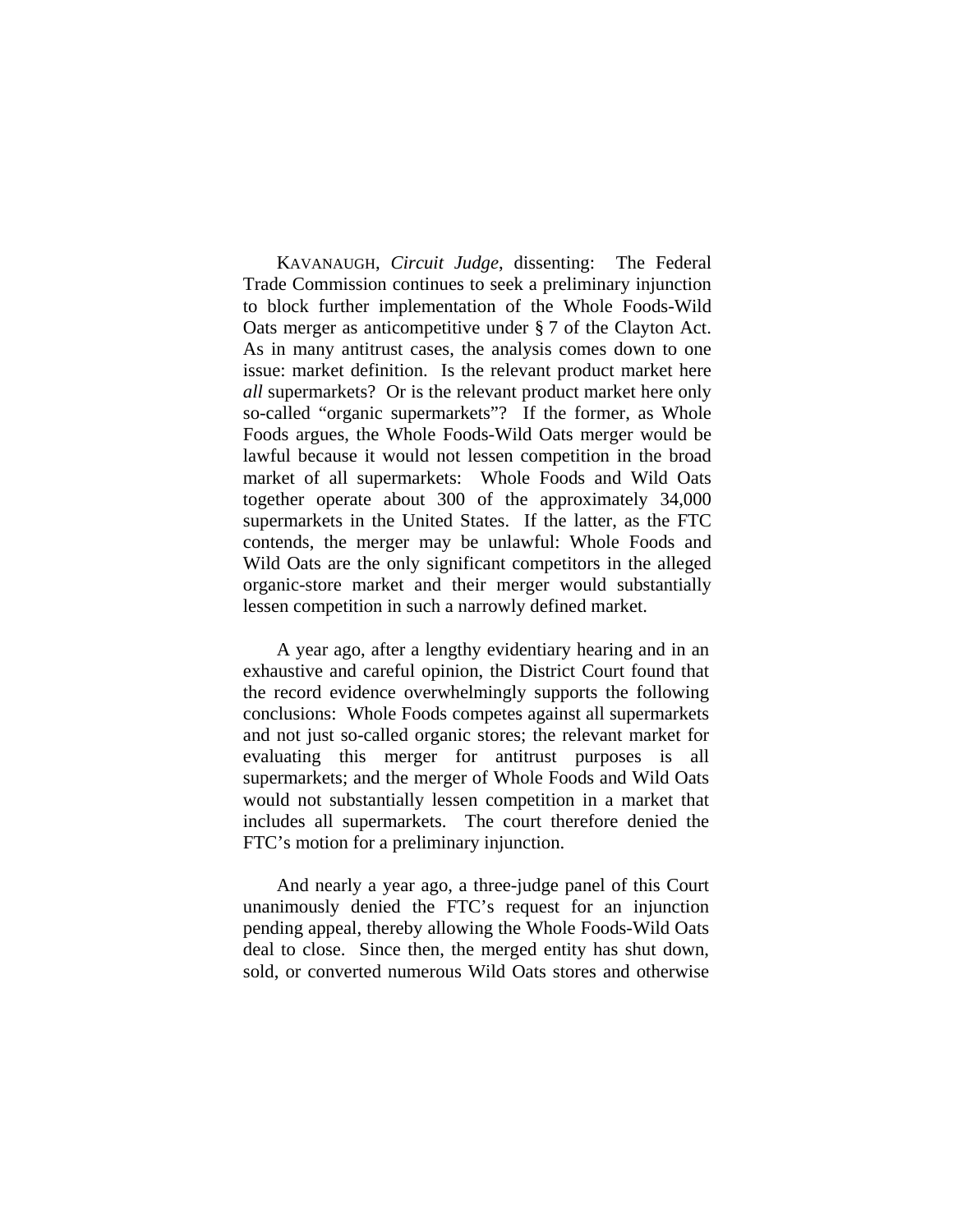effectuated the merger through many changes in supplier contracts, leases, distribution, and the like.

But today the panel majority seeks to unring the bell. In my judgment, this Court got it right a year ago in refusing to enjoin the merger, and there is no basis for a changed result now. To justify the different outcome, the majority opinion suggests that the standard we applied a year ago in considering the motion for an injunction pending appeal of the denied preliminary injunction was different from the standard we apply today in reviewing the denied preliminary injunction. But in this context, the two standards converge. Both a year ago and today, the same central question has been before the Court in determining whether to approve an injunction: whether the FTC demonstrated the necessary "likelihood of success" on its § 7 case. A year ago, the Court said no. Today, the Court says yes. The now-merged entity and the markets no doubt will be confused if not bewildered by this apparent judicial about-face.

In any event, putting aside what happened before, we should affirm the District Court's decision denying a preliminary injunction. As the District Court concluded, the record evidence convincingly shows that Whole Foods competes vigorously against all supermarkets, not just other so-called organic supermarkets. The record contains insufficient evidence to support the FTC's theory that socalled organic supermarkets are their own separate market and that Whole Foods therefore would be able to significantly increase prices as a result of this merger. That should end this case.

In arguing otherwise, the FTC commits the basic antitrust mistake of confusing (i) product differentiation (which is how a seller such as Whole Foods competes within a market) and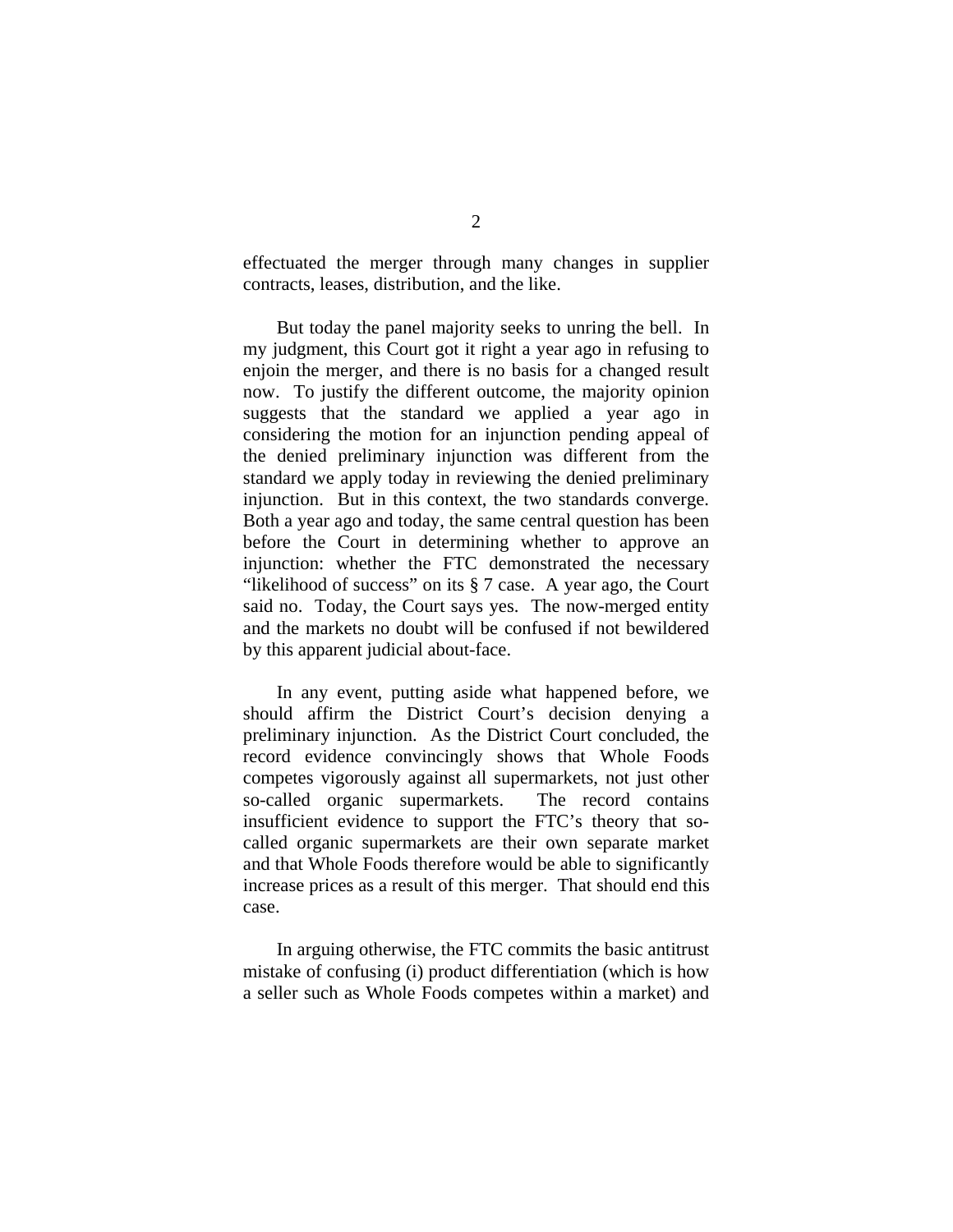(ii) separate product markets. Discerning the difference in a particular case usually turns on pricing information. Here, the pricing evidence shows that Whole Foods prices did not differ based on the presence or absence of a Wild Oats in the area and that conventional supermarkets constrain Whole Foods prices. The relevant product market therefore is all supermarkets.

On a different tack, the FTC touts its own statutorily assigned role in antitrust merger enforcement, and the agency says that the District Court applied the wrong standard to the FTC's request for a preliminary injunction. With all due respect, I do not believe that the law allows the FTC to just snap its fingers and block a merger. "Merger enforcement, like other areas of antitrust, is directed at market power." *FTC v. H.J. Heinz Co.*, 246 F.3d 708, 713 (D.C. Cir. 2001) (internal quotation marks omitted). And even at the preliminary injunction stage, our precedents expressly require that the FTC show a "likelihood of success on the merits." *Id.* at  $714$ <sup>3</sup>. At the preliminary injunction stage, therefore, the FTC needs to come forward with some solid evidence that the post-merger company could profitably impose a "small but significant and nontransitory increase in price," typically meaning a five percent or greater price increase. Horizontal Merger Guidelines § 1.11 (internal quotation marks omitted); *see* 15 U.S.C. § 18. As the District Court concluded, the FTC did not come close to presenting that kind of evidence in this

 <sup>3</sup> <sup>3</sup> My colleagues, and especially the concurrence, hint that the FTC need not demonstrate a likelihood of success to obtain a preliminary injunction in a § 7 case. But consistent with the text of the governing statute, § 13 of the FTC Act, we have always held that the FTC must show a likelihood of success to obtain a preliminary injunction in a § 7 case. To conclude otherwise would be to enhance the FTC's power to torpedo mergers well beyond what Congress has authorized.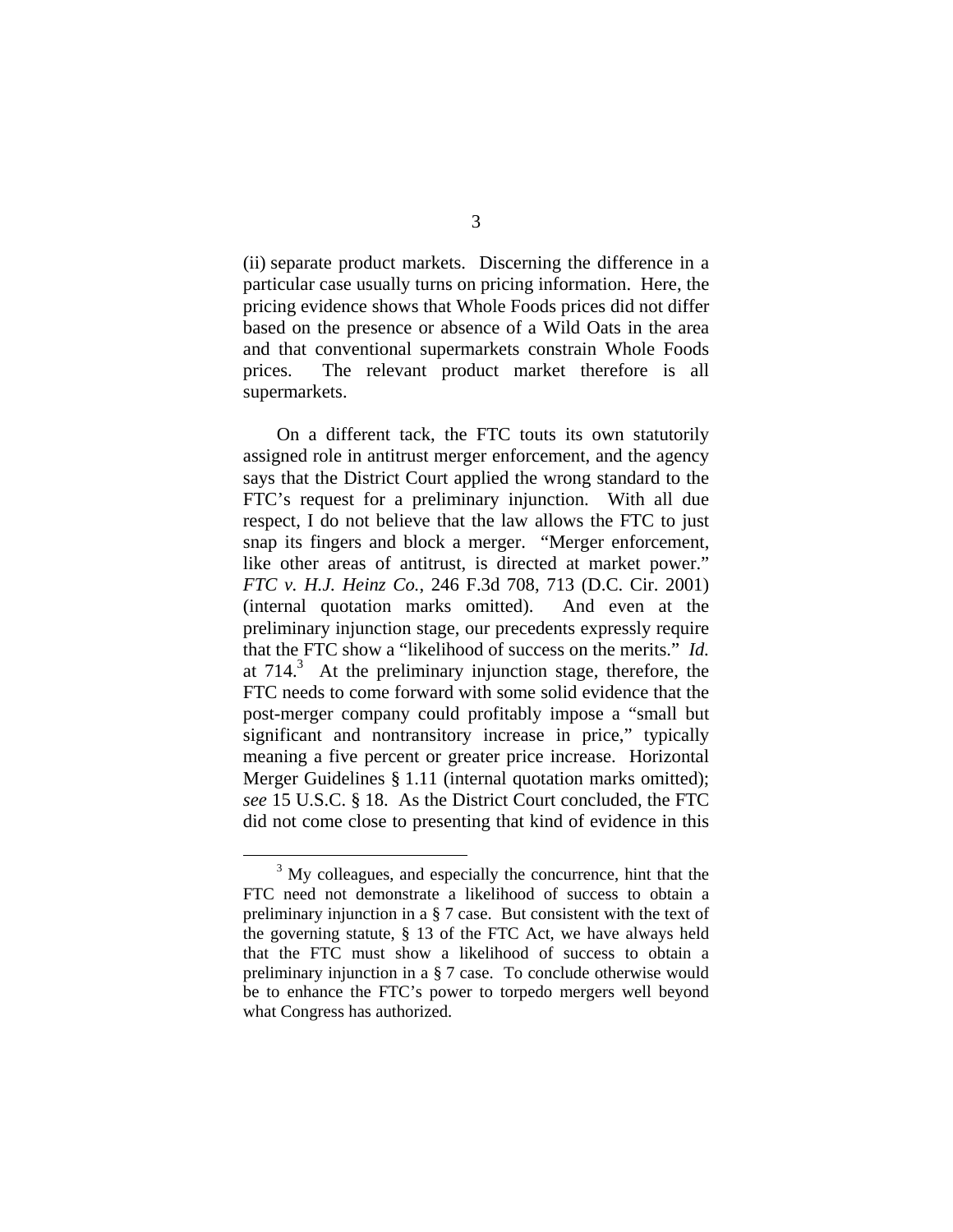case; it completely failed to make the economic showing that is Antitrust 101. Unbowed by the lack of economic underpinnings to the FTC's case, the FTC's counsel actually said at oral argument that the merger should be blocked even if there is no separate organic-stores market, a rather stunning suggestion at odds with modern antitrust law. Tr. of Oral Arg. at 17. By seeking to block a merger without a plausible showing that so-called organic stores constitute a separate product market and that the merged entity could impose a significant and nontransitory price increase, the FTC's position calls to mind the bad old days when mergers were viewed with suspicion regardless of their economic benefits. *See generally* ROBERT H. BORK, THE ANTITRUST PARADOX (1978).

In short, I agree with and would affirm the District Court's excellent decision denying the FTC's motion to enjoin the merger of Whole Foods and Wild Oats. *See FTC v. Whole Foods Mkt., Inc.*, 502 F. Supp. 2d 1 (D.D.C. 2007). In this dissenting opinion, I will not attempt to replicate the District Court's lengthy description of the evidence and its thorough analysis; I will simply address the key points that are dispositive in what I find to be a straightforward case.

#### I

#### A

Section 7 of the Clayton Act prohibits mergers "where in any line of commerce or in any activity affecting commerce in any section of the country, the effect of such acquisition may be substantially to lessen competition, or to tend to create a monopoly." 15 U.S.C. § 18. The Horizontal Merger Guidelines jointly promulgated by two Executive Branch agencies (the Department of Justice and the FTC) implement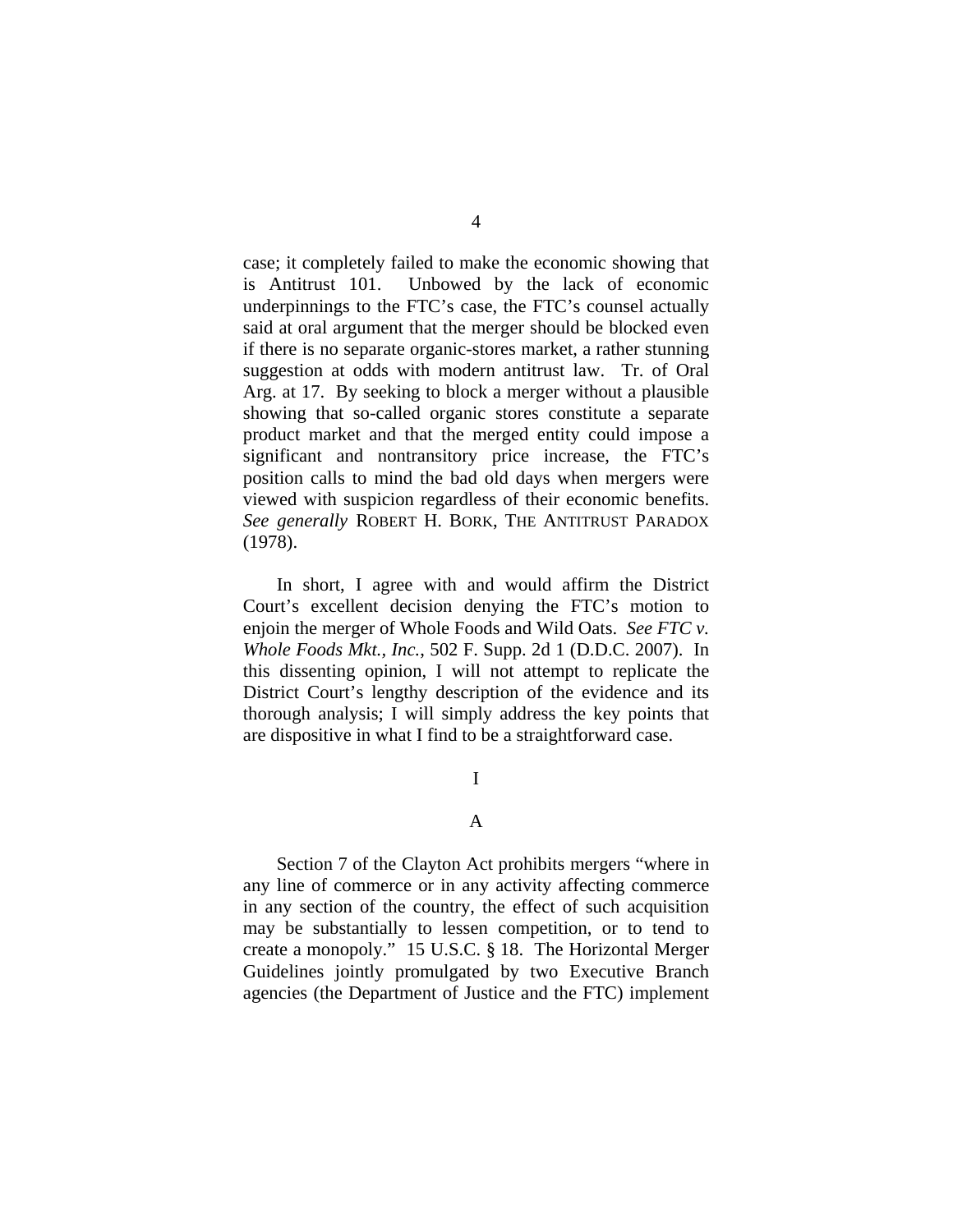that statutory directive and recognize that the key initial step in the analysis is proper product-market definition. *See* Horizontal Merger Guidelines § 1.11; *see also* 2B PHILLIP E. AREEDA & HERBERT HOVENKAMP, ANTITRUST LAW ¶ 536, at 284-85 (3d ed. 2007). Proper product-market analysis focuses on products' interchangeability of use or crosselasticity of demand. A product "market can be seen as the array of producers of substitute products that could control price if united in a hypothetical cartel or as a hypothetical monopoly." *Id.* ¶ 530a, at 226. In the merger context, the inquiry therefore comes down to whether the merged entity could profitably impose a "small but significant and nontransitory increase in price" typically defined as five percent or more. *See* Horizontal Merger Guidelines § 1.11 (internal quotation marks omitted). If the merged entity could profitably impose at least a five percent price increase (because the price increase would not cause a sufficient number of consumers to switch to substitutes outside of the alleged product market), then there is a distinct product market and the proposed merger likely would substantially lessen competition in that market, in violation of § 7 of the Clayton Act.

In considering whether the merged entity could increase prices, courts of course recognize that "future behavior must be inferred from historical observations." AREEDA & HOVENKAMP, ANTITRUST LAW ¶ 530a, at 226. Therefore, the courts scrutinize existing markets to assess the probable effects of a merger.

This approach was applied sensibly by Judge Hogan in his thorough and leading opinion in *FTC v. Staples*, 970 F. Supp. 1066 (D.D.C. 1997). There, Judge Hogan found that office products sold by an office superstore were functionally interchangeable with office products sold at other types of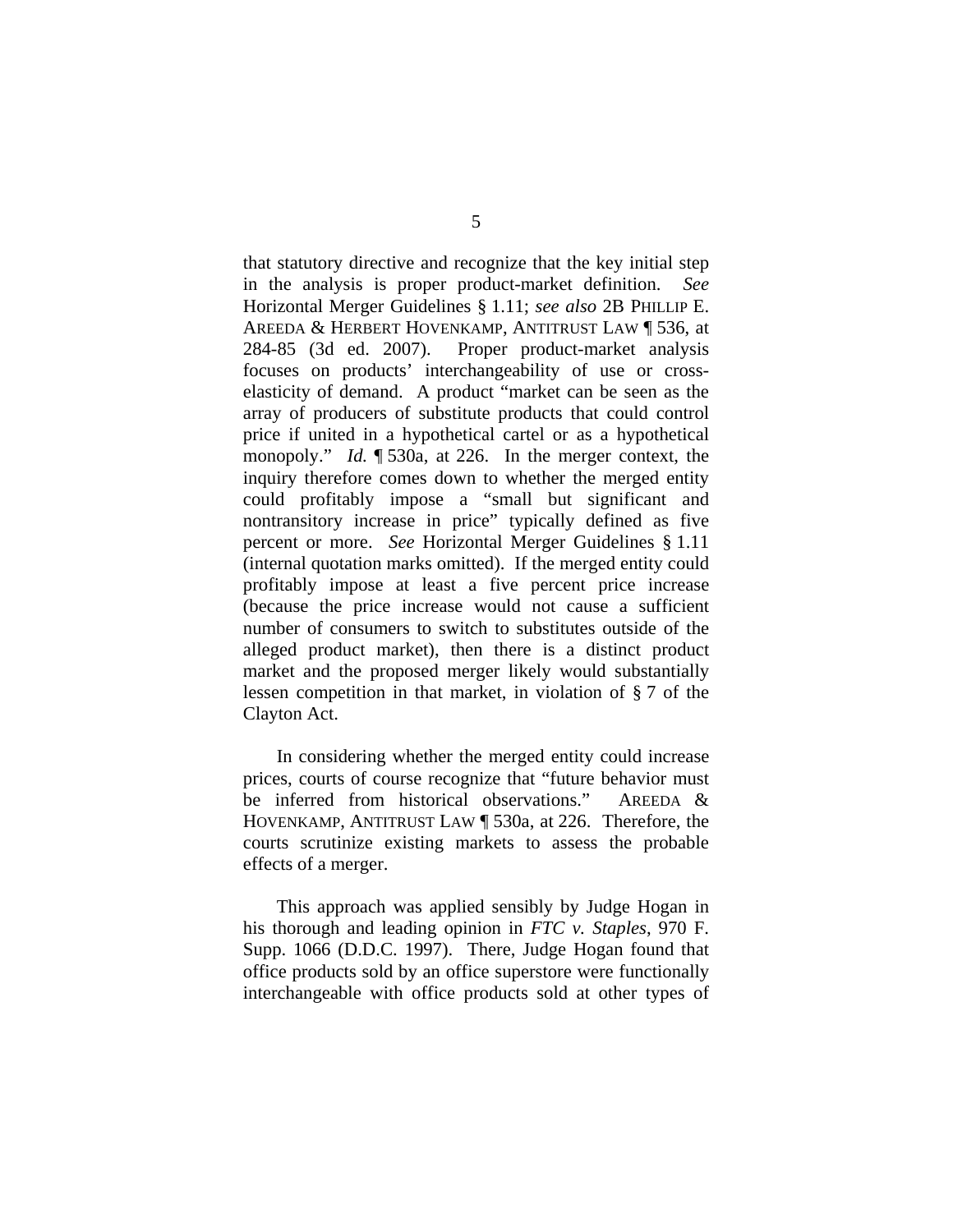stores, but he nonetheless found that office-supply superstores constituted a distinct product market. One key fact led Judge Hogan to that conclusion: In areas where Staples was the only office superstore, it was able to set prices significantly higher than in areas where it competed with other office superstores (Office Depot and OfficeMax). *See id.* at 1075- 76. For example, the FTC presented "compelling evidence" that Staples's prices were 13 percent higher in areas where no office-superstore competitors were present. *Id.* Judge Hogan ultimately concluded that "[t]his evidence all suggests that office superstore *prices* are affected primarily by other office superstores and not by non-superstore competitors." *Id.* at 1077 (emphasis added). For that reason, he enjoined the merger of Staples and Office Depot.

B

 Consistent with the statute, the Executive Branch's Merger Guidelines, and Judge Hogan's convincing opinion in *Staples*, the District Court here carefully analyzed the economics of supermarkets, including so-called organic supermarkets. The court considered whether Whole Foods charged higher prices in areas without Wild Oats than in areas with Wild Oats. After an evidentiary hearing and based on a painstaking review of the evidence in the record, the court concluded that "Whole Foods prices are essentially the same at all of its stores in a region, regardless of whether there is a Wild Oats store nearby." *FTC v. Whole Foods Mkt., Inc.*, 502 F. Supp. 2d 1, 22 (D.D.C. 2007). That factual conclusion was supported by substantial evidence offered by Dr. Scheffman, Whole Foods's expert, and by the lack of any credible evidence to the contrary.

Dr. Scheffman analyzed Whole Foods's actual prices across stores and concluded that "there is no evidence that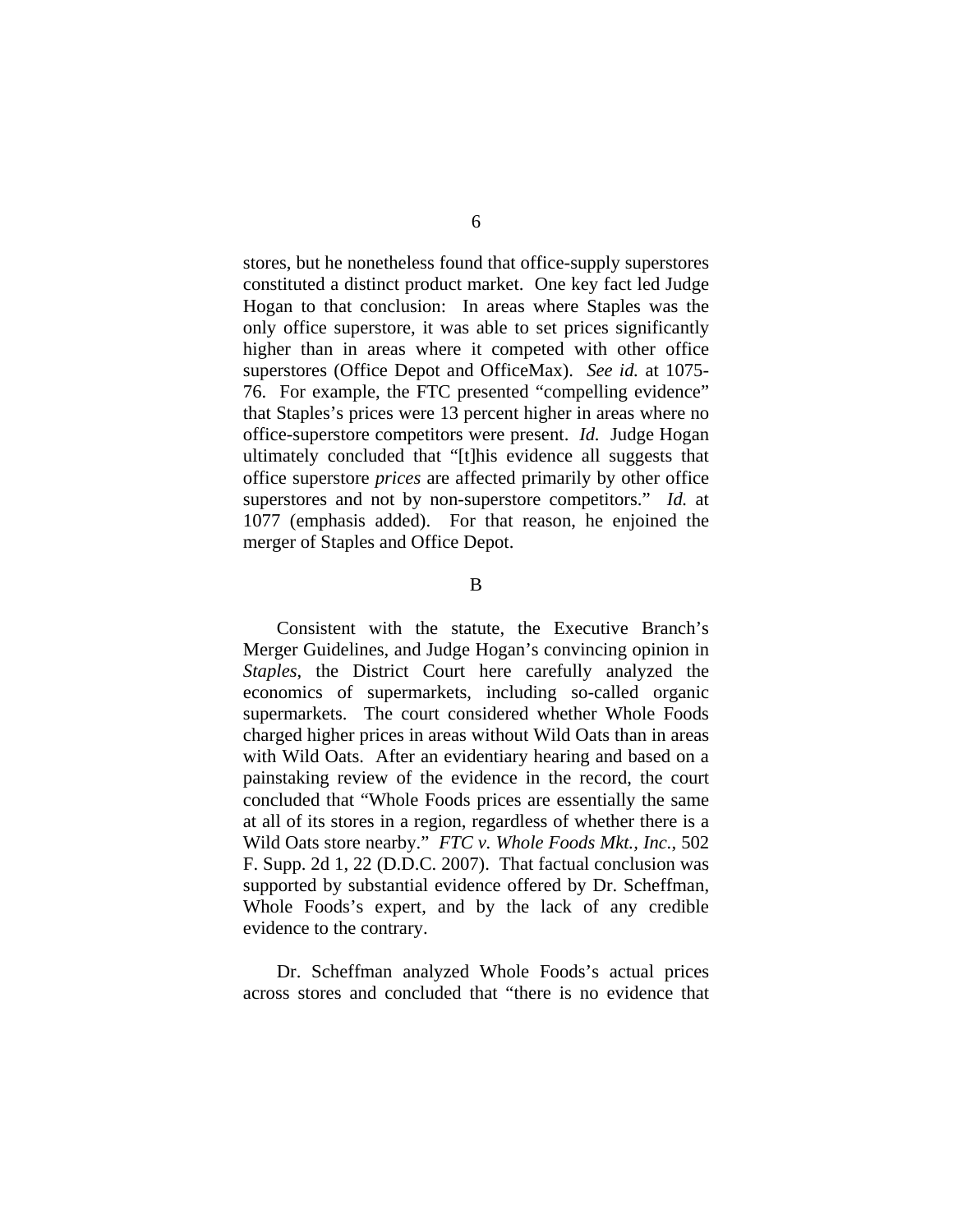[Whole Foods] and [Wild Oats] price higher" where they face no competition from so-called organic supermarkets compared with where they do face such competition. Scheffman Expert Report ¶ 292, at 113. At a regional level, his studies revealed that only a "very small percentage" of products vary in price within a region, indicating that "prices are set across broad geographic areas." *Id.* ¶ 300, at 116. He also analyzed prices at the individual store level, examining how many products sold at a specific store have prices that differ from the most common price in the region. He found that "differences in prices across stores are generally very small (less than one half of one percent) and there is no systematic pattern as to the presence or absence of [organicsupermarket] competition." *Id.* ¶ 305, at 118.

Moreover, the record evidence in this case does not show that Whole Foods changed its prices in any significant way in response to exit from an area by Wild Oats. In the four cases where Wild Oats exited and a Whole Foods store remained, there is no evidence in the record that Whole Foods then raised prices. Nor was there any evidence of price increases after Whole Foods took over two Wild Oats stores.

The facts here contrast starkly with *Staples*, where Staples charged significantly different prices based on the presence or absence of office-superstore competitors in a particular area. The evidence there showed that Staples charged prices 13 percent higher in markets without officesuperstore competitors than in markets with such competitors. There is nothing remotely like that in this case.

In the absence of any evidence in the record that Whole Foods was able to (or did) set higher prices when Wild Oats exited or was absent, the District Court correctly concluded that Whole Foods competes in a market composed of all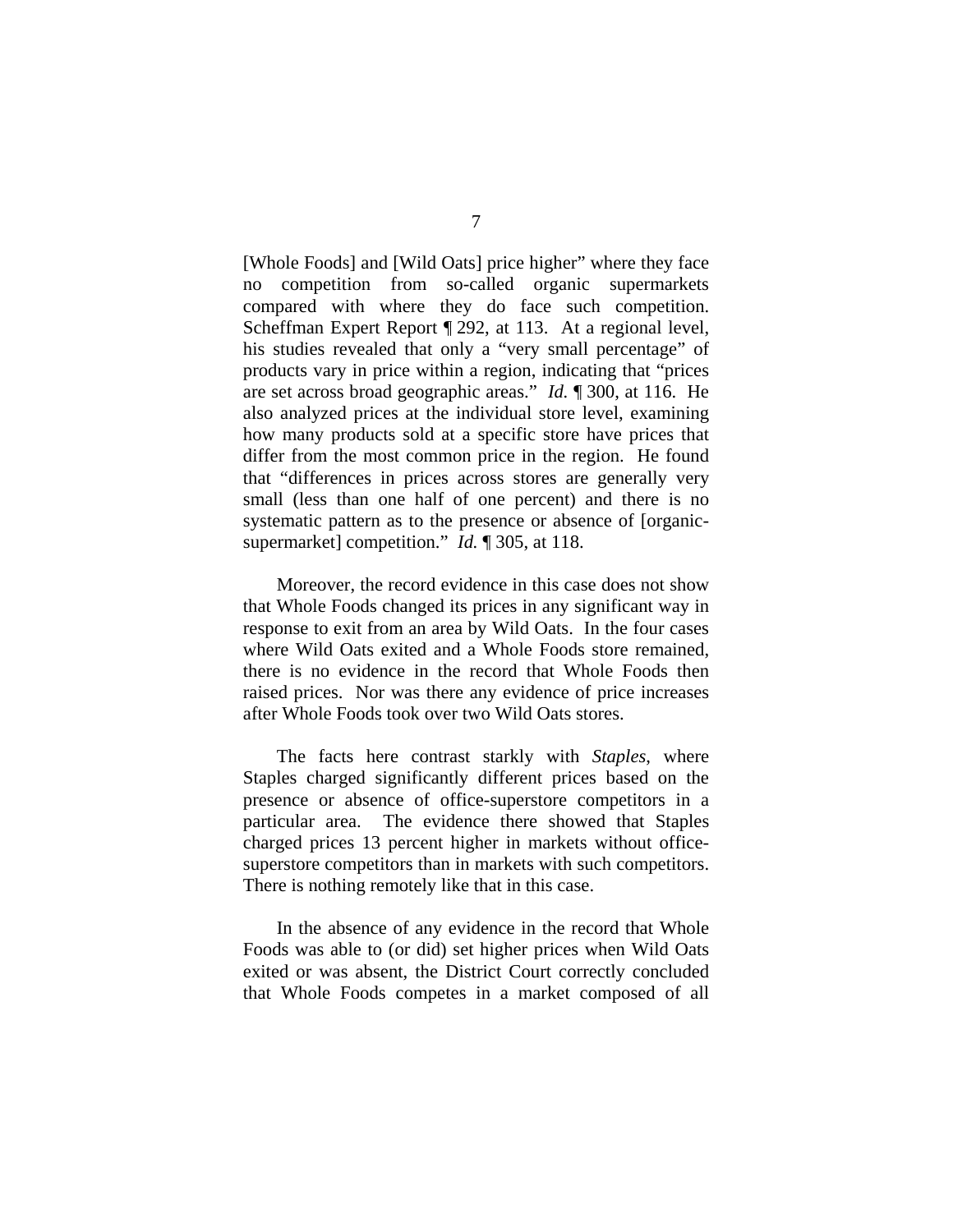supermarkets, meaning that "all supermarkets" is the relevant product market and that the Whole Foods-Wild Oats merger will not lessen competition in that product market.

In addition to the all-but-dispositive price evidence,  $4$  the District Court identified other factors further demonstrating that the relevant market consists of all supermarkets.

*First*, the record shows that Whole Foods makes site selection decisions based on all supermarkets and checks prices against all supermarkets, not only so-called organic supermarkets. As Dr. Scheffman concluded, Whole Foods "price checks a broad set of competitors . . . nationally, regionally and locally." *Id.* ¶ 224, at 86. This "demonstrates that [Whole Foods] views itself as competing with a broad range of supermarkets and that these supermarkets, in fact, constrain the prices charged by [Whole Foods]." *Id.* Those other supermarkets include conventional supermarkets such as Safeway, Albertson's, Wegman's, HEB, and Harris Teeter, as well as so-called organic supermarkets like Wild Oats. *Id.* ¶¶ 225-26, at 86-87. As Professors Areeda and Hovenkamp have explained, a "broad-market finding gains some support from long-standing documents indicating that *A* or *B* producers regard the other product as a close competitor." AREEDA & HOVENKAMP, ANTITRUST LAW ¶ 562a, at 372. The point here is simple: Whole Foods would not examine the locations of and price check conventional grocery stores if it were not a competitor of those stores. Whole Foods does not price check Sports Authority; Whole Foods does price check Safeway.

 <sup>4</sup> <sup>4</sup> The concurrence disparages the evidence about Whole Foods's prices, calling it "all-but-meaningless" and implicitly suggesting that Whole Foods manipulated its prices just for the expert study. Concurring Op. at 11. But the concurrence offers no evidence for that suggestion.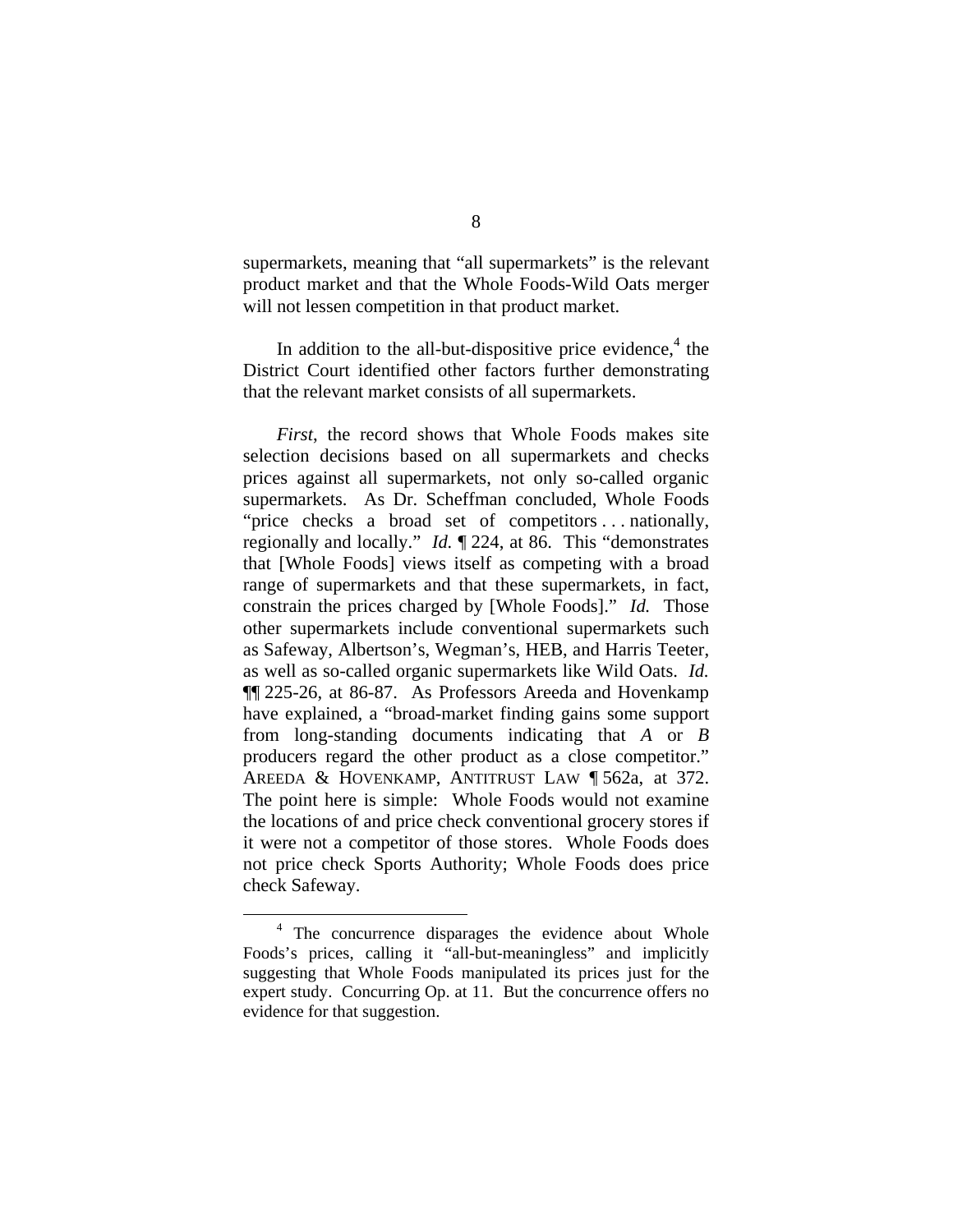*Second*, the record demonstrates that conventional supermarkets and so-called organic supermarkets are aggressively competing to attract customers from one another. After reviewing a wide variety of industry information and trade journals, Dr. Scheffman concluded that "'[o]ther' supermarkets are competing vigorously for the purchases made by shoppers at [Whole Foods] and [Wild Oats]." Scheffman Expert Report ¶ 212, at 77. Whole Foods "recognizes the fact that it has to appeal to a significantly broader group of consumers than organic and natural focused consumers." *Id.* ¶ 279, at 108. The record shows that Whole Foods has made progress: Most products that Whole Foods sells are not organic. Conversely, conventional supermarkets have shifted towards "emphasizing fresh, 'natural' and organic" products. *Id.* ¶ 215, at 80. "[M]ost of the major chains and others are expanding into private label organic and natural products." *Id.* ¶ 220, at 85; *see also id.* ¶ 219, at 83-85 (listing changes in other supermarkets).

So the dividing line between "organic" and conventional supermarkets has been blurred. As the District Court aptly put it, the "train has already left the station." *Whole Foods*, 502 F. Supp. 2d at 48. The convergence undermines the threshold premise of the FTC's case. This is an industry in transition, and Whole Foods has pioneered a product differentiation that in turn has caused other supermarket chains to update their offerings. These are not separate product markets; this is a market where all supermarkets including so-called organic supermarkets are clawing tooth and nail to differentiate themselves, beat the competition, and make money.

The District Court's summary of the evidence warrants extensive quotation: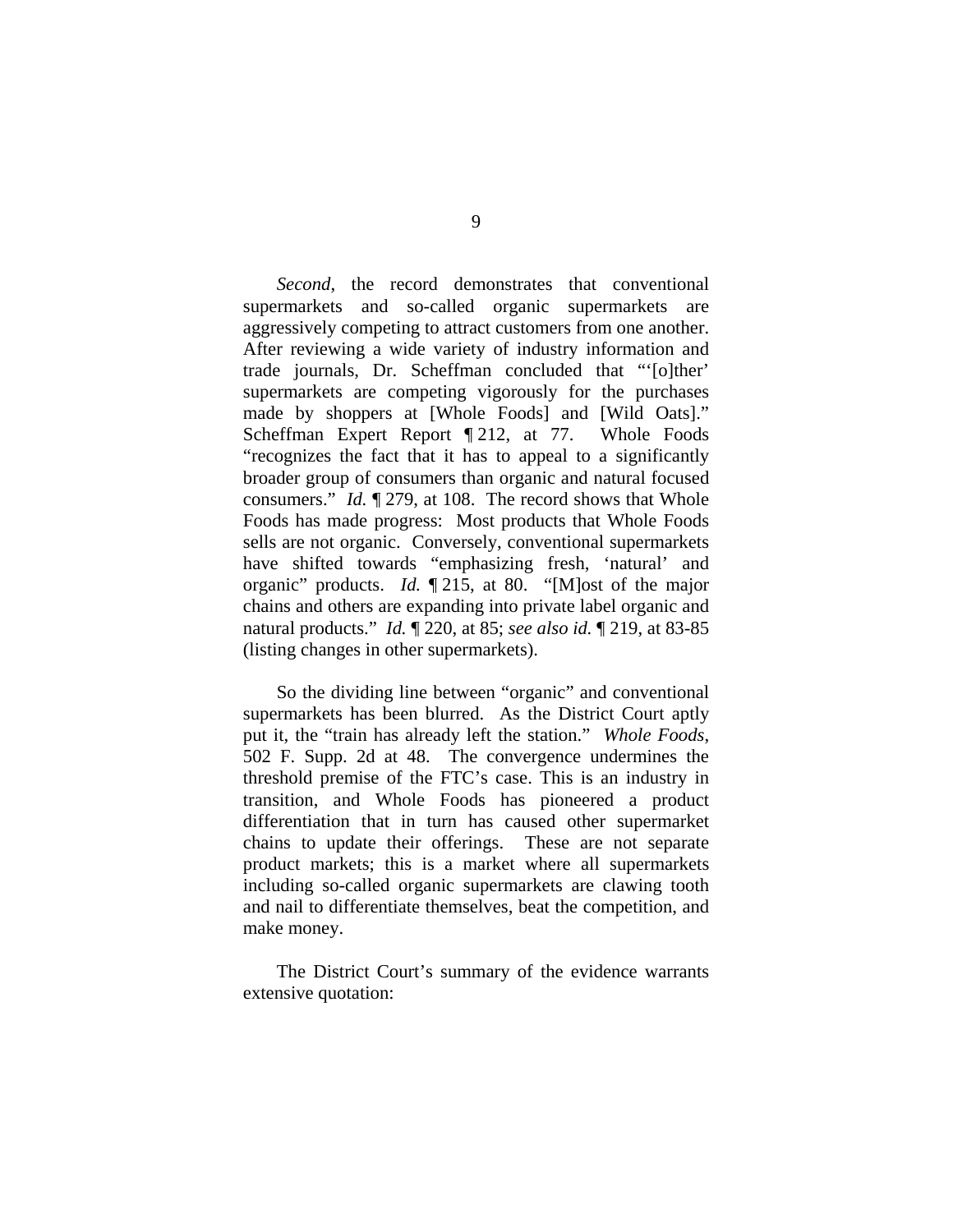In sum, while all supermarket retailers, including Whole Foods, attempt to differentiate themselves in some way in order to attract customers, they nevertheless compete, and compete vigorously, with each other. The evidence before the Court demonstrates that conventional or more traditional supermarkets today compete for the customers who shop at Whole Foods and Wild Oats, particularly the large number of cross-shopping customers – or customers at the margin – with a growing interest in natural and organic foods. Post-merger, all of these competing alternatives will remain. Based upon the evidence presented, the Court concludes that many customers could and would readily shift more of their purchases to any of the increasingly available substitute sources of natural and organic foods. The Court therefore concludes that the FTC has not met its burden to prove that "premium natural and organic supermarkets" is the relevant product market in this case for antitrust purposes.

*Id.* at 36.

### II

 In an attempt to save its merger case despite its inability to meet the test reflected in the Merger Guidelines and applied in *Staples*, the FTC cites marginally relevant evidence and advances seriously flawed arguments.

*First*, the FTC says that so-called organic supermarkets like Whole Foods and Wild Oats constitute their own product market because they are characterized by factors that differentiate them from conventional supermarkets. Those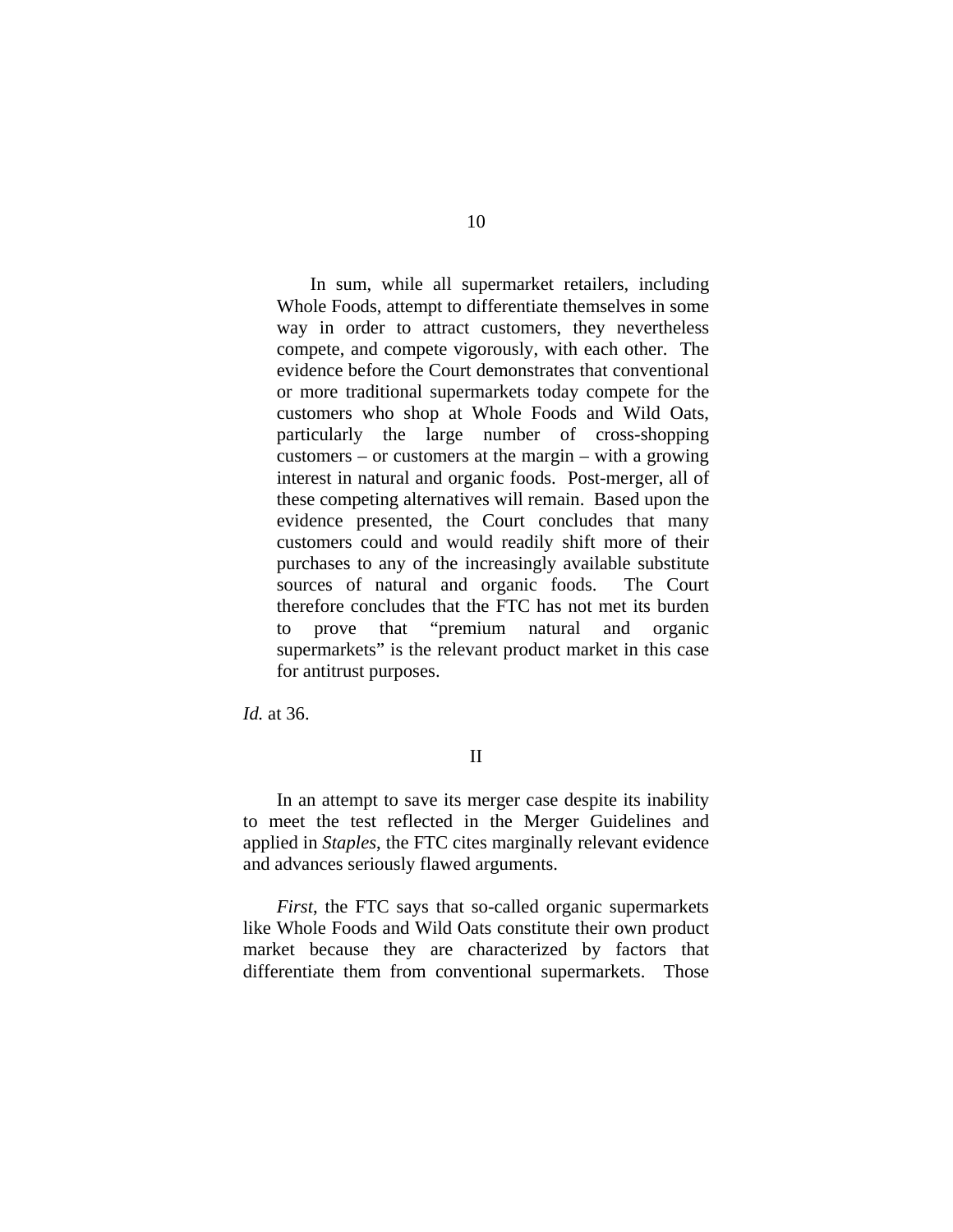factors include intangible qualities such as customer service and tangible factors such as a focus on perishables.

This argument reflects the key error that permeates the FTC's flawed approach to this case. Those factors demonstrate only product differentiation, and product differentiation does not mean different product markets. "For antitrust purposes, we apply the differentiated label to products that are distinguishable in the minds of buyers but not so different as to belong in separate markets." 2B PHILLIP E. AREEDA & HERBERT HOVENKAMP, ANTITRUST LAW ¶ 563a, at 385 (3d ed. 2007). As the District Court noted, supermarkets including so-called organic supermarkets differentiate themselves by emphasizing specific benefits or characteristics to attract customers to their stores. *See FTC v. Whole Foods Mkt., Inc.*, 502 F. Supp. 2d 1, 24-26 (D.D.C. 2007). They may differentiate themselves along dimensions such as "low price, ethnic appeal, prepared foods, health and nutrition, variety within a product category, customer service, or perishables such as meats or produce." Stanton Expert Report  $\P$  23, at 6.

The key to distinguishing product differentiation from separate product markets lies in price information. As Professors Areeda and Hovenkamp have stated, differentiated sellers "generally compete with one another sufficiently" that the prices of one are "greatly constrained" by the prices of others. AREEDA & HOVENKAMP, ANTITRUST LAW ¶ 563a, at 384. To distinguish differentiation from separate product markets, courts thus must "ask whether one seller could maximize profit" by charging "more than the competitive price" without "losing too much patronage to other sellers." *Id.* ¶ 563a, at 385.Here, in other words, could so-called organic supermarkets maximize profit by charging more than a competitive price without losing too much patronage to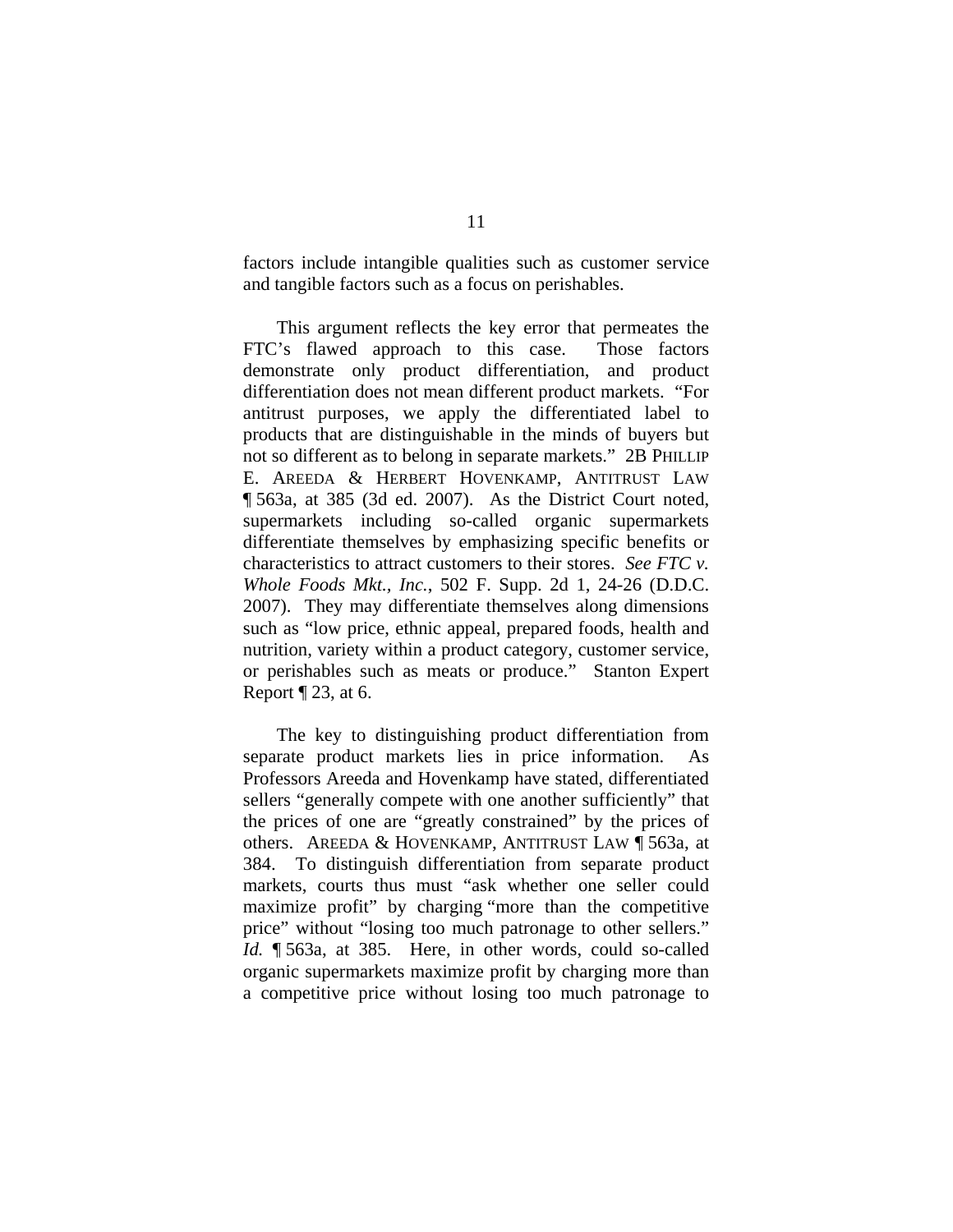conventional supermarkets? Based on the evidence regarding Whole Foods's pricing practices, the District Court correctly found that the answer to that question is no. So-called organic supermarkets are engaged in product differentiation; they do not constitute a product market separate from all supermarkets.

*Second*, the FTC points to internal Whole Foods studies and other evidence showing that if a Wild Oats near a Whole Foods were to close, most of the Wild Oats customers would shift to Whole Foods. But that says nothing about whether Whole Foods could impose a five percent or more price increase and still retain those customers (and its other customers), which is the relevant antitrust question. In other words, the fact that many Wild Oats customers would shift to Whole Foods does not mean that those customers would stay with Whole Foods, as opposed to shifting to conventional supermarkets, if Whole Foods significantly raised its prices. And even if one could infer that all of those former Wild Oats customers would so prefer Whole Foods that they would shop there even in the face of significant price increases, that would not show whether Whole Foods could raise prices without driving out a sufficient number of *other* customers as to make the price increases unprofitable. In sum, this argument is a diversion from the economic analysis that must be conducted in antitrust cases like this. The District Court properly found that the expert evidence in the record leads to the conclusion that Whole Foods could not profitably impose such a significant price increase.<sup>5</sup>

 $rac{1}{5}$  $5$  According to the concurrence, the FTC's expert purported to say that Whole Foods could impose a five percent or greater price increase because of the number of Wild Oats customers who would switch to Whole Foods rather than conventional supermarkets. Concurring Op. at 6. But that bare assertion was unsupported and was premised on the notion that organic supermarkets are a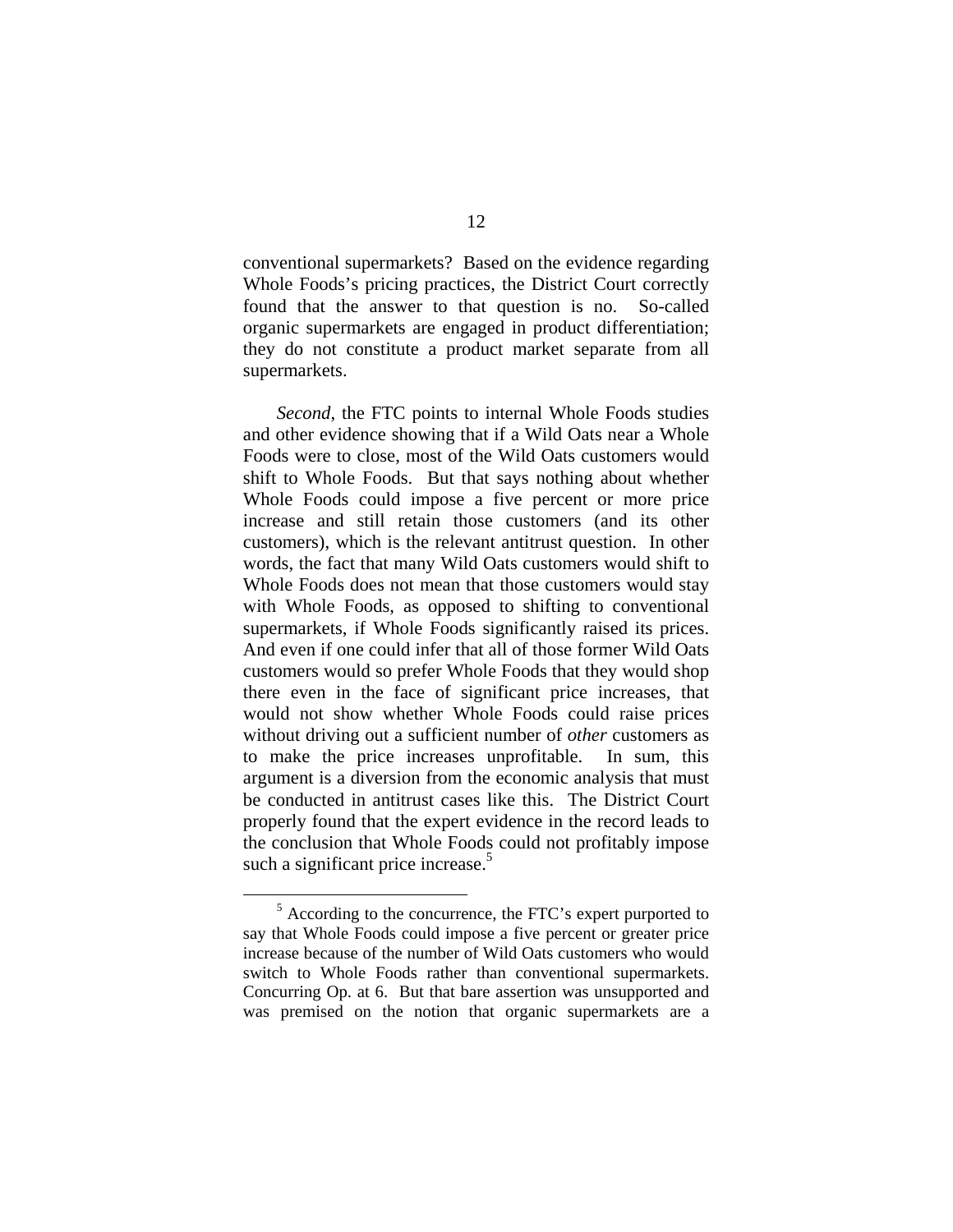*Third*, the FTC points to comments by Whole Foods CEO John Mackey as evidence that Whole Foods perceived Wild Oats to be a unique competitor. Even if Mackey's comments were directed only to Wild Oats, that would not be evidence that Whole Foods and Wild Oats are in their own product market separate from all other supermarkets. It just as readily suggests that Whole Foods and Wild Oats are two supermarkets that have similarly *differentiated* themselves from the rest of the market, such that Mackey would be especially pleased to see that competitor vanish. Beating the competition from similarly differentiated competitors in a product market is ordinarily an entirely permissible competitive goal. Saying as much, as Mackey did here, does not mean that the similarly differentiated competitor is the *only* relevant competition in the marketplace. Moreover, Mackey nowhere says that the merger would allow Whole Foods to significantly raise prices, which of course is the issue here. In any event, intent is not an element of a § 7 claim, and a CEO's bravado with regard to one rival cannot alter the laws of economics: Mere boasts cannot vanquish real-world competition – here, from Safeway, Albertson's, and the like. As Judge Easterbrook has explained, "Firms need not like their competitors; they need not cheer them on to success; a desire to extinguish one's rivals is entirely consistent with, often is the motive behind, competition." *A.A. Poultry Farms, Inc. v. Rose Acre Farms, Inc.*, 881 F.2d 1396, 1402 (7th Cir. 1989). And "[i]f courts use the vigorous, nasty pursuit of sales as evidence of a forbidden 'intent', they run the risk of penalizing the motive forces of competition." *Id.* "Intent does not help to separate competition from attempted monopolization . . . ." *Id.* 

<u>.</u>

separate product market. That premise is of course the issue in dispute. That no doubt explains why the FTC never even mentioned this aspect of its expert's report in the argument section of its opening brief.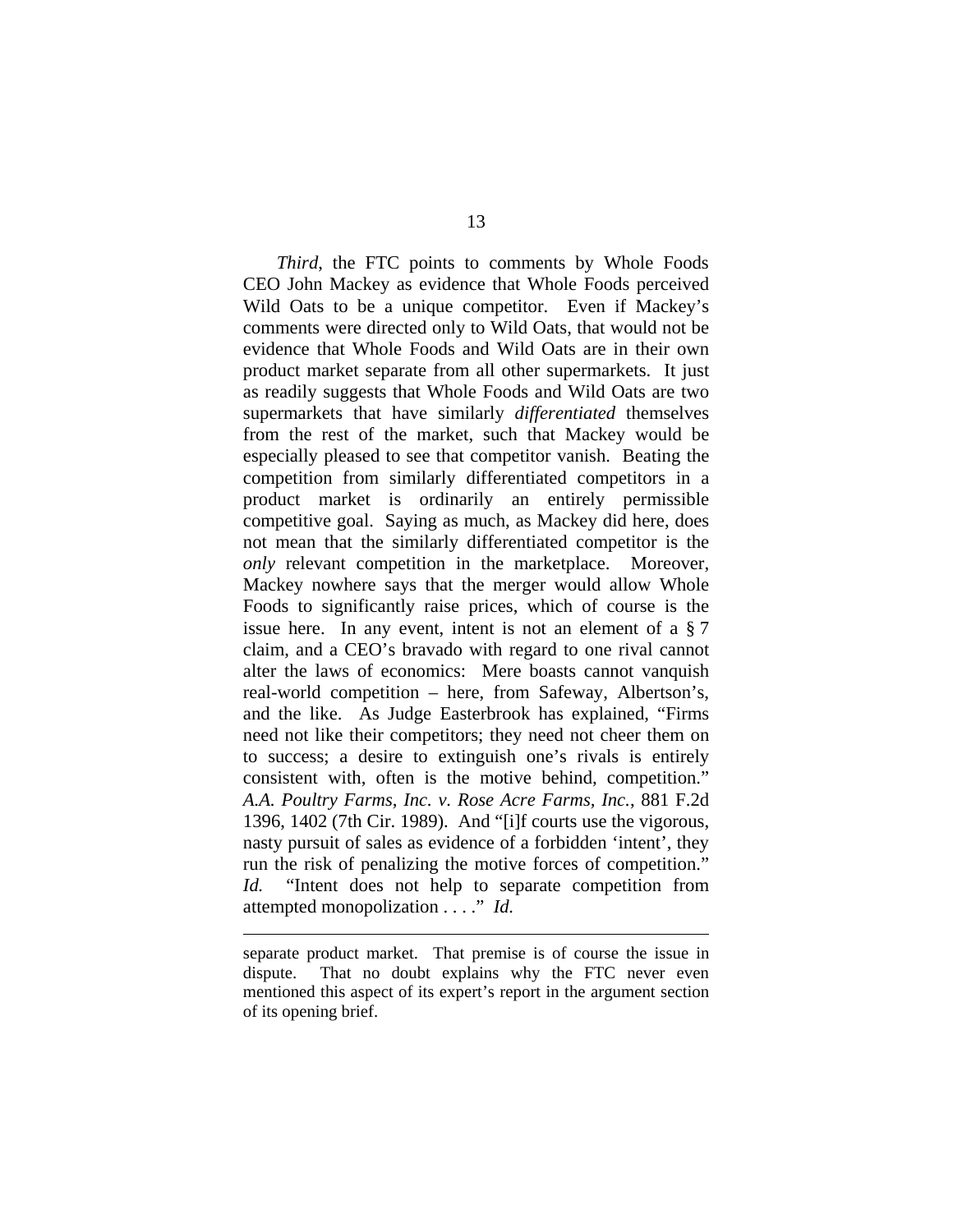*Fourth*, the FTC says that a study by its expert, Dr. Murphy, demonstrates that Whole Foods's profit margins decreased in geographic areas where it competed against Wild Oats. But the relevant inquiry under the Merger Guidelines is prices. And Dr. Murphy did not determine whether Whole Foods *prices* ever differed as a result of competition from Wild Oats.

 Moreover, there was only a slight difference between Whole Foods margins when Wild Oats was in the same area and when it was not. The overall difference was 0.7 percent, which Dr. Murphy himself recognized was not statistically significant. The FTC's evidence on margins is wafer-thin and does not suffice to show that organic stores constitute their own product market.

*Fifth*, the FTC points to evidence that Whole Foods's entry into a particular area, unlike the entry of conventional supermarkets, caused Wild Oats to lower its prices. Dr. Murphy's reliance on Wild Oats's reaction to Whole Foods's entry is questionable. Dr. Murphy based his entire analysis on a meager two events, hardly a large sample size. In addition, Dr. Murphy's analysis did not control for the reaction of conventional supermarkets to Whole Foods's entry. In other words, he *assumed* that the relevant product market was so-called organic supermarkets (the point he was trying to prove) and therefore assumed that all changes in Wild Oats's prices were directly caused by Whole Foods's entry. But if conventional supermarkets also lowered prices to compete with Whole Foods when Whole Foods entered, Wild Oats's price decreases may well have been due to the overall reduction in prices by all supermarkets in the area. If that were true, the relevant product market would obviously be all supermarkets, not just so-called organic supermarkets.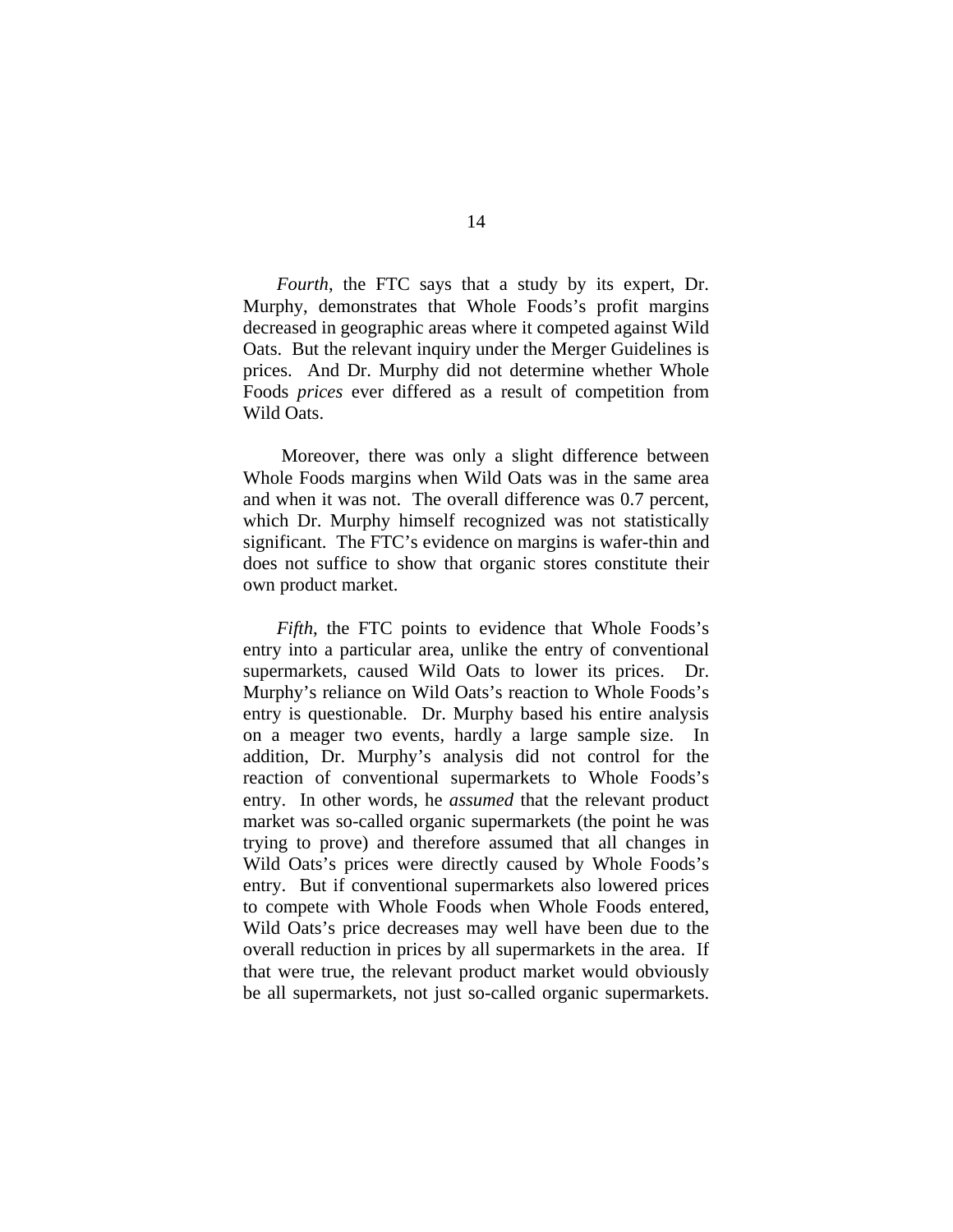Dr. Murphy's analysis never confronted that possibility or the complexity of how competition works in this market; he simply assumed the conclusion and reasoned backwards from there.

Moreover, the fact that Whole Foods and Wild Oats went toe-to-toe on occasion does not mean that they did not also go toe-to-toe with conventional supermarkets, which is the key question. And it is revealing that despite having access to the necessary data for six such events, Dr. Murphy did not analyze the effect of a Wild Oats exit on Whole Foods's prices. As Dr. Scheffman wrote: "A number of [Wild Oats] stores have closed . . . . [Dr. Murphy] has done no analysis to assess the effects of those store exits in the local shopping areas. . . . This is a curious omission, since such evidence, if reliable and reliably analyzed, would be relevant to the issue of what happens in local market areas in which a [Wild Oats] store closes." Scheffman Rebuttal ¶ 63, at 21.

The bottom line is that, as the District Court found, there is no evidence in the record suggesting that Whole Foods priced differently based on the presence or absence of a Wild Oats store in the area. That is a conspicuous – and all but dispositive – omission in Dr. Murphy's analysis and in the FTC's case.

*Sixth*, the FTC cites the openings of three Earth Fare stores near Whole Foods stores in North Carolina, which caused decreases in Whole Foods's prices in those areas. But soon after those entries, Whole Foods's prices returned to normal levels. So the record hardly shows the sort of "nontransitory" price changes that are the touchstone of product-market definition. *See* Merger Guidelines § 1.11*.* A price increase ordinarily must last "for the foreseeable future," *id.*, considered by some to be more than a year, to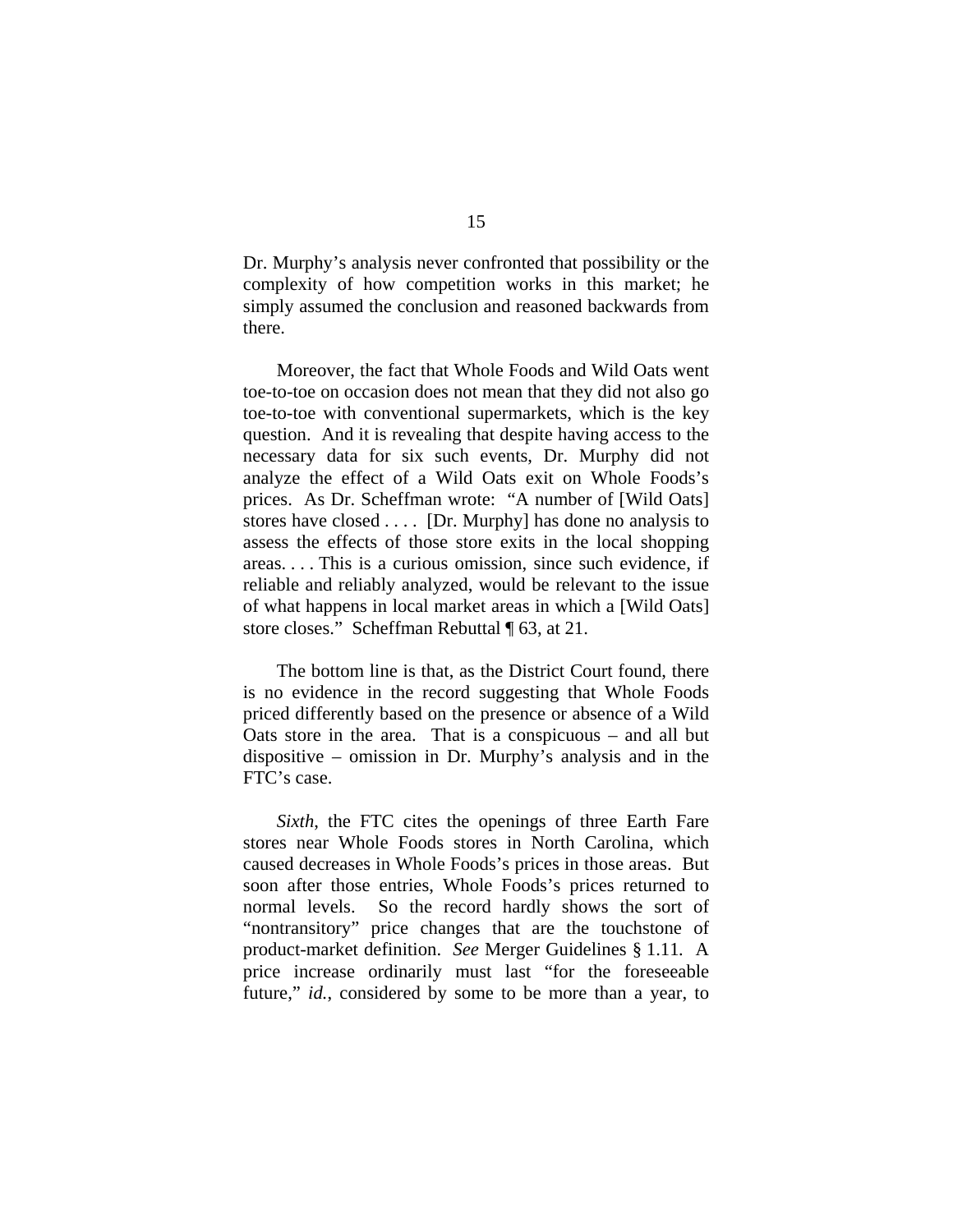qualify as "nontransitory." *See* AREEDA & HOVENKAMP, ANTITRUST LAW ¶ 537a, at 290. Moreover, the entry of a Safeway store in Boulder, Colorado, had a similar short-term impact on Whole Foods, indicating that whatever inference should be drawn from the Earth Fare entries cannot be limited to so-called organic supermarkets but rather applies to conventional supermarkets.

The FTC's reference to Earth Fare mistakenly focuses on a few isolated trees instead of the very large forest indicating a competitive market consisting of all supermarkets. In short, I fail to see how Whole Foods's *temporary* price changes to compete against three Earth Fare stores in North Carolina could possibly be a hook to block this nationwide merger of Whole Foods and Wild Oats.<sup>6</sup>

 <sup>6</sup>  $<sup>6</sup>$  As two antitrust commentators perceptively stated:</sup>

The basic problem with the FTC's position in *Whole Foods* was that it lacked the pricing evidence it had in *Staples*, which showed that customers did not go elsewhere if the office superstores increased their prices. *Whole Foods* is an attempt by the FTC to persuade a court that if you take a CEO's statements about a merger and stir it in with evidence showing the existence of several "practical indicia" from *Brown Shoe*, the resulting mixture should trump objective evidence about how customers would react in the event of a price increase. It was not successful, and the court's decision underscores the dominant influence of economic evidence in merger cases today.

Carlton Varner & Heather Cooper, *Product Markets in Merger Cases: The* Whole Foods *Decision* (Oct. 2007), www.antitrustsource.com.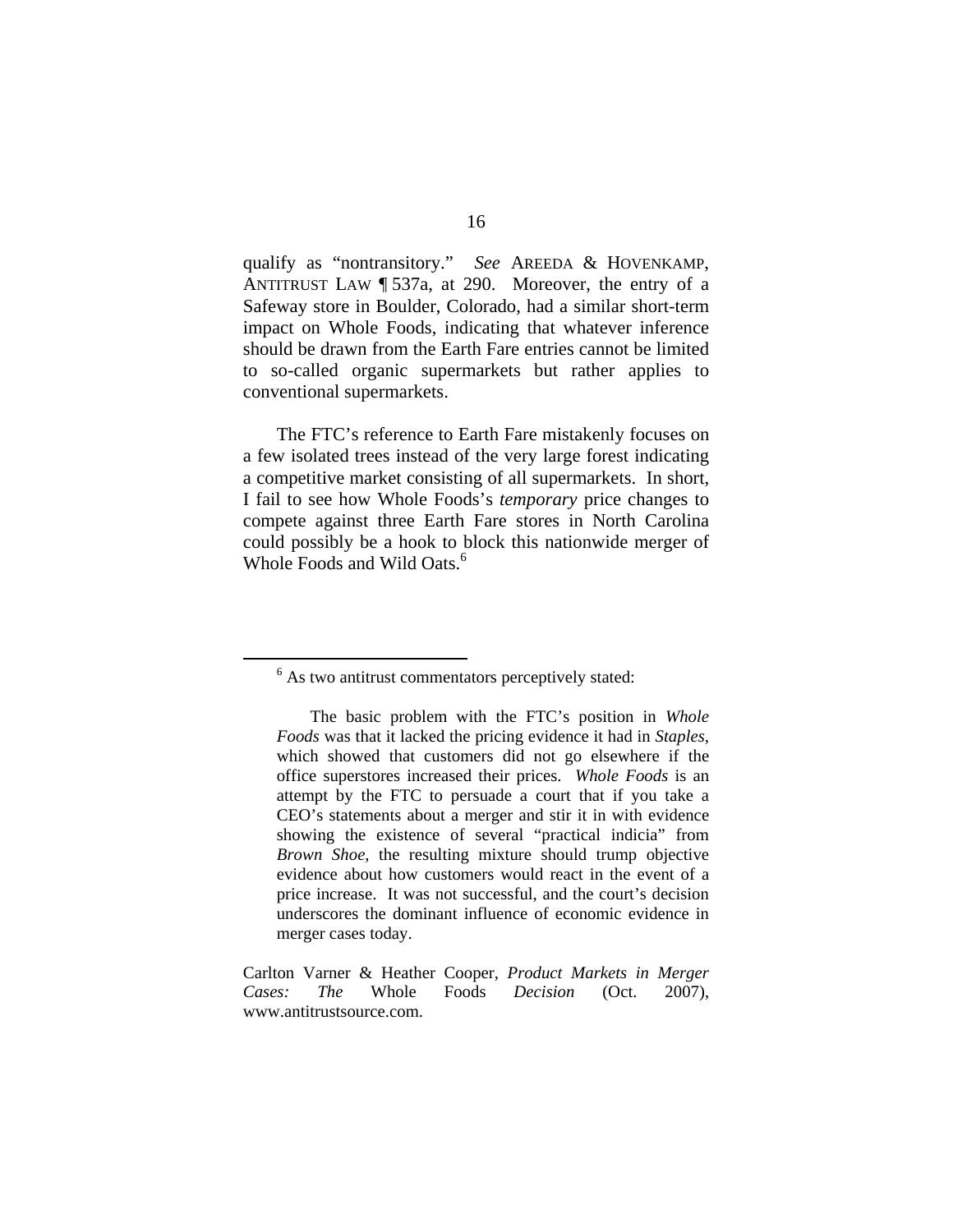There are many surprising aspects of today's decision. But perhaps most startling is that the majority opinion reverses the District Court based primarily on an argument that the FTC has not made to this Court. In reaching its decision, the majority opinion relies on a distinction between marginal consumers and core consumers. But the FTC never once referred to, much less relied on, the distinction between marginal and core consumers in 86 pages of briefing or at oral argument. The terms "marginal consumer" and "core consumer" are nowhere to be found in its briefs. It's of course not our usual role to gin up new arguments that the appellant did not make on appeal. But perhaps this is noharm, no-foul: After all, the core-consumer theory advanced by the majority opinion appears to be just a warmed-over version of the FTC's theory discussed above that most Wild Oats customers would switch from Wild Oats to Whole Foods in the wake of a merger. Again, however, the question for antitrust purposes is whether the merged entity could impose a five percent or greater price increase for the foreseeable future without losing so many customers as to make the price increase unprofitable. The majority's focus on marginal versus core consumers elides that key question. Sure, there may be consumers who are so wedded to Whole Foods that they'll pay much higher prices. But are there enough such that Whole Foods can profitably impose a significant and nontransitory price increase? That's the question, and as explained above and as found by the District Court, the record convincingly demonstrates that the answer is no.

#### IV

 In the end, the FTC's case is weak and seems a relic of a bygone era when antitrust law was divorced from basic

III